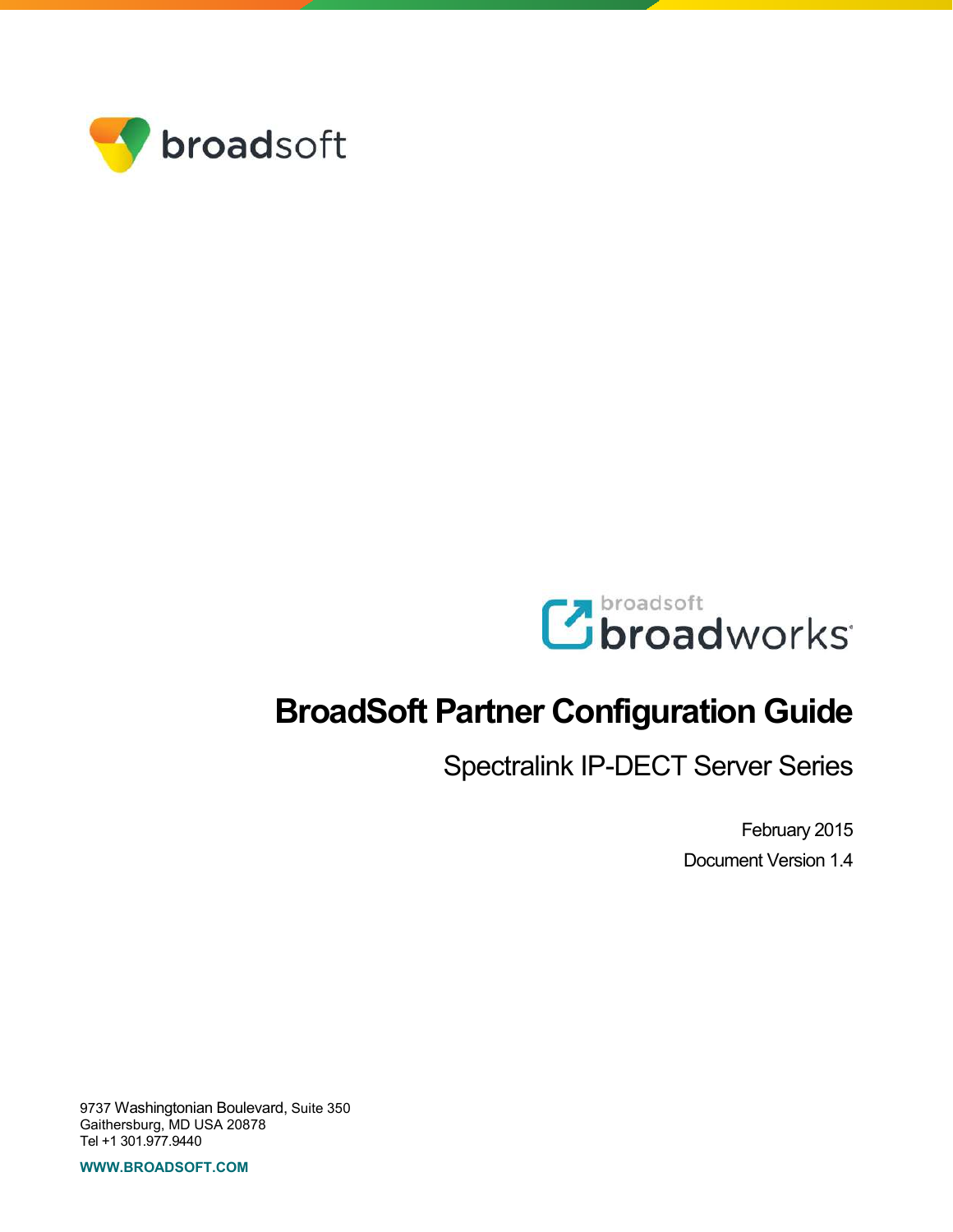

## **BroadWorks® Guide**

## **Copyright Notice**

Copyright © 2015 BroadSoft, Inc.

All rights reserved.

Any technical documentation that is made available by BroadSoft, Inc. is proprietary and confidential and is considered the copyrighted work of BroadSoft, Inc.

This publication is for distribution under BroadSoft non-disclosure agreement only. No part of this publication may be duplicated without the express written permission of BroadSoft, Inc. 9737 Washingtonian Boulevard, Suite 350, Gaithersburg, MD 20878.

BroadSoft reserves the right to make changes without prior notice.

## **Trademarks**

Any product names mentioned in this document may be trademarks or registered trademarks of BroadSoft or their respective companies and are hereby acknowledged.

This document is printed in the United States of America.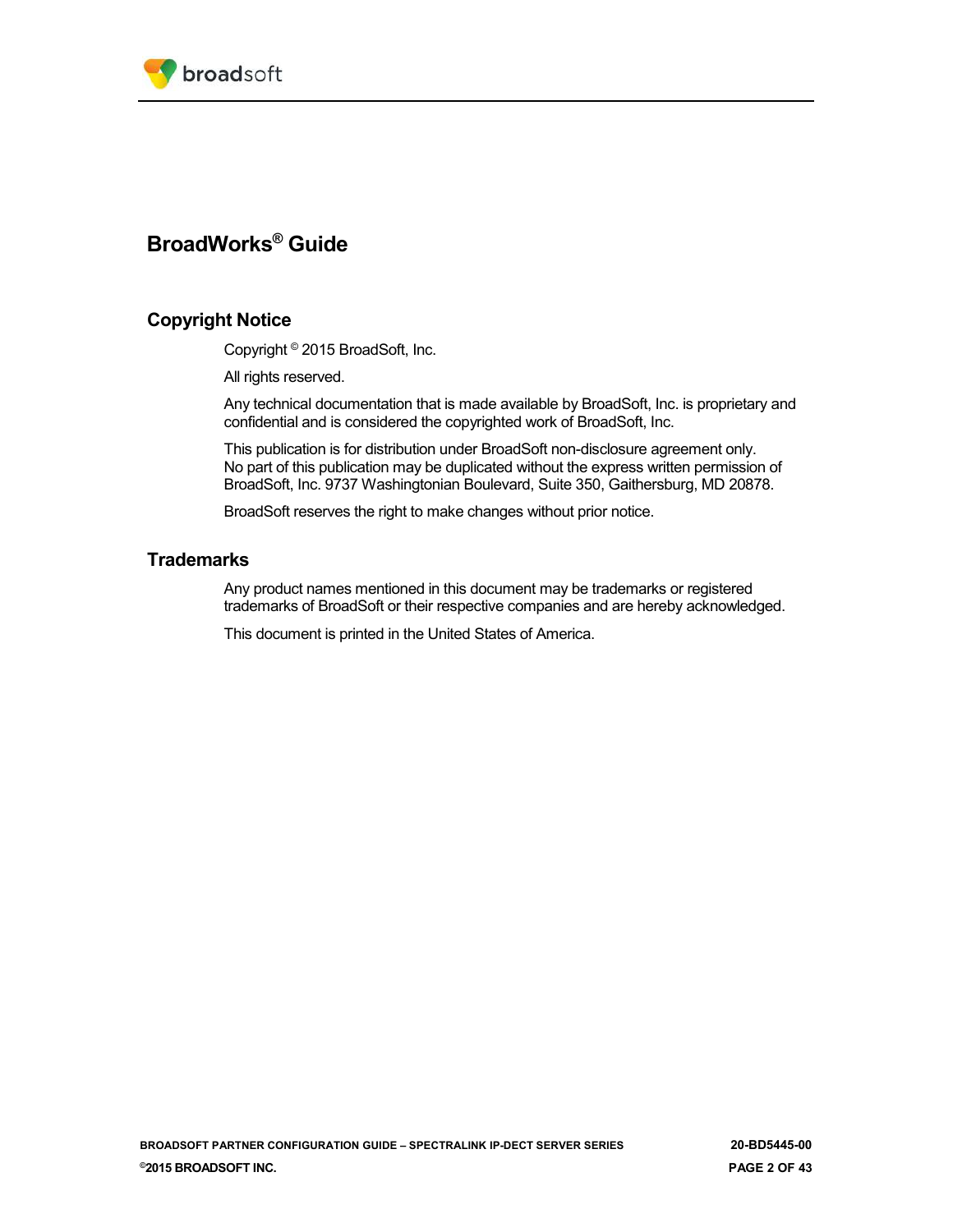

## **Document Revision History**

| Version | <b>Reason for Change</b>                                                                                               |
|---------|------------------------------------------------------------------------------------------------------------------------|
| 1.1     | Introduced document for Spectralink IP-DECT Server Series version PCS14A validation with<br>BroadWorks Release 20.sp1. |
| 1.2     | Edited changes and published document.                                                                                 |
| 1.3     | Expanded document with the support of Device Management.                                                               |
| 1.4     | Edited changes and published document.                                                                                 |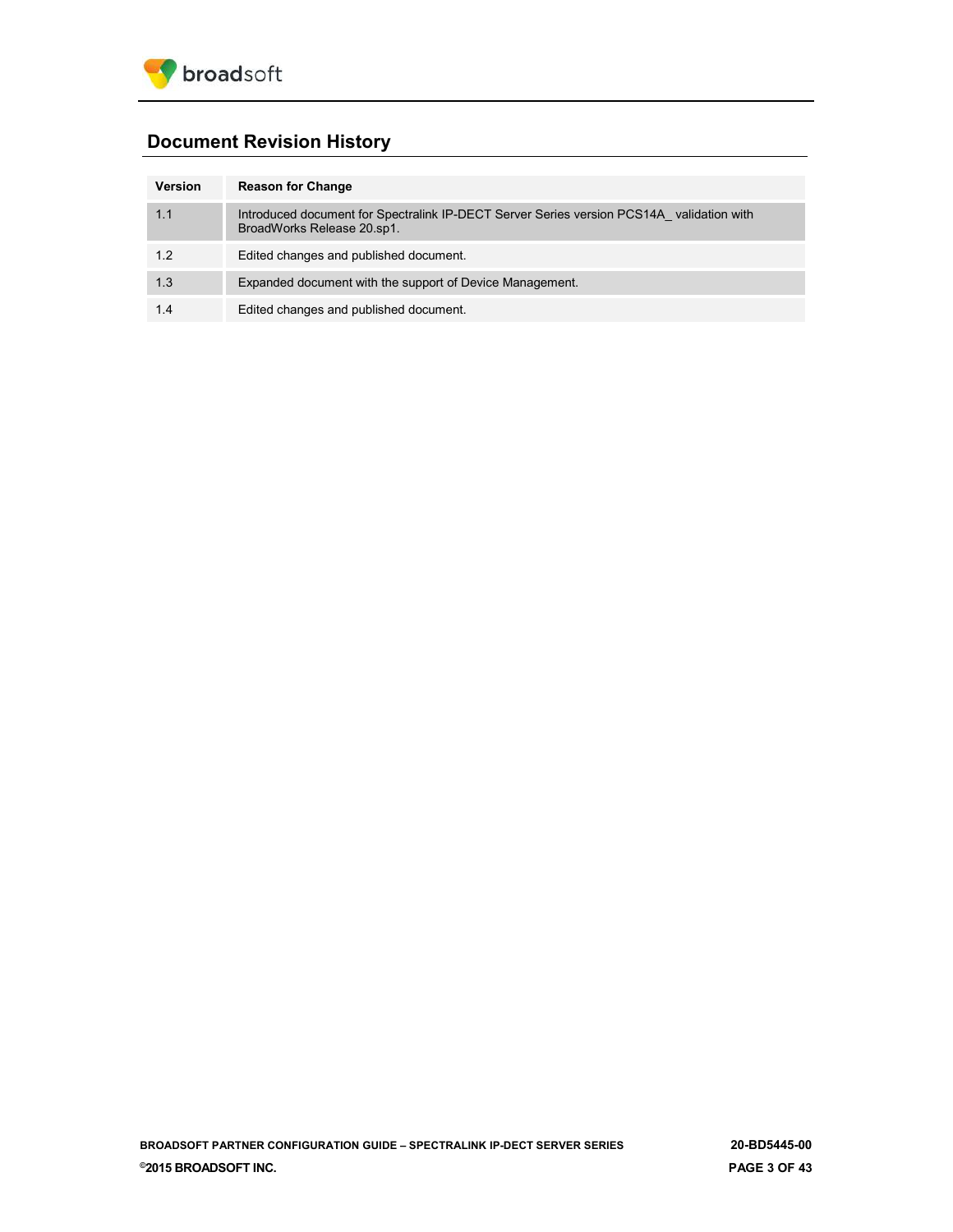

## **Table of Contents**

| 1   |       |  |
|-----|-------|--|
| 2   |       |  |
| 2.1 |       |  |
| 2.2 |       |  |
|     | 2.2.1 |  |
| 2.3 |       |  |
| 3   |       |  |
| 3.1 |       |  |
| 3.2 |       |  |
| 4   |       |  |
| 4.1 |       |  |
| 4.2 |       |  |
|     | 4.2.1 |  |
|     | 4.2.1 |  |
| 4.3 |       |  |
| 4.4 |       |  |
|     | 4.4.1 |  |
|     | 4.4.2 |  |
|     | 4.4.3 |  |
| 5   |       |  |
| 5.1 |       |  |
| 5.2 |       |  |
|     | 5.2.1 |  |
|     | 5.2.2 |  |
|     | 5.2.3 |  |
|     | 5.2.4 |  |
|     | 5.2.5 |  |
|     | 5.2.6 |  |
|     |       |  |
|     |       |  |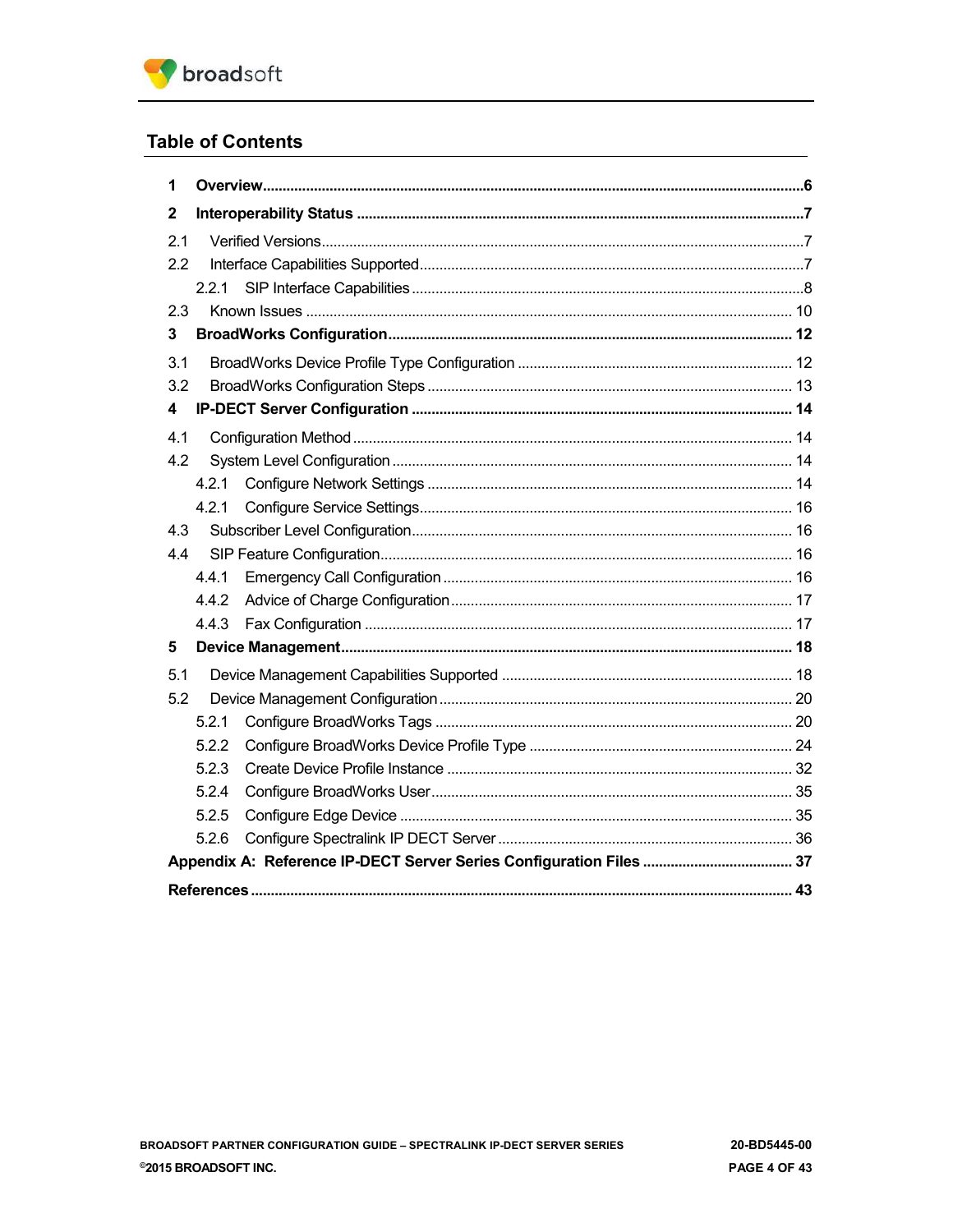

## **Table of Figures**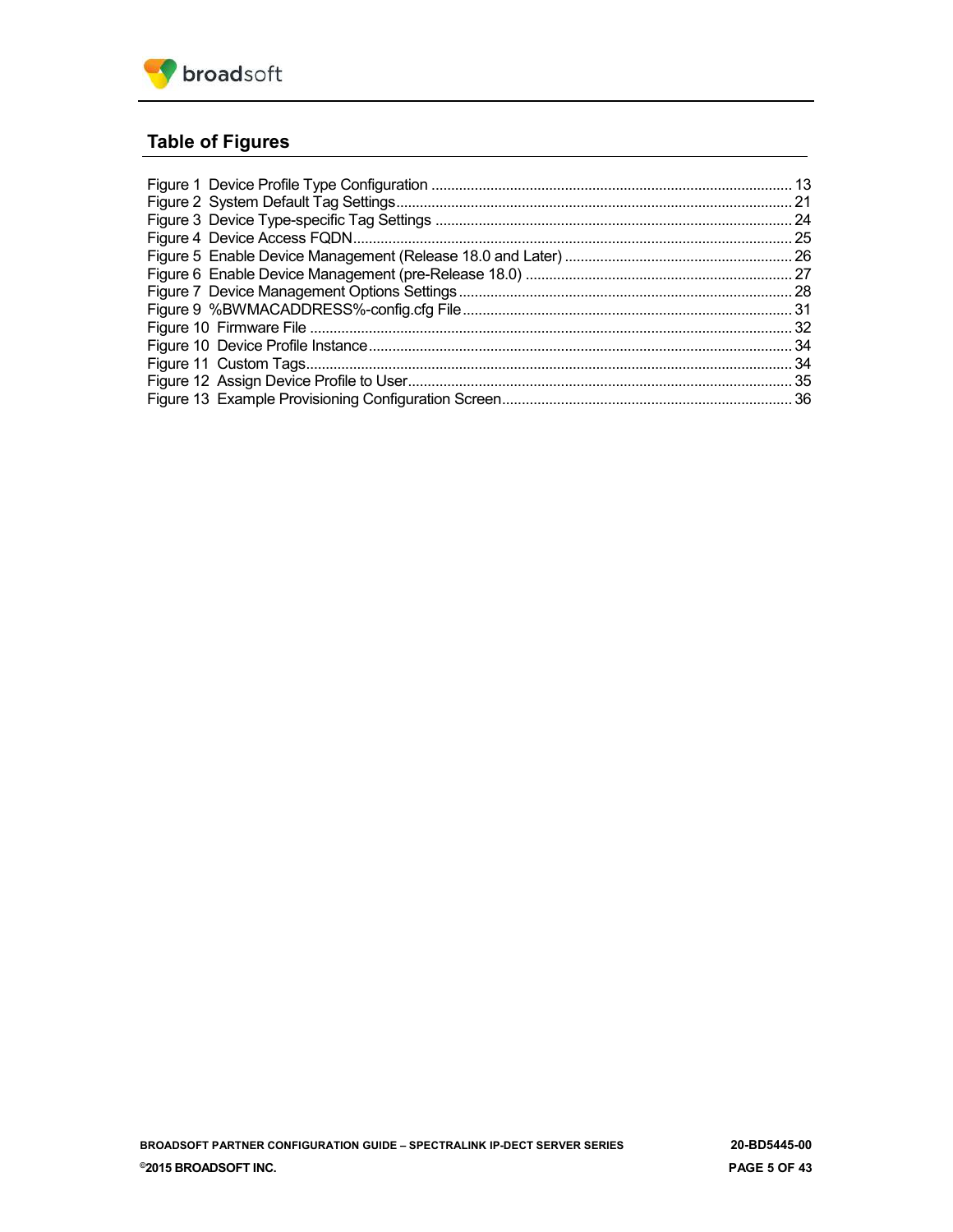

## <span id="page-5-0"></span>**1 Overview**

This guide describes the configuration procedures required for the Spectralink IP-DECT Server Series for interoperability with BroadWorks. This includes the following Spectralink IP DECT Server Series models:

- **I** IP DECT Server 400
- **I** IP DECT Server 6500

The IP-DECT Server Series is an access device that uses the Session Initiation Protocol (SIP) to communicate with BroadWorks for call control.

This guide describes the specific configuration items that are important for use with BroadWorks. It does not describe the purpose and use of all configuration items on the IP-DECT Server Series. For those details, see the *Spectralink IP DECT Server 400 Installation and Configuration Guide* [\[1\]](#page-42-1) or the *Spectralink IP DECT Server 6500 Installation and Configuration Guide* [\[2\]](#page-42-2) supplied by Spectralink.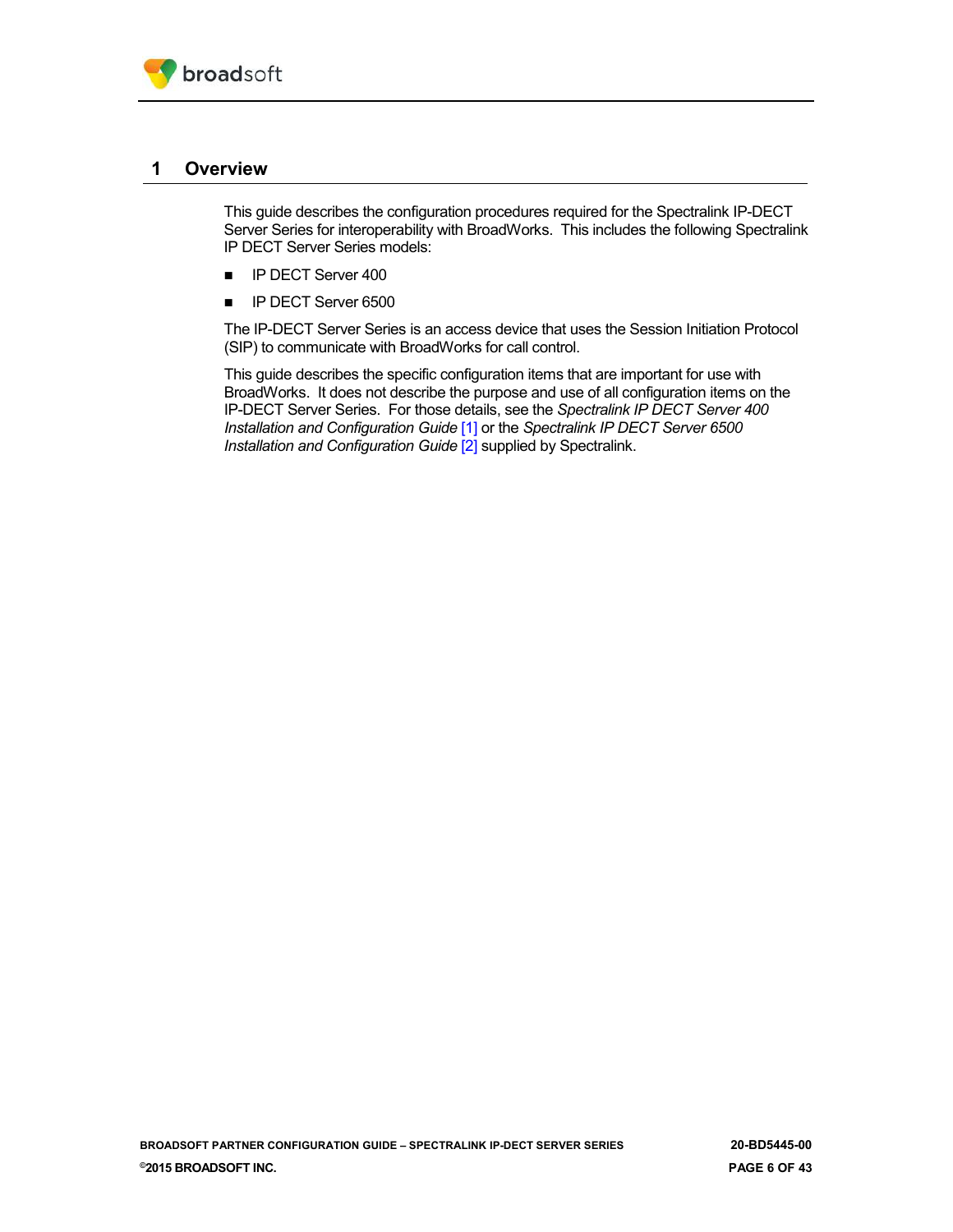## <span id="page-6-0"></span>**2 Interoperability Status**

This section provides the known interoperability status of the Spectralink IP-DECT Server Series with BroadWorks. This includes the version(s) tested, the capabilities supported, and known issues.

Interoperability testing validates that the device interfaces properly with BroadWorks via the SIP interface. Qualitative aspects of the device or device capabilities not affecting the SIP interface such as display features, performance, and audio qualities are not covered by interoperability testing. Requests for information and/or issues regarding these aspects should be directed to Spectralink.

## <span id="page-6-1"></span>**2.1 Verified Versions**

The following table identifies the verified Spectralink IP-DECT Server Series and BroadWorks versions and the month/year the testing occurred. If the device has undergone more than one test cycle, versions for each test cycle are listed, with the most recent listed first.

*Compatible Versions* in the following table identify specific IP-DECT Server Series versions, which the partner has identified as compatible and they should interface properly with BroadWorks. Generally, maintenance releases of the validated version are considered compatible and may not be specifically listed here. For any questions concerning maintenance and compatible releases, contact Spectralink.

**NOTE**: Interoperability testing is usually performed with the latest generally available (GA) device firmware/software and the latest GA BroadWorks release and service pack at the time the testing occurs. If there is a need to use a non-verified mix of BroadWorks and device software versions, customers can mitigate their risk by self-testing the combination using the *BroadWorks SIP Access Device Interoperability Test Plan [\[7\].](#page-42-3)* 

| <b>Verified Versions</b> |                           |                                                                   |                                                                      |
|--------------------------|---------------------------|-------------------------------------------------------------------|----------------------------------------------------------------------|
| Date                     | <b>BroadWorks Release</b> | <b>IP-DECT Server</b><br><b>Series Verified</b><br><b>Version</b> | <b>IP-DECT Server</b><br><b>Series Compatible</b><br><b>Versions</b> |
| 08/2014                  | Release 20.sp1            | PCS <sub>14</sub> A                                               | Any maintenance<br>release of PCS14A.                                |

## <span id="page-6-2"></span>**2.2 Interface Capabilities Supported**

This section identifies interface capabilities that have been verified through testing as supported by Spectralink IP-DECT Server Series.

The *Supported* column in the tables in this section identifies the Spectralink IP-DECT Server Series's support for each of the items covered in the test plan, with the following designations:

- Yes Test item is supported.
- No Test item is not supported.
- NA Test item is not applicable to the device type.
- NT Test item was not tested.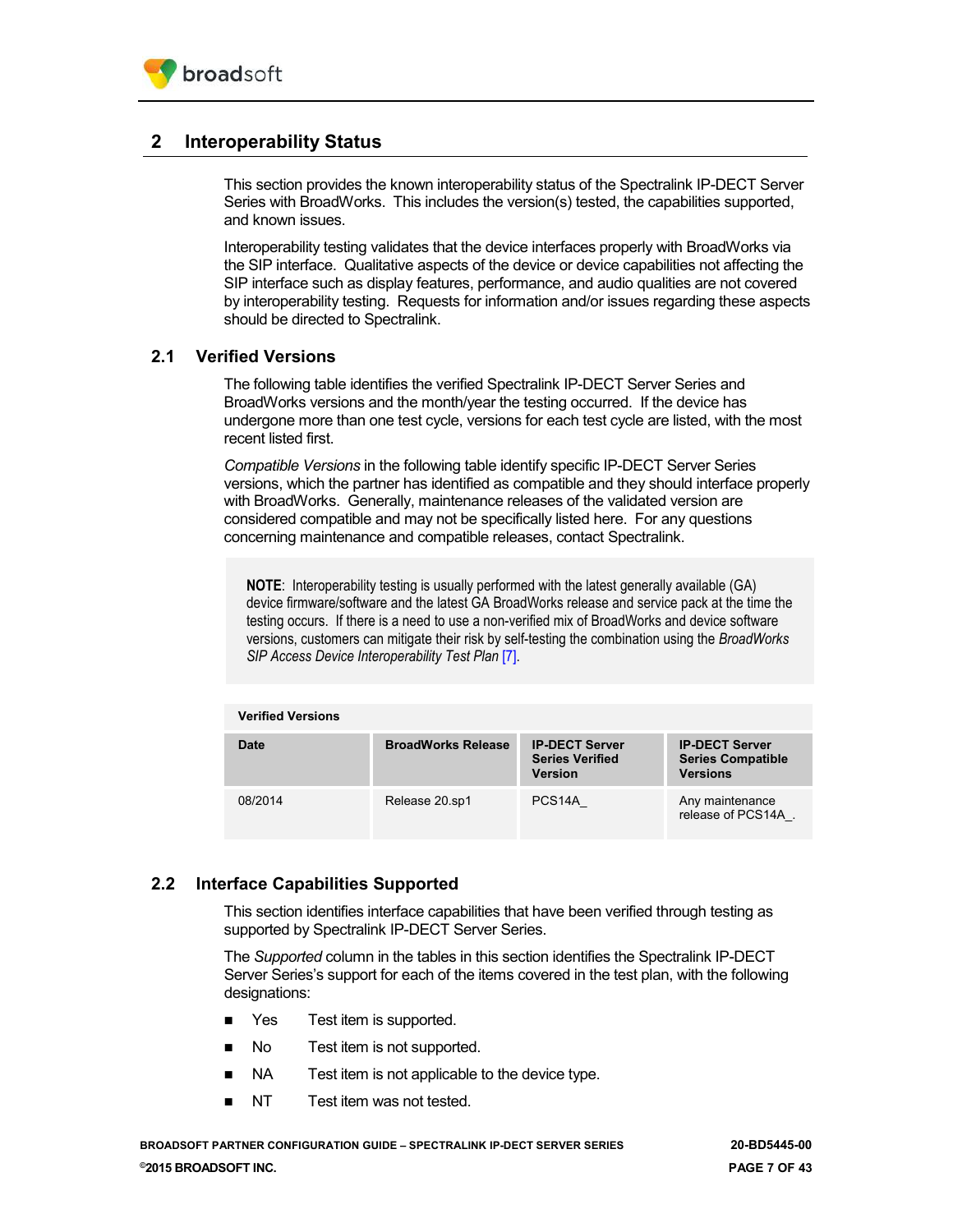

Caveats and clarifications are identified in the *Comments* column.

#### <span id="page-7-0"></span>**2.2.1 SIP Interface Capabilities**

The Spectralink IP-DECT Server Series has completed interoperability testing with BroadWorks using the *BroadWorks SIP Access Device Interoperability Test Plan [7]*. The results are summarized in the following table.

The BroadWorks test plan is composed of packages, each covering distinct interoperability areas, such as "Basic" call scenarios and "Redundancy" scenarios. Each package is composed of one or more test items, which in turn, are composed of one or more test cases. The test plan exercises the SIP interface between the device and BroadWorks with the intent to ensure interoperability sufficient to support the BroadWorks feature set.

**NOTE**: *DUT* in the following table refers to the *Device Under Test,* which in this case is the Spectralink IP-DECT Server Series.

| BroadWorks SIP Access Device Interoperability Test Plan Support Table |                                        |                  |                                                                          |
|-----------------------------------------------------------------------|----------------------------------------|------------------|--------------------------------------------------------------------------|
| <b>Test Plan Package</b>                                              | <b>Test Plan Package Items</b>         | <b>Supported</b> | <b>Comments</b>                                                          |
| <b>Basic</b>                                                          | Call Origination                       | Yes              |                                                                          |
|                                                                       | <b>Call Termination</b>                | Yes              |                                                                          |
|                                                                       | <b>Session Audit</b>                   | Yes              |                                                                          |
|                                                                       | <b>Session Timer</b>                   | <b>No</b>        |                                                                          |
|                                                                       | Ringback                               | Yes              |                                                                          |
|                                                                       | <b>Forked Dialog</b>                   | Yes              |                                                                          |
|                                                                       | Early UPDATE                           | <b>No</b>        |                                                                          |
|                                                                       | Early-Session                          | <b>No</b>        |                                                                          |
|                                                                       | 181 Call Being Forwarded               | Yes              |                                                                          |
|                                                                       | Dial Plan                              | Yes              |                                                                          |
|                                                                       | DTMF - Inband                          | No               |                                                                          |
|                                                                       | <b>DTMF - RFC 2833</b>                 | Yes              |                                                                          |
|                                                                       | DTMF - DTMF Relay                      | Yes              |                                                                          |
|                                                                       | <b>Codec Negotiation</b>               | Yes              |                                                                          |
|                                                                       | <b>Codec Renegotiation</b>             | Yes              |                                                                          |
| <b>BroadWorks Services</b>                                            | Third-Party Call Control - Basic       | Yes              |                                                                          |
|                                                                       | Voice Message Deposit and<br>Retrieval | Yes              |                                                                          |
|                                                                       | Message Waiting Indicator              | Yes              | DUT does not support Message<br>Waiting Saved and Urgent<br>Information. |
|                                                                       | <b>Voice Portal Outcall</b>            | Yes              |                                                                          |
|                                                                       | Advanced Alerting - Ringing            | <b>No</b>        |                                                                          |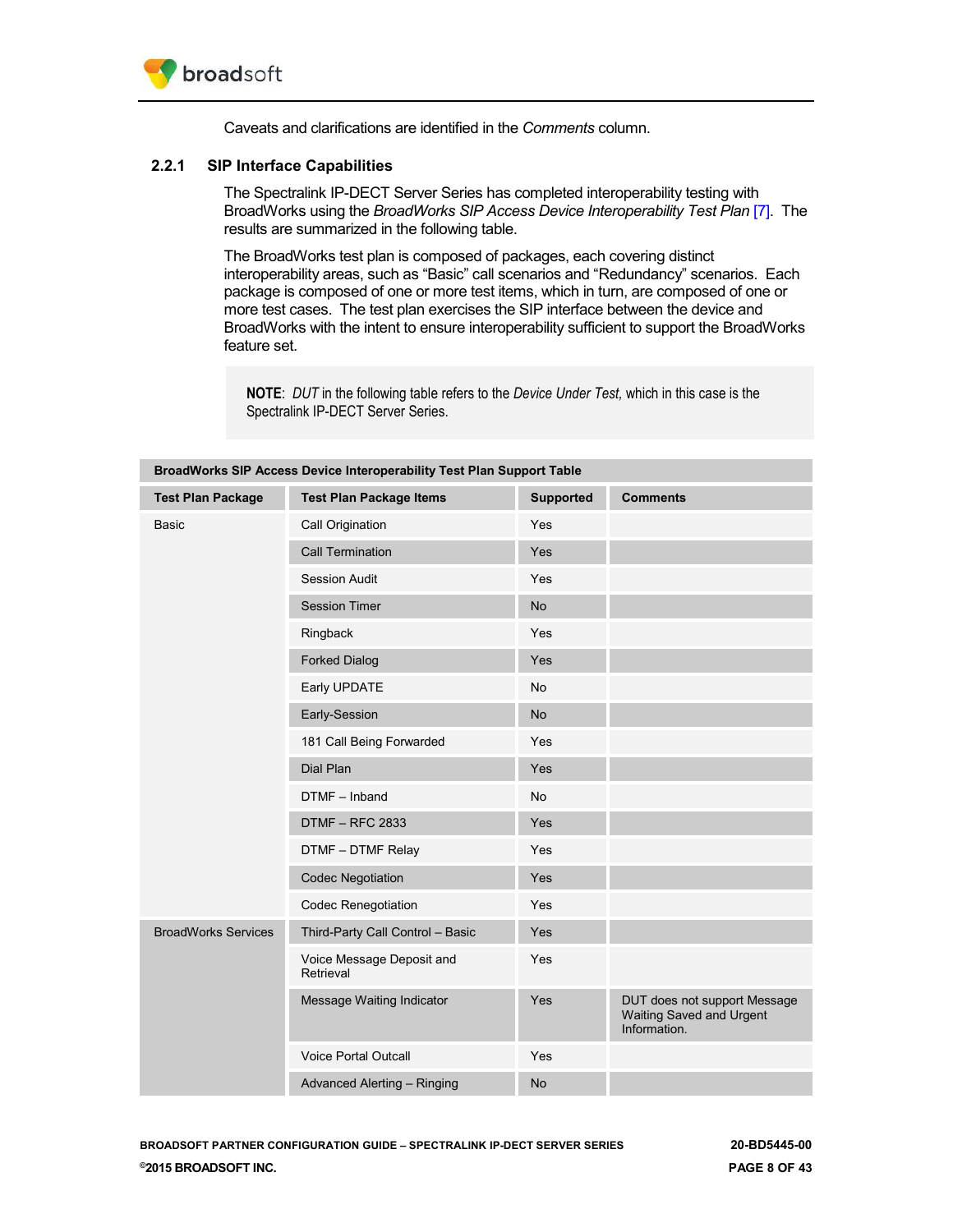

| BroadWorks SIP Access Device Interoperability Test Plan Support Table |                                              |                  |                                                                           |
|-----------------------------------------------------------------------|----------------------------------------------|------------------|---------------------------------------------------------------------------|
| <b>Test Plan Package</b>                                              | <b>Test Plan Package Items</b>               | <b>Supported</b> | <b>Comments</b>                                                           |
|                                                                       | Advanced Alerting - Call Waiting             | No               |                                                                           |
|                                                                       | Advanced Alerting - Ring Splash              | <b>No</b>        |                                                                           |
|                                                                       | Calling Line ID                              | Yes              |                                                                           |
|                                                                       | Calling Line ID with Unicode<br>Characters   | Yes              |                                                                           |
|                                                                       | Connected Line ID                            | Yes              | DUT does not support<br>Connected Line Restriction after<br>Call Forward. |
|                                                                       | Connected Line ID with Unicode<br>Characters | Yes              |                                                                           |
|                                                                       | Connected Line ID on UPDATE                  | Yes              |                                                                           |
|                                                                       | Connected Line ID on Re-INVITE               | Yes              |                                                                           |
|                                                                       | <b>Diversion Header</b>                      | Yes              |                                                                           |
|                                                                       | History-Info Header                          | Yes              |                                                                           |
|                                                                       | Advice of Charge                             | No               |                                                                           |
|                                                                       | Meet-Me Conferencing                         | Yes              |                                                                           |
|                                                                       | Meet-Me Conferencing - G722                  | <b>No</b>        |                                                                           |
|                                                                       | Meet-Me Conferencing - AMR-WB                | <b>No</b>        |                                                                           |
| DUT Services -                                                        | Call Waiting                                 | Yes              |                                                                           |
| <b>Call Control Services</b>                                          | Call Hold                                    | Yes              |                                                                           |
|                                                                       | Call Transfer                                | Yes              |                                                                           |
|                                                                       | Three-Way Calling                            | <b>No</b>        |                                                                           |
|                                                                       | Network-Based Conference                     | <b>No</b>        |                                                                           |
| <b>DUT Services -</b>                                                 | Register Authentication                      | Yes              |                                                                           |
| Registration and<br>Authentication                                    | Maximum Registration                         | Yes              |                                                                           |
|                                                                       | Minimum Registration                         | Yes              |                                                                           |
|                                                                       | Invite Authentication                        | Yes              |                                                                           |
|                                                                       | Re-Invite/Update Authentication              | Yes              |                                                                           |
|                                                                       | <b>Refer Authentication</b>                  | Yes              |                                                                           |
|                                                                       | Device Authenticating BroadWorks             | <b>No</b>        |                                                                           |
| <b>DUT Services - Fax</b>                                             | G711 Fax Passthrough                         | No               |                                                                           |
|                                                                       | G711 Fax Fallback                            | <b>No</b>        |                                                                           |
|                                                                       | T38 Fax Messaging                            | No               |                                                                           |
| <b>DUT Services -</b>                                                 | <b>Emergency Call</b>                        | <b>No</b>        |                                                                           |
| <b>Emergency Call</b>                                                 | <b>Emergency Call with Ringback</b>          | No               |                                                                           |
| DUT Services -                                                        | Do Not Disturb                               | <b>No</b>        |                                                                           |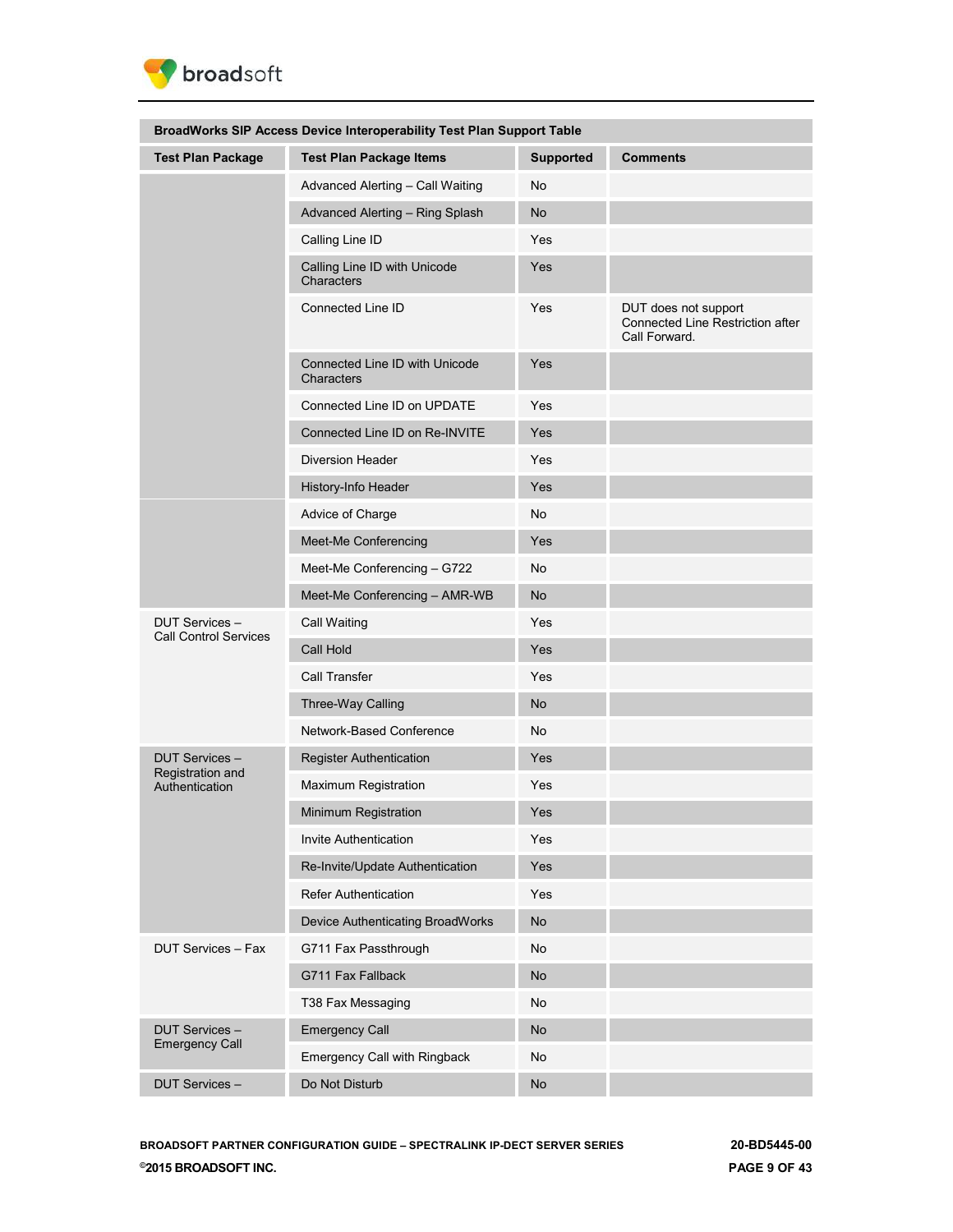

| BroadWorks SIP Access Device Interoperability Test Plan Support Table |                                                      |                  |                                                             |
|-----------------------------------------------------------------------|------------------------------------------------------|------------------|-------------------------------------------------------------|
| <b>Test Plan Package</b>                                              | <b>Test Plan Package Items</b>                       | <b>Supported</b> | <b>Comments</b>                                             |
| <b>Miscellaneous</b>                                                  | Call Forwarding Always                               | Yes              |                                                             |
|                                                                       | Call Forwarding Always Diversion<br><b>Inhibitor</b> | <b>No</b>        |                                                             |
|                                                                       | Anonymous Call                                       | No               |                                                             |
|                                                                       | Anonymous Call Block                                 | No               |                                                             |
|                                                                       | Remote Restart Via Notify                            | Yes              |                                                             |
| Redundancy                                                            | <b>DNS SRV Lookup</b>                                | Yes              |                                                             |
|                                                                       | Register Failover/Failback                           | Yes              |                                                             |
|                                                                       | Invite Failover/Failback                             | Yes              |                                                             |
|                                                                       | <b>Bye Failover</b>                                  | Yes              |                                                             |
| <b>Session Border</b>                                                 | Register                                             | Yes              |                                                             |
| Controller<br>(SBC)/Application                                       | Outgoing Invite                                      | Yes              |                                                             |
| Layer Gateway (ALG)                                                   | Incoming Invite                                      | Yes              |                                                             |
| <b>TCP</b>                                                            | Register                                             | Yes              |                                                             |
|                                                                       | Outgoing Invite                                      | Yes              |                                                             |
|                                                                       | Incoming Invite                                      | Yes              |                                                             |
| IPV <sub>6</sub>                                                      | Call Origination                                     | Yes              |                                                             |
|                                                                       | Call Termination                                     | Yes              |                                                             |
|                                                                       | <b>Session Audit</b>                                 | Yes              |                                                             |
|                                                                       | Ringback                                             | Yes              |                                                             |
|                                                                       | Codec Negotiation/Renegotiation                      | Yes              |                                                             |
|                                                                       | Voice Message Deposit/Retrieval                      | Yes              |                                                             |
|                                                                       | Call Control                                         | Yes              | DUT does not support 3-way<br>and network based 3-way call. |
|                                                                       | <b>Registration with Authentication</b>              | Yes              |                                                             |
|                                                                       | T38 Fax Messaging                                    | No               |                                                             |
|                                                                       | Redundancy                                           | Yes              |                                                             |
|                                                                       | <b>SBC</b>                                           | Yes              |                                                             |
|                                                                       | Dual Stack with Alternate<br>Connectivity            | No               |                                                             |

### <span id="page-9-0"></span>**2.3 Known Issues**

This section lists the known interoperability issues between BroadWorks and specific partner release(s). Issues identified during interoperability testing and known issues identified in the field are listed.

The following table provides a description of each issue and, where possible, identifies a workaround. The verified partner device versions are listed with an "X" indicating that the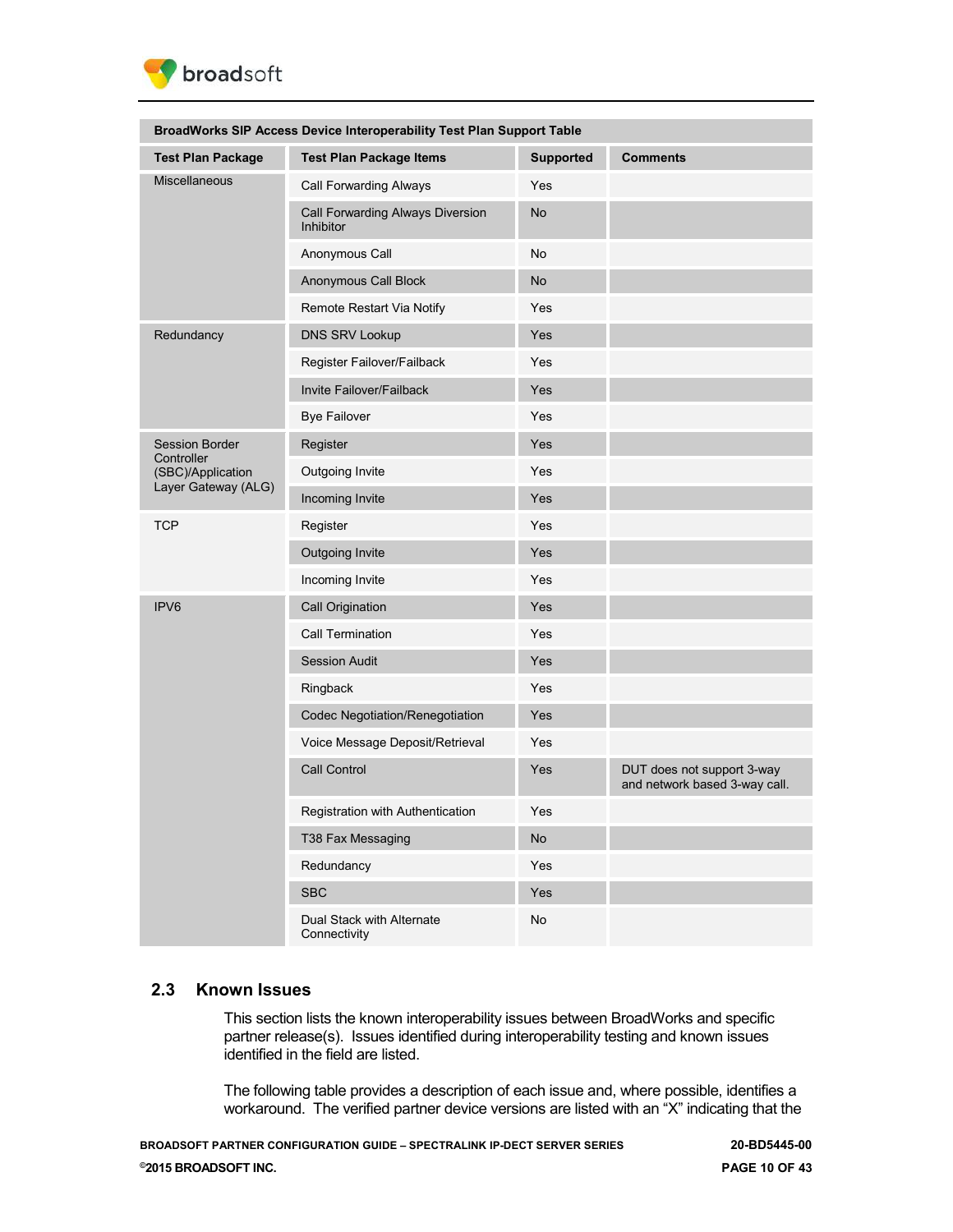

issue occurs in the specific release. The issues identified are device deficiencies or bugs, and are typically not BroadWorks release dependent.

If the testing was performed by BroadSoft, then the *Issue Number* is a BroadSoft ExtraView partner issue number. If the testing was performed by the partner or a third party, then the partner may or may not supply a tracking number.

For more information on any issues related to the particular partner device release, see the partner release notes*.*

| <b>Issue Number</b> | <b>Issue Description</b> | <b>Partner Version</b> |
|---------------------|--------------------------|------------------------|
|                     |                          | <b>PCS14A</b>          |
| -----               | None                     |                        |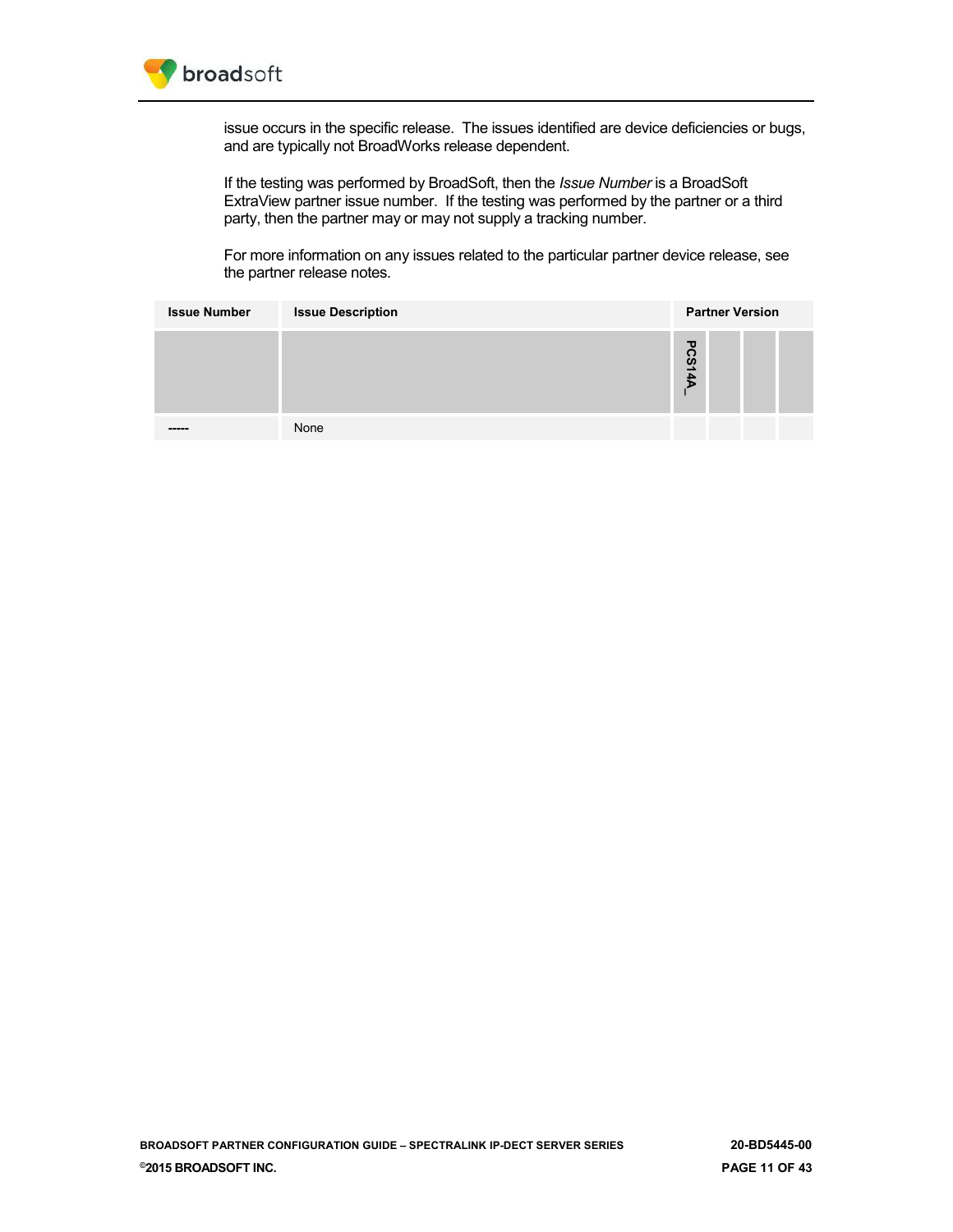## <span id="page-11-0"></span>**3 BroadWorks Configuration**

This section identifies the required BroadWorks device profile type for the Spectralink IP-DECT Server Series as well as any other unique BroadWorks configuration required for interoperability with the Spectralink IP-DECT Server.

## <span id="page-11-1"></span>**3.1 BroadWorks Device Profile Type Configuration**

This section identifies the device profile type settings to use when deploying the Spectralink IP-DECT Server with BroadWorks.

Create a device profile type for the Spectralink IP-DECT Server Series as shown in the following example. A separate device profile type should be created for each Spectralink IP-DECT Server Series model. The settings shown are recommended for use when deploying the Spectralink IP-DECT Server 400 with BroadWorks. For an explanation of the profile parameters, see the *BroadWorks Device Management Configuration Guide* [\[4\].](#page-42-4)

The following device profile type shown provides the *Number of Ports* (number of SIP lines) setting for Spectralink IP-DECT Server Series. For other IP-DECT Server Series models, create a new device profile type and set the *Number of Ports* to match the available number of SIP lines per model according to the following table.

| Model        | <b>Number of Lines</b> |
|--------------|------------------------|
| IP DECT 400  | 30                     |
| IP DECT 6500 | 4096                   |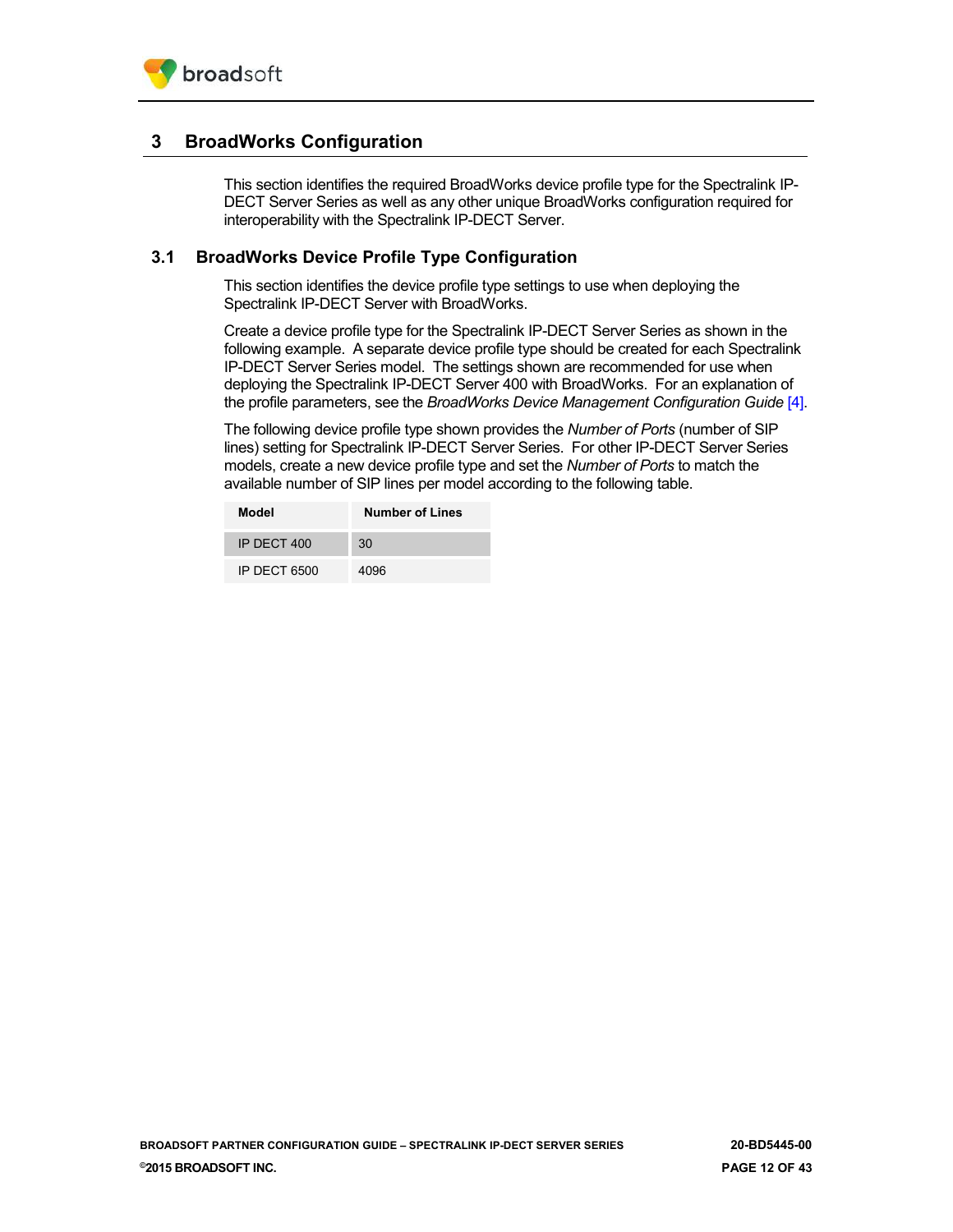



Figure 1 Device Profile Type Configuration

## <span id="page-12-1"></span><span id="page-12-0"></span>**3.2 BroadWorks Configuration Steps**

No additional BroadWorks configuration steps are required.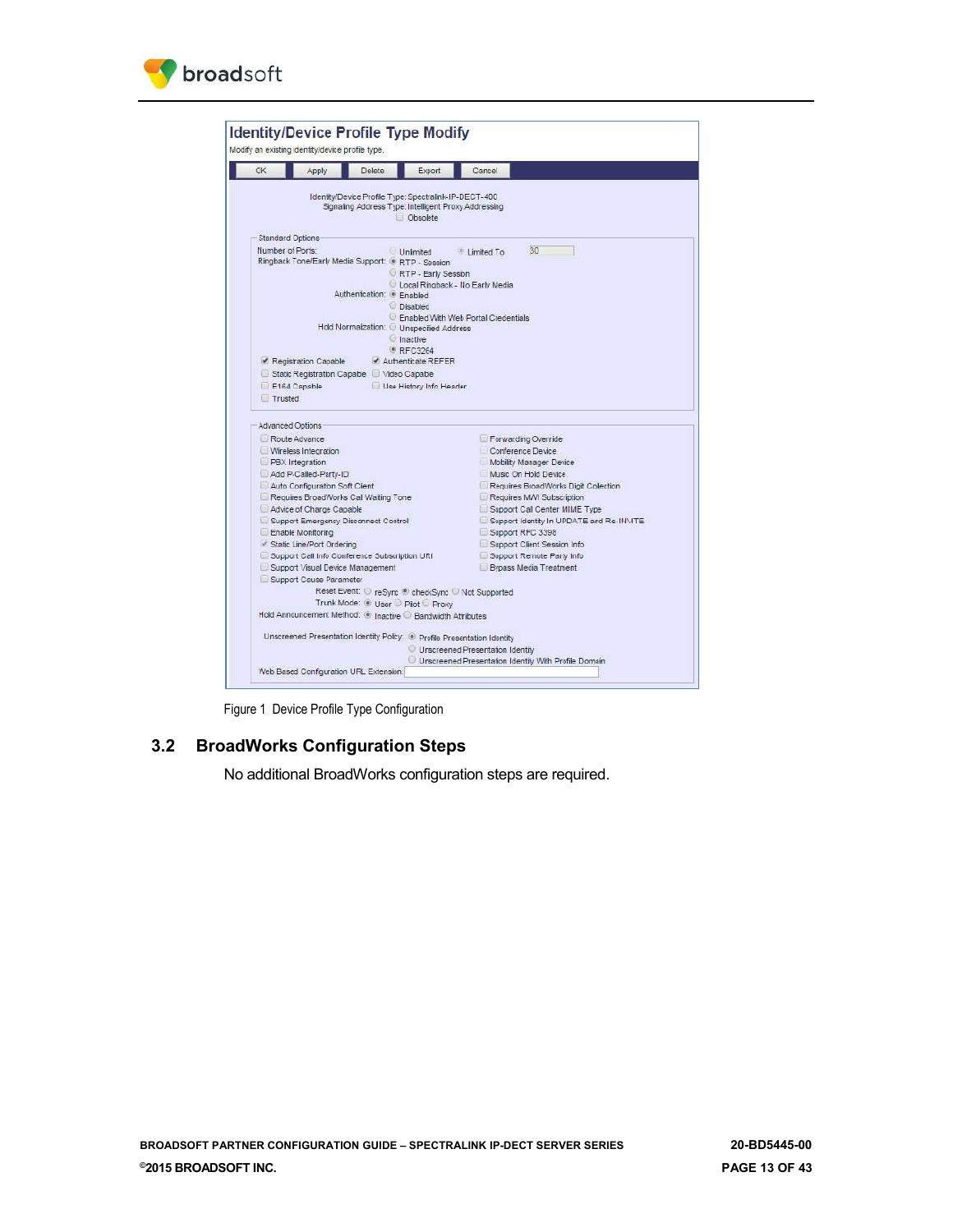

## <span id="page-13-0"></span>**4 IP-DECT Server Configuration**

The IP DECT Server Series can be configured with configuration files using the TFTP, FTP, HTTP(S), or through its embedded Web Interface. The following examples describe how to set the parameters using a configuration file. The IP DECT Server Series can use DHCP to obtain an IP address, provisioning server (TFTP, FTP or HTTP(S)), and other network settings. These settings can also, be configured manually through the embedded Web Interface. If provisioning is used the IP DECT Server Series should be configured to load the configuration file each time it resets or re-synchronizes. For detailed information on automated provisioning, see the *Provisioning Guide Spectralink IP-DECT Servers and BroadSoft Device Management* [\[3\]](#page-42-5) (under each server name in the list).

The capabilities of the IP DECT Server Series have been verified for use with BroadWorks based on the settings described in the following table. For more information on the meaning, purposes, and applicability of the individual configuration items, see the *Spectralink IP DECT Server 400 Installation and Configuration Guide* [\[1\]](#page-42-1) or the *Spectralink IP DECT Server 6500 Installation and Configuration Guide* [\[2\]](#page-42-2) supplied by Spectralink.

## <span id="page-13-1"></span>**4.1 Configuration Method**

The IP DECT Server Series can be configured either manually using the web browser interface or provisioned using .xml files according to the guides referenced above.

| <b>IP-DECT Server Series Configuration</b><br><b>Files</b>                                      | Level      | <b>Description</b>                                                                                 |
|-------------------------------------------------------------------------------------------------|------------|----------------------------------------------------------------------------------------------------|
| 14218500-hermod-firmware-pcs14A .bin                                                            | System     | Contains the device firmware load.                                                                 |
| 14218500-hermod-firmware-<br>pcs14A .bin.ver                                                    | System     | Contains the device's firmware version.                                                            |
| <ip dect="" mac<br="" server="">address&gt;config.xml<br/>Example: 0013d1813a18-config.xml</ip> | System     | Contains configurable parameters that<br>apply to an individual device in a<br>deployment.         |
| <ip dect="" mac<br="" server="">address&gt;users.xml<br/>Example: 0013d1813a18-users.xml</ip>   | Subscriber | Contains the list of users (handsets) to<br>configure for an individual device in a<br>deployment. |

#### **Configuration Files**

## <span id="page-13-2"></span>**4.2 System Level Configuration**

This section describes system-wide configuration items that are generally required for each IP-DECT Server Series to work with BroadWorks. Subscriber-specific settings are described in the next section.

### <span id="page-13-3"></span>**4.2.1 Configure Network Settings**

| System Configuration File <ip address="" dect="" mac="" server=""> config.xml</ip> |                                                                                     |  |
|------------------------------------------------------------------------------------|-------------------------------------------------------------------------------------|--|
| <b>XML File Tag</b>                                                                | <b>Description</b>                                                                  |  |
| network.bootproto                                                                  | Method used to assign an IPv4 address. Choice of<br>either dhcp or static assigned. |  |
| network.ipaddr                                                                     | IP <sub>v</sub> 4 address<br>Not required if DHCP assigned                          |  |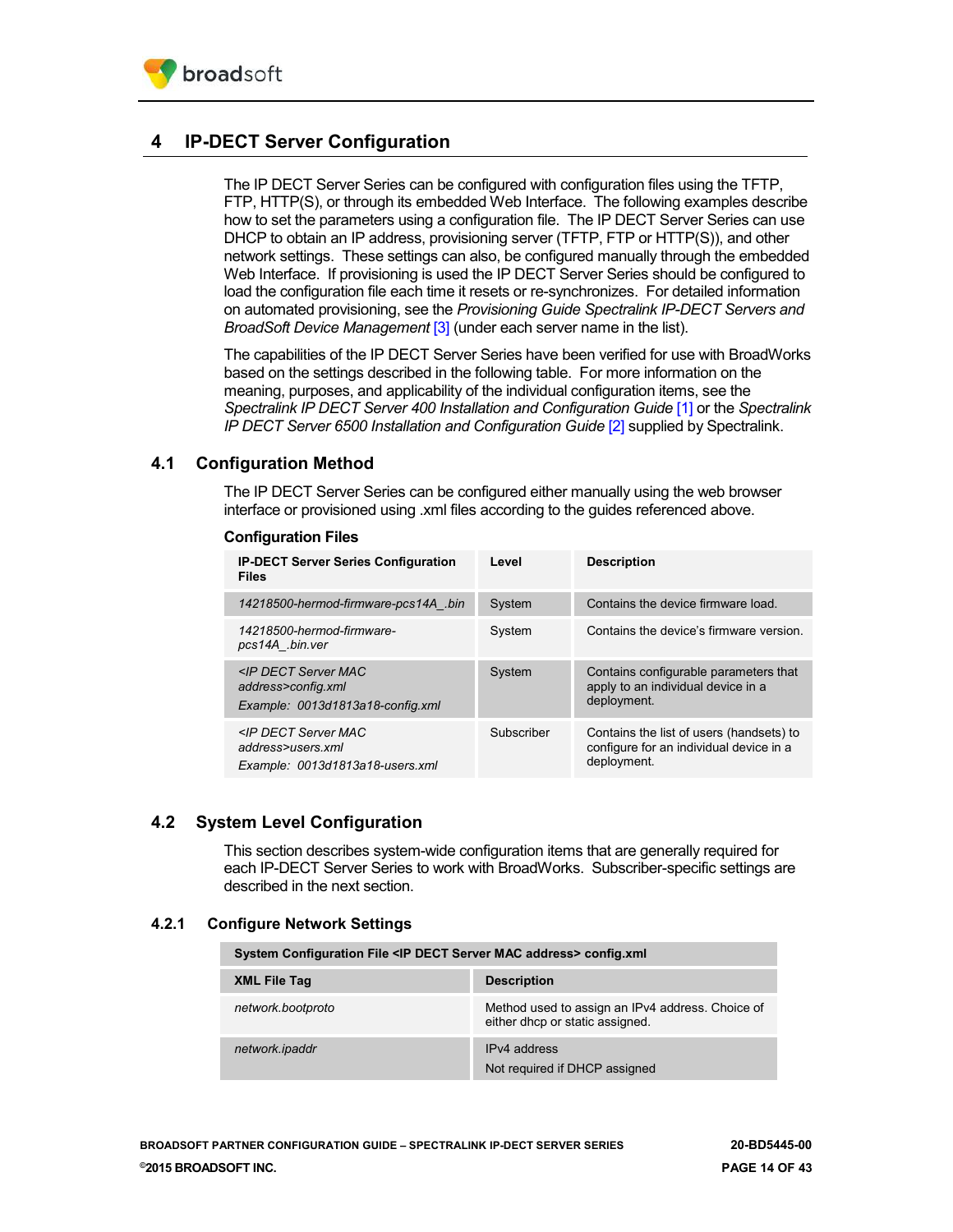

| System Configuration File <ip address="" dect="" mac="" server=""> config.xml</ip> |                                                                              |  |
|------------------------------------------------------------------------------------|------------------------------------------------------------------------------|--|
| <b>XML File Tag</b>                                                                | <b>Description</b>                                                           |  |
| network.netmask                                                                    | IPv4 netmask.<br>Not required if DHCP assigned.                              |  |
| network.gateway                                                                    | IPv4 gateway.<br>Not required if DHCP assigned.                              |  |
| network dns1                                                                       | Primary DNS server IPv4 or IPv6 address.<br>Not required if DHCP assigned.   |  |
| network.dns2                                                                       | Secondary DNS server IPv4 or IPv6 address.<br>Not required if DHCP assigned. |  |
| network.vlan                                                                       | Choose your VLAN Settings (optional).                                        |  |
|                                                                                    |                                                                              |  |

## 4.2.1.1 Configure IPv6 Settings (Optional)

| <b>XML File Tag</b>  | <b>Description</b>                                                                                                                                                                                                                                                                                                          |
|----------------------|-----------------------------------------------------------------------------------------------------------------------------------------------------------------------------------------------------------------------------------------------------------------------------------------------------------------------------|
| network.ipv6.method  | Specifies the method used to obtain an IPv6<br>configuration.<br>Values:<br>" "slaac" Use router advertisements to obtain an<br>IPv6 address.<br>• "dhcp" Use DHCPv6 to obtain an IPv6 address.<br>"static" Configure IPv6 address and gateway<br>manually.<br>" "disabled" Disable IPv6 support.<br>• Default: "disabled". |
| network.ipv6.ipaddr  | Specify a static IPv6 address including the prefix<br>length.<br>Values: <ipv6 address="">/prefix.<br/>Example: 3000::2/64.<br/>Not required if automatically assigned.</ipv6>                                                                                                                                              |
| network.ipv6.gateway | Specify a static IPv6 gateway.<br>Values: <ipv6 address="">.<br/>Example: 3000::1.<br/>Not required if automatically assigned.</ipv6>                                                                                                                                                                                       |

## **4.2.2 Configure SIP Interface Settings**

| <b>XML File</b>   | <b>Description</b>                                                                                                                                                                                                                         |
|-------------------|--------------------------------------------------------------------------------------------------------------------------------------------------------------------------------------------------------------------------------------------|
| sip.transport     | Set the transport protocol to UDP or TCP.<br>Values: udp or tcp.<br>Default: udp.                                                                                                                                                          |
| sip.defaultdomain | Set the IP DECT Server Series SIP server to the<br>Fully Qualified Domain Name (FQDN) of the<br>BroadWorks Application Server cluster.<br>The domain must match the domain configured for<br>the BroadWorks subscriber's line/port domain. |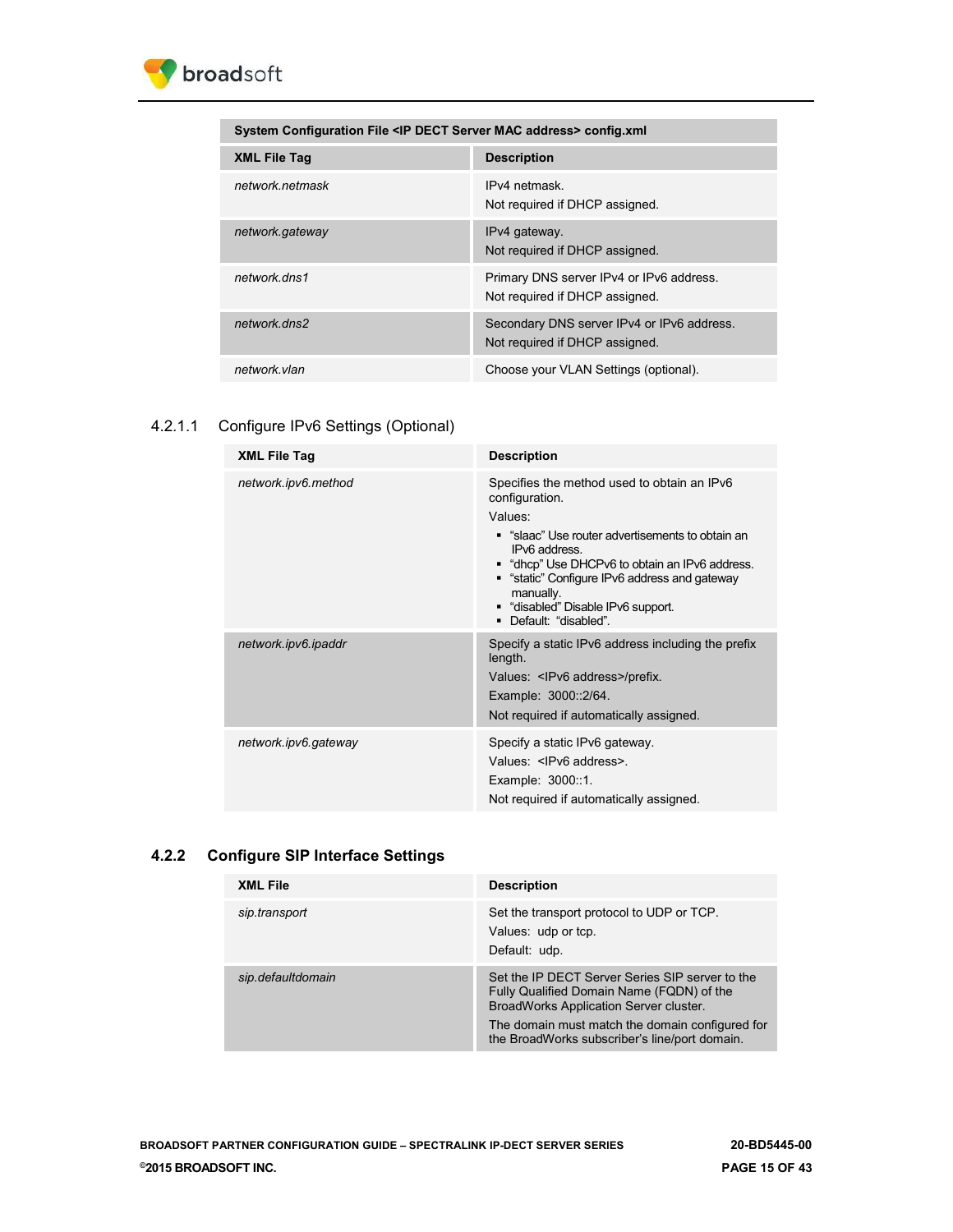

| <b>XML File</b>          | <b>Description</b>                                                                                                                                                                                                         |
|--------------------------|----------------------------------------------------------------------------------------------------------------------------------------------------------------------------------------------------------------------------|
| sip.proxy.domain         | Set the Outbound Proxy to the Session Border<br>Controller (SBC) if one is deployed between the IP<br>DECT Server Series and BroadWorks                                                                                    |
|                          | If there are redundant SBCs, set it to the FQDN for<br>the SBC cluster.                                                                                                                                                    |
| $sip.dnsmethod = dnssrv$ | Set the DNS method used to resolve the SIP<br>server.<br>Values:<br>"arecord": Use DNS A records only.<br>"dnssry": Use DNS SRV records and A records.<br>Default: arecord.<br>Recommended setting for BroadWorks: dnssrv. |

## <span id="page-15-0"></span>**4.2.1 Configure Service Settings**

| <b>XML File Tag</b>         | <b>Description</b>                                                                                                                                                             |
|-----------------------------|--------------------------------------------------------------------------------------------------------------------------------------------------------------------------------|
| feature codes enable = true | To activate the call forward feature, the setting<br>needs to be enabled. On Handset activated via<br>feature code: *21*[forwarding number]#.<br>Disabled on handset via #21#. |

## <span id="page-15-1"></span>**4.3 Subscriber Level Configuration**

This section identifies the device-specific parameters, including registration and authentication. These settings must be unique across devices to be matched with the settings for a BroadWorks SIP trunk or subscriber. SIP Registration requires that a unique address of record (AoR) is provisioned on BroadWorks and the device.

| XML file tag                                                          | <b>Description</b>                                                                                                                                                                                       |
|-----------------------------------------------------------------------|----------------------------------------------------------------------------------------------------------------------------------------------------------------------------------------------------------|
| user username = $123456$                                              | The register user ID must correspond with the<br>line/port setting on BroadWorks.                                                                                                                        |
| user.authuser = SpectralinkUser1<br>user.authpassword = Spectralink01 | If the Authentication service is configured on<br>BroadWorks, these parameters must be<br>configured to match the BroadWorks settings.<br>Note that the password can be saved as hashed<br>value as well |
| user.displayname = $User 1$                                           | The name to be displayed (caller ID) at other SIP<br>devices, for example, User 1 in User<br>1<1234566@somecompany.com.                                                                                  |
| user.standbytext = $123456$ User 1                                    | Configure the text to be displayed on the device.                                                                                                                                                        |

## <span id="page-15-2"></span>**4.4 SIP Feature Configuration**

This section provides configuration instructions for advanced SIP features supported by the device such as Advice of Charge, Emergency Call, and Fax.

### <span id="page-15-3"></span>**4.4.1 Emergency Call Configuration**

This section provides configuration instructions for configuring the device to enable emergency call headers and ringback after hang up.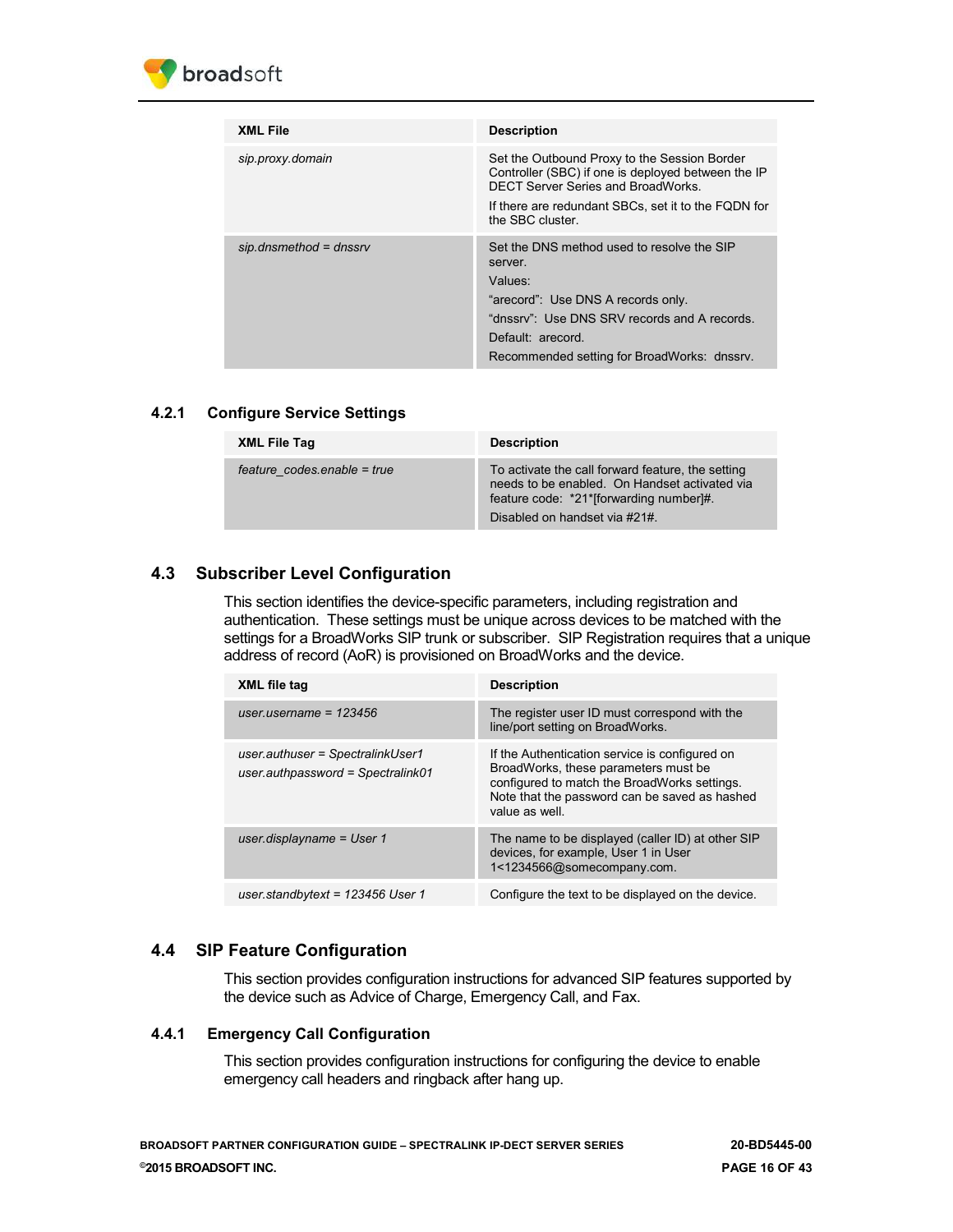

Not Supported.

## <span id="page-16-0"></span>**4.4.2 Advice of Charge Configuration**

This section provides configuration instructions for configuring the device to enable Advice of Charge.

Not Supported.

## <span id="page-16-1"></span>**4.4.3 Fax Configuration**

This section provides configuration instructions for configuring the device to enable fax. Not Supported.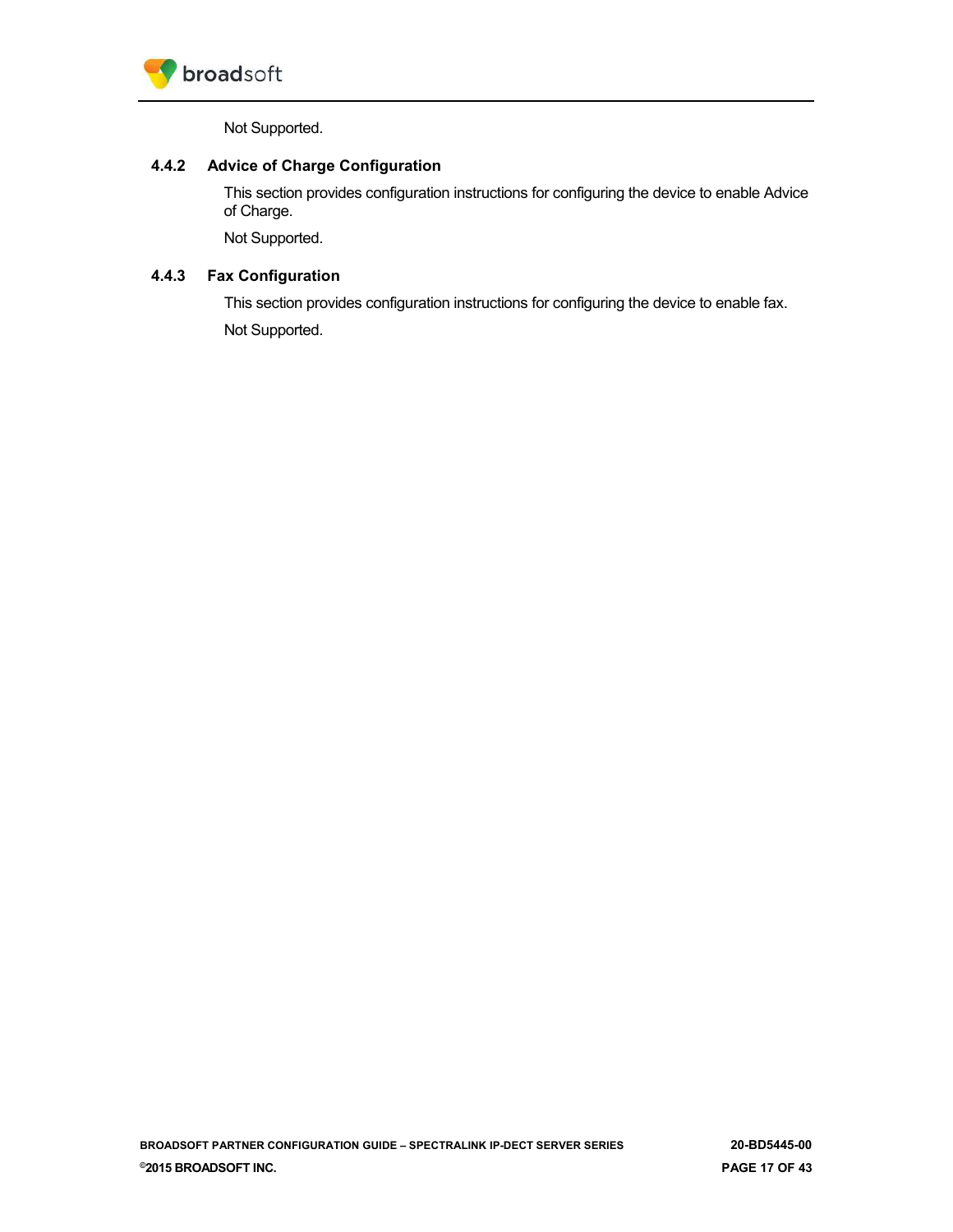## <span id="page-17-0"></span>**5 Device Management**

The BroadWorks Device Management feature provides the capability to automate generation of device configuration files to support mass deployment of devices up to 1024 lines. This section identifies the Device Management capabilities supported by the Spectralink IP DECT Server and the configuration steps required. For Device Management configuration details not covered here, see the *BroadWorks Device Management Configuration Guide* [\[4\].](#page-42-4)

The basic steps to integrate a device with Device Management are as follows:

- 1) Create device template files for the device with the appropriate BroadWorks Device Management tags.
- 2) Define custom and system tags and add them to the *device template* files. Note that these custom and system tags must also be defined on BroadWorks.
- 3) Create a device profile type on BroadWorks for each device model to be integrated with Device Management.
- 4) Add the device template files and other associated files to the device profile type.
- 5) Create a device profile instance of the device profile type and assign it to a user. A user name and password are assigned to this device profile.
- 6) Configure the end device with the Device Management URL for device files, as well as the user name and password access credentials.

This section describes the steps to integrate the Spectralink IP DECT Server products.

As part of the Spectralink IP DECT Server customer premises equipment (CPE) kit, BroadSoft has defined a standard device configuration in the device template files that service providers can use on their systems. These files can be uploaded directly to Device Management without modification. However, the service provider also has the option to modify these template files as required to fit their deployment needs.

The CPE kit contains Device Type Archive File (DTAF) files that are used to import the device type and template files.

**NOTE**: The BroadWorks Device Management is capable of supporting up to 1024 lines. If the deployment of Spectralink IP DECT Server requires more than the supported line, contact Spectralink.

## <span id="page-17-1"></span>**5.1 Device Management Capabilities Supported**

The Spectralink IP DECT Server has completed Device Management interoperability testing with BroadWorks using the *BroadWorks Device Management Interoperability Test Plan* [\[8\].](#page-42-6) The results are summarized in the following table.

The BroadWorks test plan is composed of packages, each covering distinct interoperability areas. Each package is composed of one or more test items, which in turn, are composed of one or more test cases. The test plan exercises the Device Management interface between the device and BroadWorks with the intent to ensure interoperability.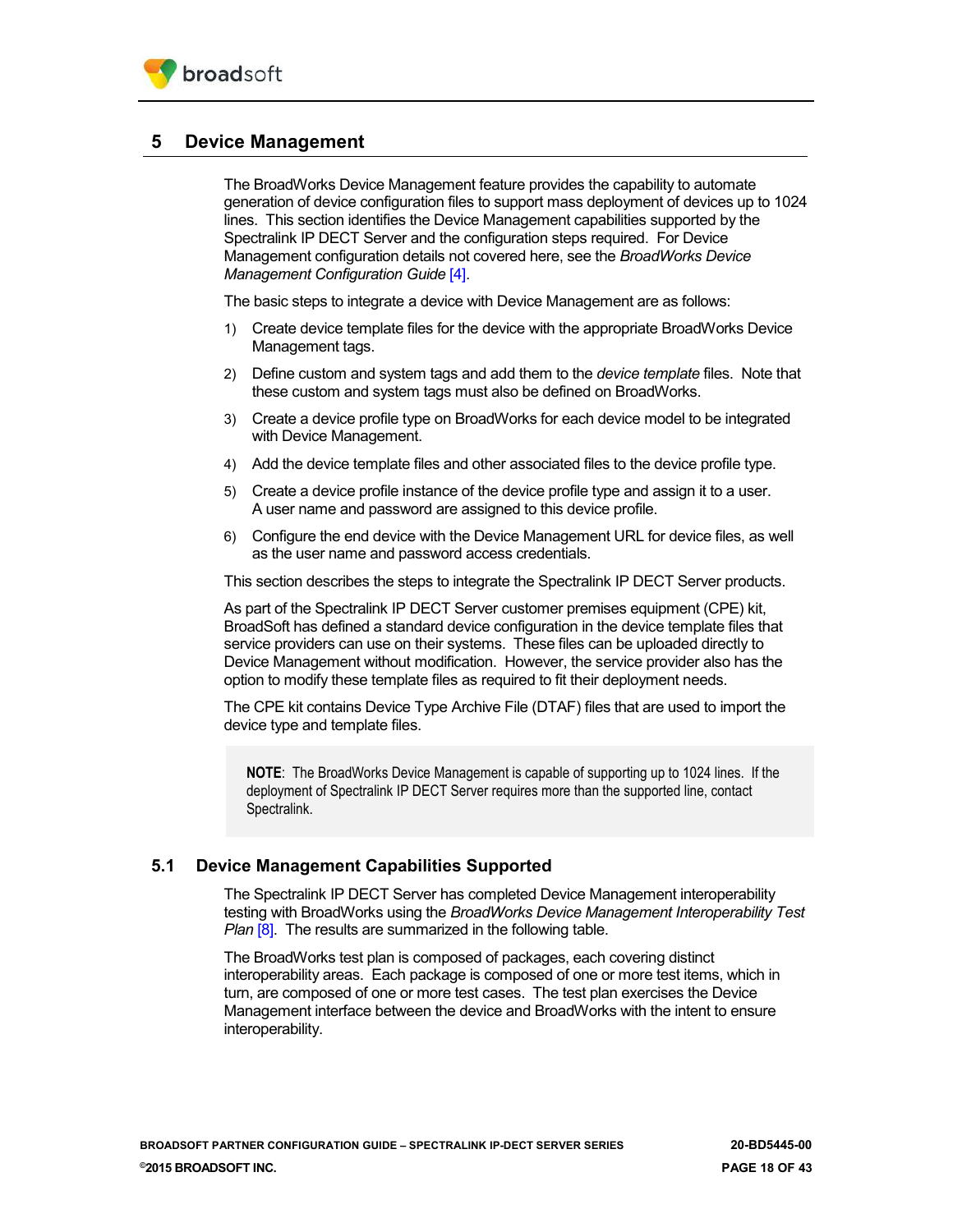

The *Supported* column in the following table identifies the Spectralink IP DECT Server's support for each of the items covered in the test plan packages, with the following designations:

- Yes Test item is supported
- No Test item is not supported
- NA Test item is not applicable
- NT Test item was not tested

Caveats and clarifications are identified in the *Comments* column.

**NOTE**: *DUT* in the following table refers to the *Device Under Test*, which in this case is the Spectralink IP DECT Server.

| BroadWorks Device Management Interoperability Test Plan Support Table |                                                                           |                  |                 |
|-----------------------------------------------------------------------|---------------------------------------------------------------------------|------------------|-----------------|
| <b>Test Plan Package</b>                                              | <b>Test Plan Package Items</b>                                            | <b>Supported</b> | <b>Comments</b> |
| <b>HTTP File</b><br><b>Download</b>                                   | HTTP Download Using Xtended Services<br>Platform (Xsp) IP Address         | Yes              |                 |
|                                                                       | HTTP Download Using Xtended Services<br><b>Platform FQDN</b>              | Yes              |                 |
|                                                                       | <b>HTTP Download Using Xtended Services</b><br>Platform Cluster FODN      | Yes              |                 |
|                                                                       | <b>HTTP Download With Double Slash</b>                                    | Yes              |                 |
| <b>HTTPS File</b><br><b>Download</b>                                  | <b>HTTPS Download Using Xtended</b><br>Services Platform IP Address       | <b>NT</b>        |                 |
|                                                                       | <b>HTTPS Download Using Xtended</b><br><b>Services Platform FQDN</b>      | Yes              |                 |
|                                                                       | <b>HTTPS Download Using Xtended</b><br>Services Platform Cluster FQDN     | <b>NT</b>        |                 |
| <b>File Inspection</b>                                                | Inspect System Config File                                                | Yes              |                 |
|                                                                       | Inspect Device-Specific Config File                                       | Yes              |                 |
|                                                                       | Inspect Other Config Files                                                | <b>NA</b>        |                 |
|                                                                       | <b>Inspect Static Files</b>                                               | Yes              |                 |
| <b>Device Inspection</b>                                              | <b>Inspect SIP Settings</b>                                               | Yes              |                 |
|                                                                       | <b>Inspect Line Settings</b>                                              | Yes              |                 |
|                                                                       | <b>Inspect Service Settings</b>                                           | <b>NA</b>        |                 |
| <b>HTTP File Upload</b>                                               | HTTP Upload Using Xtended Services<br>Platform IP Address                 | <b>No</b>        |                 |
|                                                                       | HTTP Upload Using Xtended Services<br><b>Platform FQDN</b>                | <b>No</b>        |                 |
|                                                                       | <b>HTTP Upload Using Xtended Services</b><br><b>Platform Cluster FQDN</b> | No               |                 |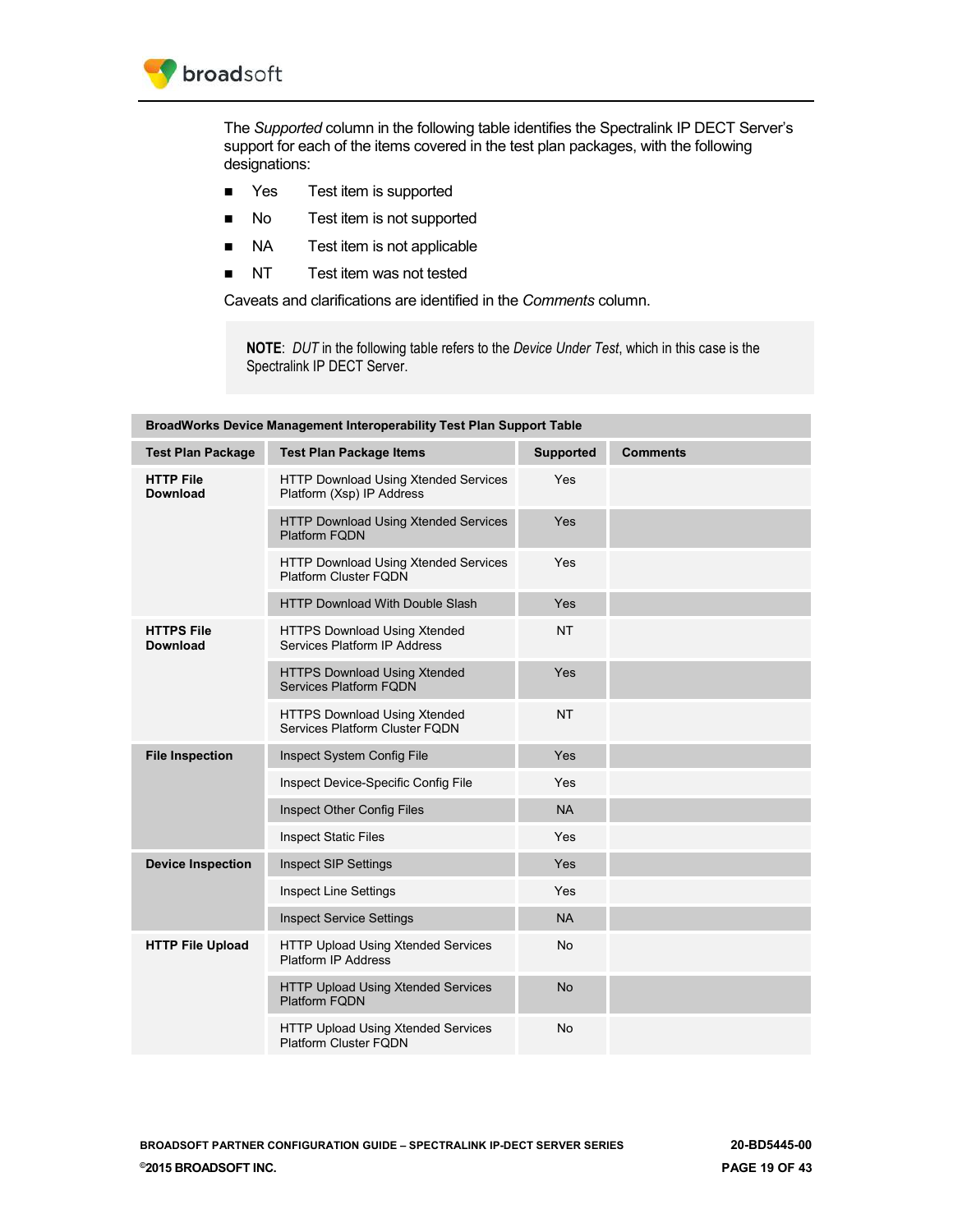

| <b>BroadWorks Device Management Interoperability Test Plan Support Table</b> |                                |                  |                 |
|------------------------------------------------------------------------------|--------------------------------|------------------|-----------------|
| <b>Test Plan Package</b>                                                     | <b>Test Plan Package Items</b> | <b>Supported</b> | <b>Comments</b> |
| <b>Call Processing</b>                                                       | Register with Authentication   | <b>Yes</b>       |                 |
| <b>Sanity Tests</b>                                                          | Call Origination               | <b>Yes</b>       |                 |
|                                                                              | <b>Call Termination</b>        | <b>Yes</b>       |                 |
|                                                                              | <b>Remote Restart</b>          | <b>Yes</b>       |                 |
|                                                                              | Shared Line Origination        | <b>No</b>        |                 |
|                                                                              | <b>Shared Line Termination</b> | No.              |                 |
|                                                                              | <b>Shared Line Status</b>      | <b>No</b>        |                 |
|                                                                              | Busy Lamp Field                | No.              |                 |
|                                                                              | Network-Based Conference       | <b>No</b>        |                 |
| <b>Flexible Seating</b>                                                      | Association via Voice Portal   | <b>NA</b>        |                 |
|                                                                              | Association via Phone          | <b>NA</b>        |                 |

## <span id="page-19-0"></span>**5.2 Device Management Configuration**

This section identifies the steps required to enable the Spectralink IP DECT Server for Device Management. For Device Management configuration details not covered here, see the *BroadWorks Device Management Configuration Guide* [\[4\].](#page-42-4)

## <span id="page-19-1"></span>**5.2.1 Configure BroadWorks Tags**

The template files in Device Management use tags to represent the data stored on BroadWorks. When a configuration changes for a user, Device Management parses the template files and replaces the Device Management tags with the associated data stored on BroadWorks. There are default tags defined in the Device Management software and there are custom tags that the service provider can create and define via the web portal for use by Device Management. There are two types of custom tags that can be defined: system-default tags that are common to all devices on the system and device type-specific tags that are common to Spectralink device models only.

The Spectralink IP DECT Server makes use of dynamic tags, which can be configured by a BroadWorks administrator as either system default or device type-specific tags. This section identifies the required tags.

### <span id="page-19-2"></span>5.2.1.1 Create System Default Tags

Browse to *System → Resources → Device Management Tag Sets* and select the *System Default* tag set. The Spectralink configuration templates make use of the tags in the following table. Add the tags if they do not already exist.

| <b>Tag Name</b> | <b>Valid Settings</b> | <b>Description</b>                             |
|-----------------|-----------------------|------------------------------------------------|
| %SNTP SERVER%   | IP address/FODN       | Network Time Protocol (NTP)<br>server address. |
| %DNS SERVER 1%  | IP address            | DNS server address.                            |
| %DNS SERVER 2%  | IP address            | DNS server address alternate.                  |
| %SBC ADDRESS%   | IP address/FODN       | SBC SIP address.                               |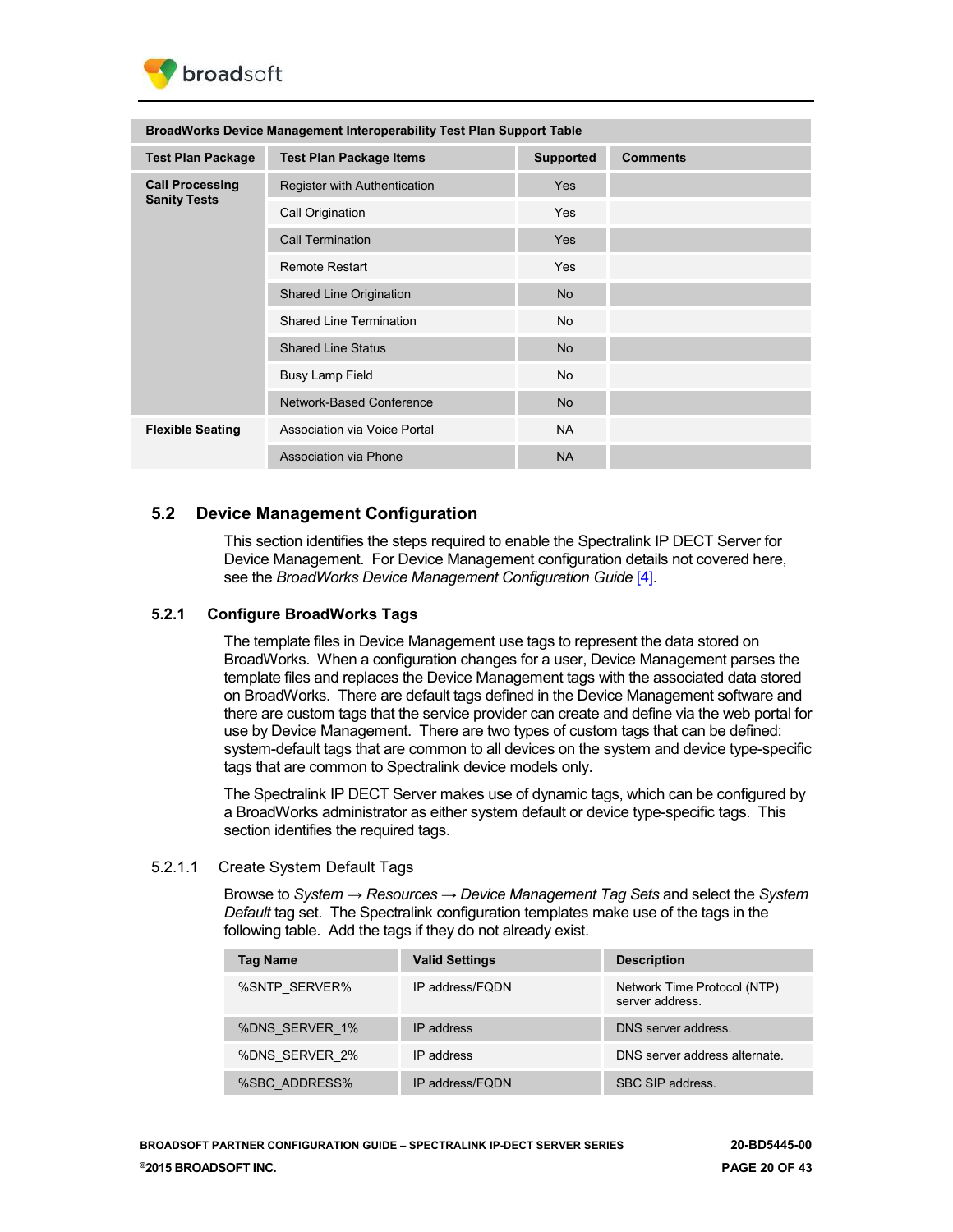

**Example System Default Tag Settings**

| System                                                     |                          |                                   |               | Welcome Default Administrator (Logout)                                                                      |               |
|------------------------------------------------------------|--------------------------|-----------------------------------|---------------|-------------------------------------------------------------------------------------------------------------|---------------|
| <b>Options:</b><br>Profile<br><b>Resources</b><br>Services | the set.                 | Device Management Tag Sets Modify |               | Display all the device management tags defined in the tag set. Tags can be added to the set or deleted from |               |
| Communication Barring                                      | <b>OK</b>                | <b>Apply</b>                      | Add<br>Cancel |                                                                                                             |               |
| Utilities                                                  |                          | Tag Set: System Default           |               |                                                                                                             |               |
|                                                            | Delete                   | Tag Name                          |               | <b>Tag Value</b>                                                                                            | Edit          |
|                                                            |                          | %APPLICATION DOMAIN%              |               | as.iop1.broadworks.net                                                                                      | Edit          |
|                                                            | Œ                        | %DNS_SERVER_1%                    |               | 199.19.193.12                                                                                               | Edit          |
|                                                            | г                        | %DNS SERVER 2%                    |               | 199.19.193.39                                                                                               | Edit          |
|                                                            | P.                       | <b>%DNS SERVER%</b>               |               | 199.19.193.12                                                                                               | Edit          |
|                                                            | $\overline{\mathcal{C}}$ | %SBC ADDRESS%                     |               | sbc1.iop1.broadworks.net                                                                                    | Edit          |
|                                                            | Г                        | %SBC_PORT%                        |               | 5060                                                                                                        | Edit.         |
|                                                            | г                        | %SNTP_SERVER_1%                   |               | time-a.nist.cov                                                                                             | Edit          |
|                                                            |                          | %SNTP_SERVER_2%                   |               | time-b.nist.gov                                                                                             | Edit          |
|                                                            | г                        | %SNTP SERVER%                     |               | time-b.nist.cov                                                                                             | Edit          |
|                                                            | Г                        | %USE SBC BOOLEAN%                 |               |                                                                                                             | Edit          |
|                                                            |                          |                                   | [Page 1 of 1] |                                                                                                             |               |
|                                                            | Tao Name                 | Starts With V                     |               |                                                                                                             | Find Find All |
|                                                            | OK                       | Apply                             | Add<br>Cancel |                                                                                                             |               |

Figure 2 System Default Tag Settings

<span id="page-20-1"></span><span id="page-20-0"></span>5.2.1.2 Create Device Type-specific Tags

Browse to *System → Resources → Device Management Tag Sets* and click **Add** to add a new tag set. Configure the tag set name using the device name appended by *Tags*: *Spectralink-IP-DECT tags*. Add the device type-specific tags in the following table to the device tag set. If the tag set already exists, make sure that at least the tags marked as required are defined.

| <b>Tag Name</b>                                   | <b>Valid Settings</b>                                                                                                                                                        | <b>Description</b>                                                       |
|---------------------------------------------------|------------------------------------------------------------------------------------------------------------------------------------------------------------------------------|--------------------------------------------------------------------------|
| %IP-DECT-DECT-<br>ACCESSCODE%                     | 1-8 digits                                                                                                                                                                   | Access code is required to<br>subscribe handsets.                        |
| %IP-DECT-DECT-<br><b>SUBSCRIPTIONALLOWE</b><br>D% | true/false                                                                                                                                                                   | If allowed it is possible to<br>subscribe new handsets to the<br>system. |
| %IP-DECT-LANGUAGE%                                | da - Danish<br>de - German<br>en - English<br>es - Spanish<br>fr - French<br>it - Italian<br>nl - Dutch<br>no - Norwegian<br>pt - Portuguese<br>ru - Russian<br>sv - Swedish | Language used for messages<br>sent from IP DECT Server to<br>handsets.   |
| %IP-DECT-LICENSE%                                 | A comma separated list of<br>license codes                                                                                                                                   | License code to activate extra<br>features.                              |
| %IP-DECT-LOG-SYSLOG-                              | $0 - 18$                                                                                                                                                                     | Syslog facility used for log                                             |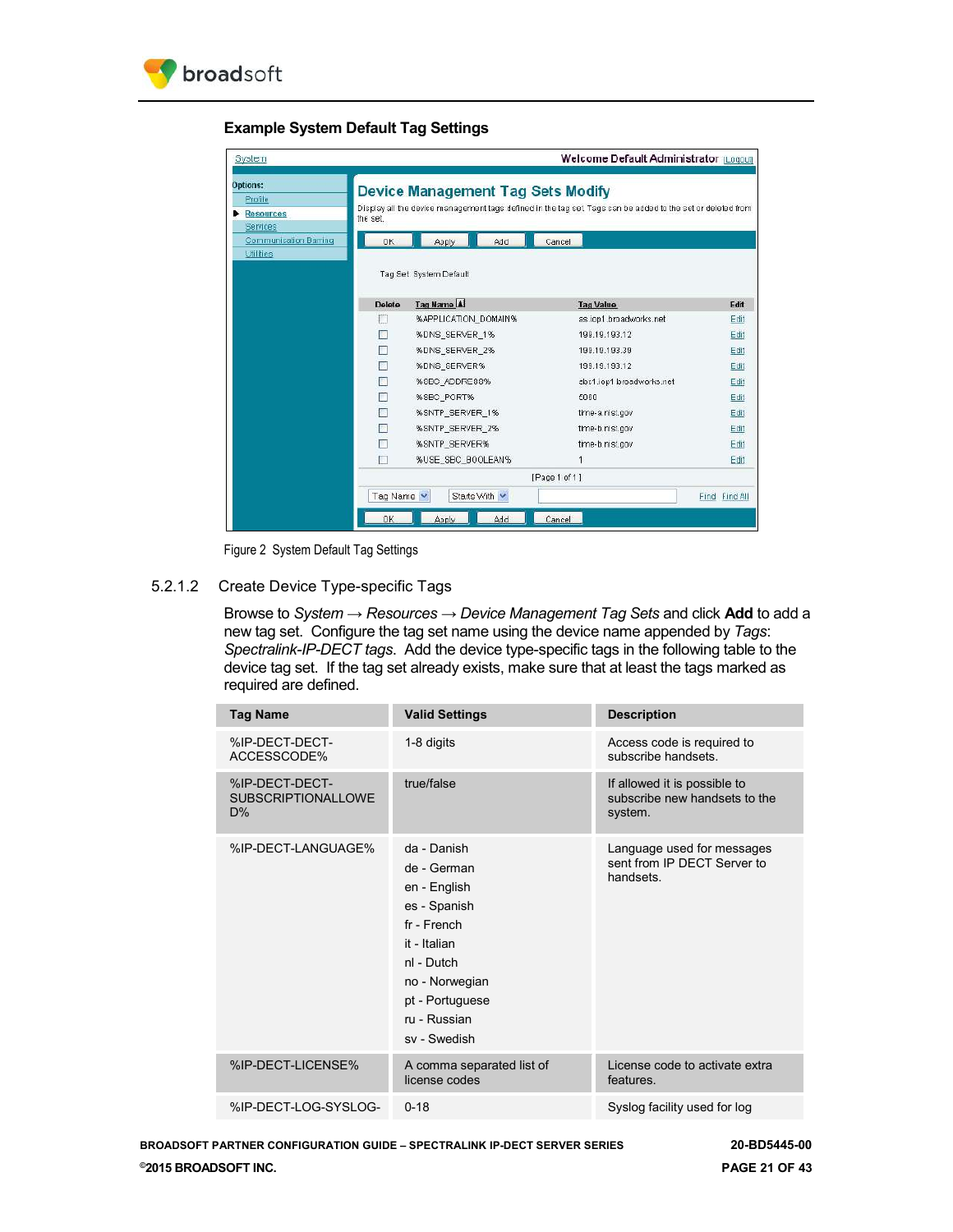

| <b>Tag Name</b>                                           | <b>Valid Settings</b>                                                | <b>Description</b>                                       |
|-----------------------------------------------------------|----------------------------------------------------------------------|----------------------------------------------------------|
| <b>FACILITY%</b>                                          |                                                                      | messages.                                                |
| %IP-DECT-LOG-SYSLOG-<br>HOST%                             | IPv4/IPv6 address/FQDN                                               | Remote syslog server.                                    |
| %IP-DECT-LOG-SYSLOG-<br>LEVEL%                            | debug, info, notice, warning,<br>error, critical, emergency          | Minimum syslog level that will be<br>sent to the server. |
| %IP-DECT-LOG-SYSLOG-<br>PORT%                             | 0-65535                                                              | Remote syslog server port.                               |
| %IP-DECT-NETWORK-<br>BOOTPROTO%                           | static/dhcp                                                          | IPv4 address assigning method.                           |
| %IP-DECT-NETWORK-<br><b>IPADDR%</b>                       | IPv4 address                                                         | Device IPv4 address.                                     |
| %IP-DECT-NETWORK-<br>GATEWAY%                             | IPv4 address                                                         | IPv4 default gateway.                                    |
| %IP-DECT-NETWORK-<br>IPV6-GATEWAY%                        | IPv6 address                                                         | IPv6 gateway.                                            |
| %IP-DECT-NETWORK-<br>IPV6-IPADDR%                         | IPv6 address with prefix length                                      | Device IPv6 address with prefix<br>length.               |
| %IP-DECT-NETWORK-<br>IPV6-METHOD%                         | static/dhcp/slaac/disabled                                           | IPv6 address assigning method.                           |
| %IP-DECT-NETWORK-<br>NETMASK%                             | IPv4 network mask                                                    | IPv4 network mask.                                       |
| %IP-DECT-PHONEBOOK-<br>LDAP-ATTRIBUTES%                   | A comma separated list of LDAP<br>attribute names.                   | Attributes to return from LDAP<br>search.                |
| %IP-DECT-PHONEBOOK-<br>LDAP-BASE%                         | Base for LDAP search                                                 | Base for LDAP search.                                    |
| %IP-DECT-PHONEBOOK-<br>LDAP-BIND-<br>PASSWORD%            | Valid LDAP server password.                                          | LDAP server bind password.                               |
| %IP-DECT-PHONEBOOK-<br>LDAP-BIND-USER%                    | Valid LDAP server username.                                          | LDAP server bind user.                                   |
| %IP-DECT-PHONEBOOK-<br>LDAP-FILTER%                       | See RFC 4515.                                                        | Filter for LDAP search.                                  |
| %IP-DECT-PHONEBOOK-<br>LDAP-NAMES%                        | A comma separated list of<br>names to display for each<br>attribute. | Name to display for each<br>attribute.                   |
| %IP-DECT-PHONEBOOK-<br>LDAP-NUMBER-<br><b>ATTRIBUTES%</b> | A comma separated list of dial-<br>able attributes                   | Attributes containing dial-able<br>numbers.              |
| %IP-DECT-PHONEBOOK-<br>LDAP-PREFIXES%                     | A comma separated list of prefix<br>transformations                  | Prefixes to replace or strip before<br>dialing numbers.  |
| %IP-DECT-PHONEBOOK-<br>LDAP-<br>REFRESHINTERVAL%          | seconds                                                              | Time between LDAP reloads.                               |
| %IP-DECT-PHONEBOOK-<br>LDAP-URI%                          | Idap://IPv4/IPv6 address / FQDN                                      | URI for LDAP server.                                     |
| %IP-DECT-PHONEBOOK-<br>SOURCE%                            | Idap/csv/disabled                                                    | Phonebook source.                                        |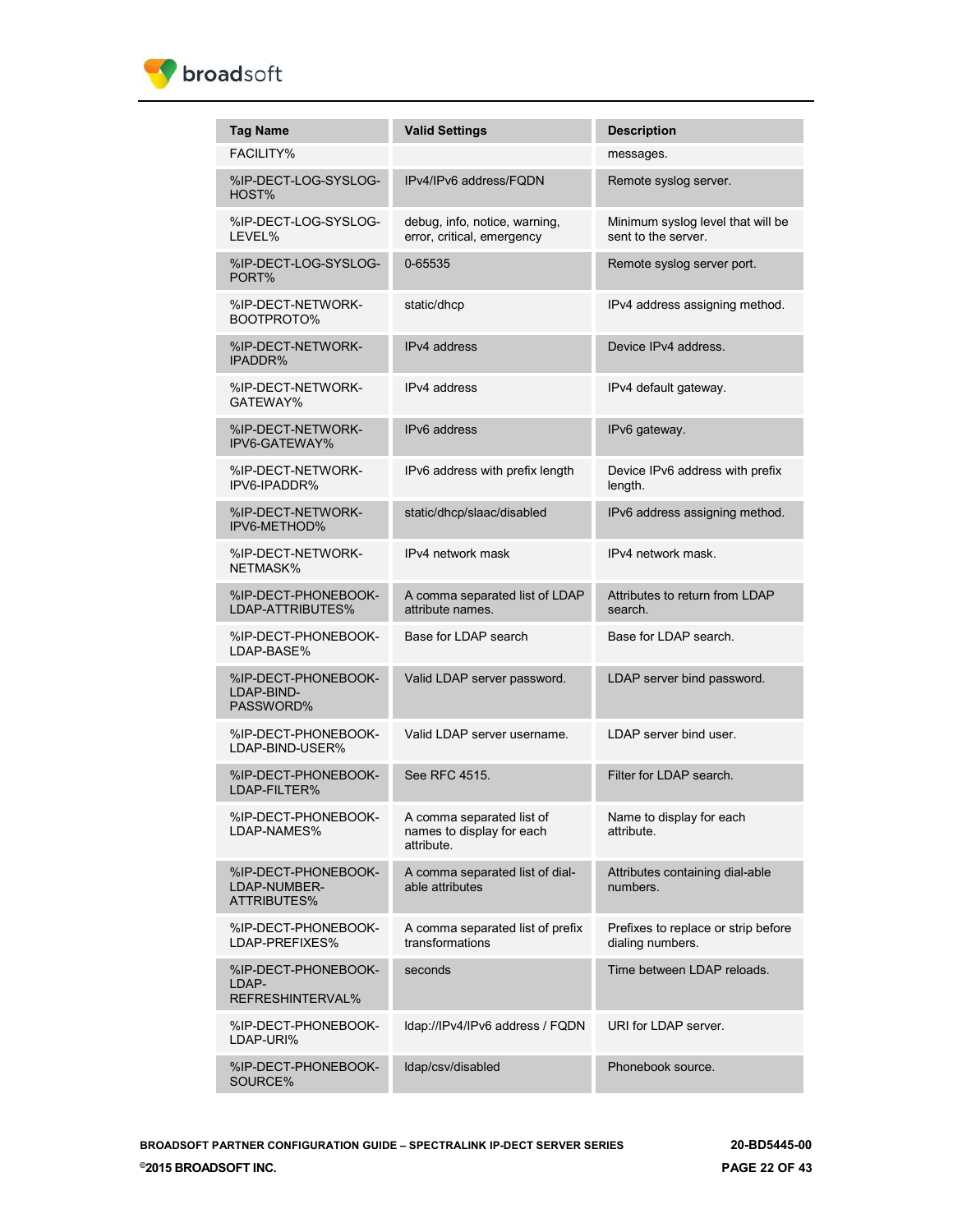

| <b>Tag Name</b>                                | <b>Valid Settings</b>                                                               | <b>Description</b>                                                                       |
|------------------------------------------------|-------------------------------------------------------------------------------------|------------------------------------------------------------------------------------------|
| %IP-DECT-<br>PROVISIONING-CHECK-<br>INTERVAL%  | minutes                                                                             | Provisioning check interval.                                                             |
| %IP-DECT-<br>PROVISIONING-SERVER-<br>PROTOCOL% | http/https                                                                          | Provisioning server protocol.<br>(Required)                                              |
| %IP-DECT-<br>PROVISIONING-SERVER-<br>USER%     | Device Access User Name                                                             | Provisioning authentication<br>username.<br>(Required)                                   |
| %IP-DECT-<br>PROVISIONING-SERVER-<br>PASSWORD% | Device Access Password                                                              | Provisioning authentication<br>password.<br>(Required)                                   |
| -%IP-DECT-<br><b>FWVERSION%</b>                | A valid IP DECT Server<br>firmware version string. For<br>example pcs14a_.          | The version of the IP-DECT<br>Server firmware that will be<br>provisioned.<br>(Required) |
| %IP-DECT-SECURITY-<br>ALLOW-NEW-MR%            | true/false                                                                          | If enabled new media resources<br>will be allowed to connect to the<br>server.           |
| %IP-DECT-SECURITY-<br>ALLOW-NEW-RFP%           | true/false                                                                          | If enabled new base stations will<br>be allowed to connect to the<br>server.             |
| %IP-DECT-SECURITY-<br><b>FORCE-HTTPS%</b>      | true/false                                                                          | If enabled remote access will be<br>forced to https.                                     |
| %IP-DECT-SECURITY-<br>PASSWORD%                | Clear text password /<br>md5( <user>:IP6000:<password<br>&gt;)</password<br></user> | Remote access password.                                                                  |
| %IP-DECT-SIP-MEDIA-<br>TOS%                    | value in decimal                                                                    | TOS used for RTP.                                                                        |
| %IP-DECT-SIP-MEDIA-<br><b>VLANCOS%</b>         | Value in decimal                                                                    | Media 802.1p Class-of-Service.                                                           |
| %IP-DECT-SIP-TOS%                              | Value in decimal                                                                    | SIP type of service.                                                                     |
| %IP-DECT-SIP-<br><b>VLANCOS%</b>               | Value in decimal                                                                    | SIP 802.1p Class-of-Service.                                                             |
| %IP-DECT-SNMP-<br>COMMUNITY%                   | Community name                                                                      | SNMP community name.                                                                     |
| %IP-DECT-SNMP-<br>ENABLE%                      | enabled/disabled                                                                    | Enable/disable SNMP.                                                                     |
| %IP-DECT-SNMP-<br>SYSCONTACT%                  | text                                                                                | SNMP contact information.                                                                |
| %IP-DECT-SNMP-<br>SYSLOCATION%                 | text                                                                                | SNMP location information.                                                               |
| %IP-DECT-SNMP-<br>TRAPCOMMUNITY%               | trap community name                                                                 | SNMP trap community name.                                                                |
| %IP-DECT-SNMP-<br>TRAPHOST%                    | IPv4/IPv6 address / FQDN                                                            | SNMP trap host.                                                                          |
| %IP-DECT-TIMEZONE%                             | POSIX time zone string                                                              | Time zone used when displaying<br>date and time.                                         |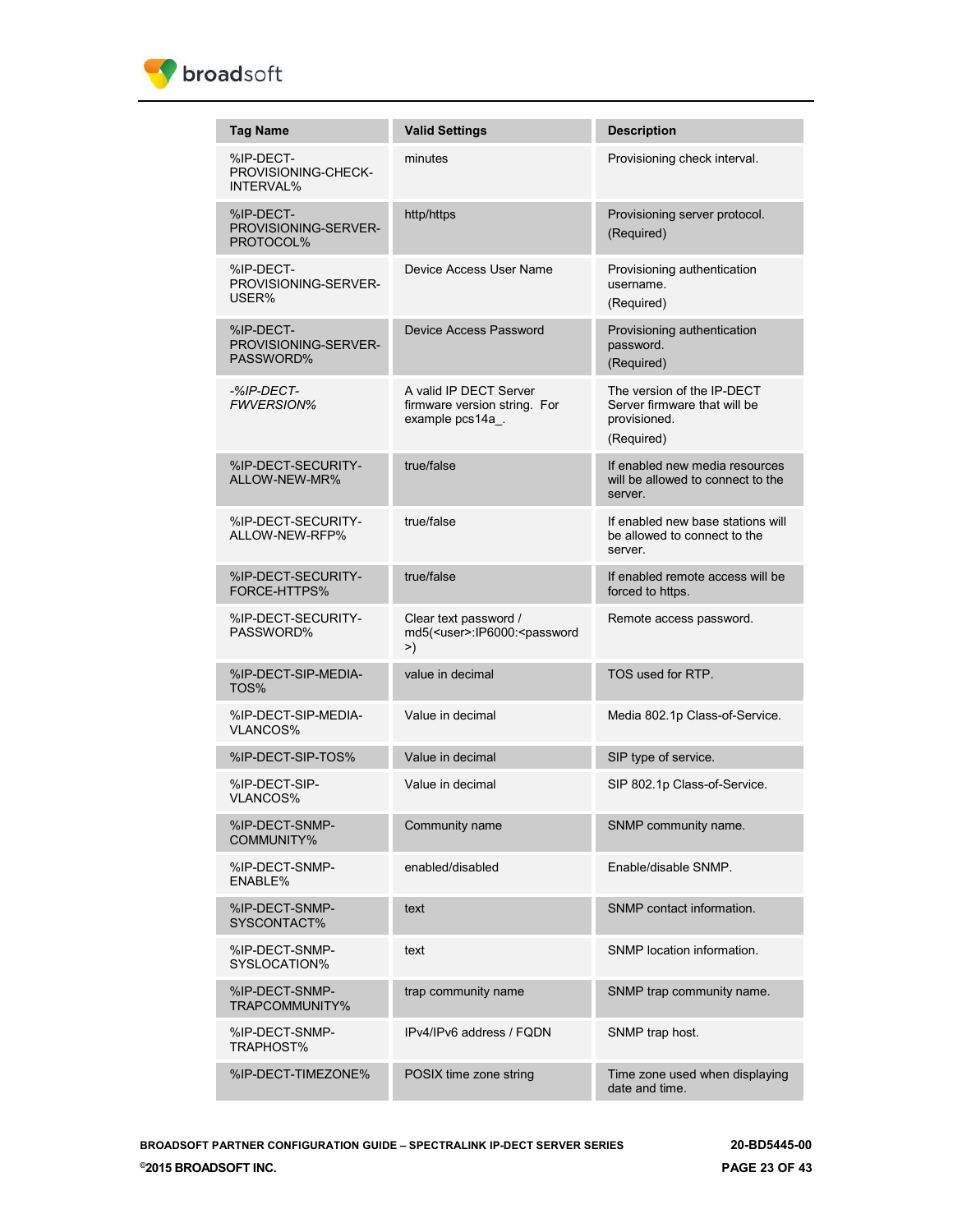

**Example Device Type-specific Tag Settings**



Figure 3 Device Type-specific Tag Settings

## <span id="page-23-1"></span><span id="page-23-0"></span>**5.2.2 Configure BroadWorks Device Profile Type**

The device profile type is a system-level structure that defines how the device interfaces with BroadWorks. It also identifies the default configuration files and other files, such as firmware, which are required for the device to operate correctly. The device profile type is created by the system administrator. Group administrators use the device profile type to create a device profile. The device profile is an instance of the device profile type that is associated with a physical device.

There are two BroadWorks device profile configuration methods described: import and manual. The import method takes a DTAF as input and builds the BroadWorks device profile type(s) automatically. The manual method takes the administrator through the steps to manually add and configure the device profile type(s).

The import method should be used if all of the following prerequisites are met:

- The BroadWorks Release is 17.0 or later.
- **The device profile type(s) being imported do not already exist on the system.** (If either a previous import or manual configuration was done, then the import fails.)
- **There is a DTAF file available for import with a BroadWorks release level that is the** same as or prior to the release to which it is being imported. If the DTAF file is at a release level later than the release being imported to, then the import can fail.

Otherwise, use the manual method.

### 5.2.2.1 Configuration Method 1: Import

This section identifies the steps necessary to make use of the Device Management import feature to configure BroadWorks to add the Spectralink IP DECT Server as a Device Management-enabled device type.

The import method is available in BroadWorks Release 17.0 and later. For previous releases, use the manual configuration method described in the next section.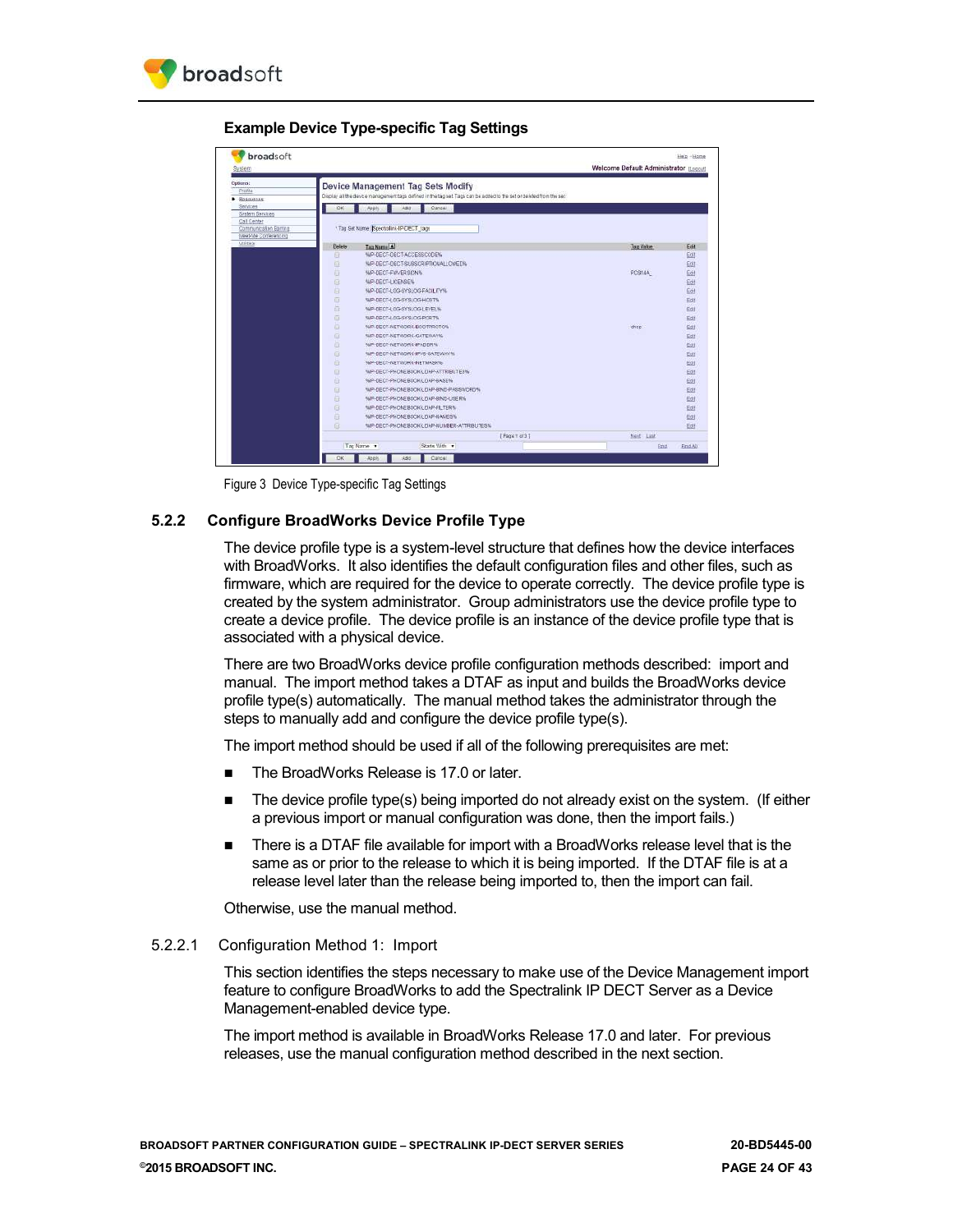

Download the Spectralink IP DECT Server CPE kit from BroadSoft Xchange at [xchange.broadsoft.com.](http://xchange.broadsoft.com/php/xchange/) Extract the DTAF file(s) from the CPE kit. These are the import files. Repeat the following steps for each model you want to import:

- 1) Log in to BroadWorks as an administrator.
- 2) Browse to *System → Resources → Identity/Device Profile Types* and then click **Import**.
- 3) Select **Browse** to find the extracted DTAF file for the model and then click **OK** to start the import.

After the import finishes, complete the following post-import configuration steps:

- 4) Browse to *System → Resources → Identity/Device Profile Types.*
- 5) Perform a search to find the imported Spectralink device profile type, Spectralink-IP-DECT.
- 6) Browse to the *Profile* page and change the Device Management Device Access FQDN to your Xtended Services Platform (Xsp) or Xtended Services Platform cluster address.

| Device Management               |                                                                                  |
|---------------------------------|----------------------------------------------------------------------------------|
|                                 | Device Type URL: http://xsp1.iop1.broadworks.net:80/dms/Spectralink-IP-DECT-400/ |
|                                 | No Tags                                                                          |
|                                 | Device Configuration Tags: O Use Default System Tag Set Only                     |
|                                 | Use Default System Tag Set and Tag Set: Spectralink-IP-DECT tags                 |
|                                 | Allow Identity/Device Profiles to Configure Custom Tags                          |
|                                 | Allow Groups to Configure Custom Tags                                            |
|                                 | Send Email Notification to User upon Device Reset Failure                        |
| Device Access Protocol: http v  |                                                                                  |
|                                 | Device Access FQDN: xsp1.iop1.broadworks.net                                     |
| Device Access Port: 80          |                                                                                  |
| Device Access Context Name: dms |                                                                                  |
|                                 | Device Access URI: Spectralink-IP-DECT-400/                                      |
| Default Device Language:        |                                                                                  |
| Default Device Encoding:        |                                                                                  |
|                                 | Authentication Mode: MAC-Based J User Name and Password                          |
| Device Access Username:         |                                                                                  |
| Device Access Password:         |                                                                                  |
|                                 |                                                                                  |
| Re-type Device Access Password: |                                                                                  |
|                                 | MAC Address In: @ HTTP Request URI                                               |
|                                 | HTTP Header with Following Format:                                               |
|                                 | Device Access HTTP Authentication: @ Basic O Digest                              |

<span id="page-24-0"></span>Figure 4 Device Access FQDN

7) Click the **Files and Authentication** link and then select the option to rebuild all the system files.

Firmware files must be obtained from Spectralink. These files are not included in the import. Complete the steps in section *[5.2.2.2.2.2](#page-30-1) [Static Files](#page-30-1)* to define the static firmware files and to upload the firmware.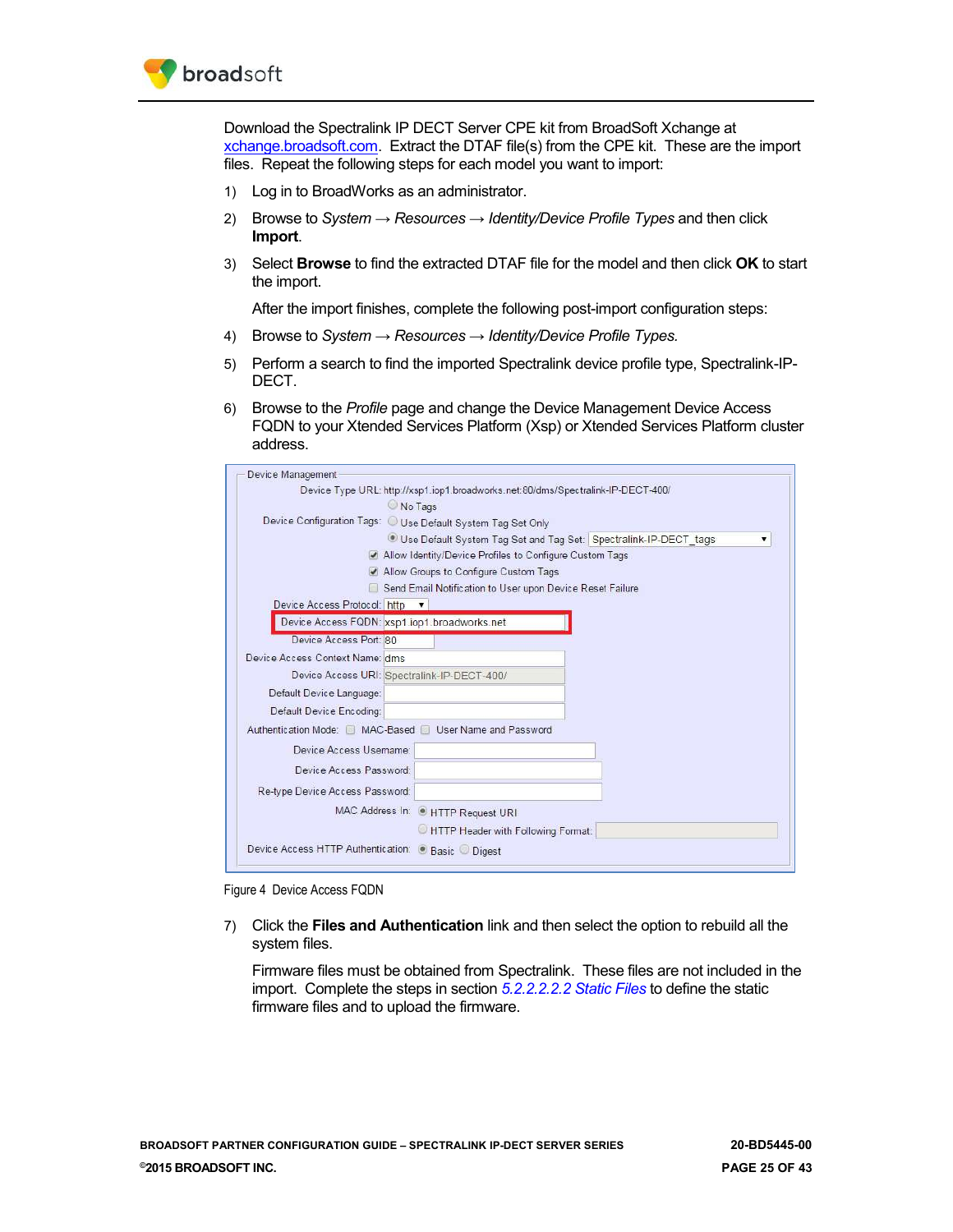

#### 5.2.2.2 Configuration Method 2: Manual

This section identifies the manual steps necessary to configure BroadWorks to add the Spectralink IP DECT Server as a Device Management-enabled device type.

The manual method must be used for BroadWorks releases prior to Release 17.0. It is an optional method in Release 17.0 and later. To determine when to use the manual method, see section *[5.2.2](#page-23-0) [Configure BroadWorks Device Profile Type](#page-23-0)*. The steps in this section can also be followed to update previously imported or configured device profile type(s) with new configuration files and firmware.

These steps must be completed for the device type for each Spectralink model.

### *5.2.2.2.1 Modify Device Profile Type*

This section identifies the BroadWorks device profile type settings relevant to Device Management for the Spectralink IP DECT Server.

Browse to *System → Resources → Identity/Device Profile Types* and perform a search to find the Spectralink device profile type(s) created in section *[3.1](#page-11-1) [BroadWorks Device Profile](#page-11-1)  [Type Configuration](#page-11-1)* or add the device profile type for each model using the settings from section *[3.1](#page-11-1) [BroadWorks Device Profile Type Configuration](#page-11-1)* if they do not exist.

The *Standard Options* and *Advanced Options* should already be configured as specified in section *[3.1](#page-11-1) [BroadWorks Device Profile Type Configuration](#page-11-1)*. If there are differences, perform an update to match the settings in section *[3.1](#page-11-1) [BroadWorks Device Profile Type](#page-11-1)  [Configuration](#page-11-1)*.

The following subsections identify the required settings specific to Device Management.

#### *5.2.2.2.1.1 Configure Device Configuration Options*

If Device Management has been previously enabled for the device profile type(s), go to the next section.

Device Configuration is enabled differently depending on the deployed BroadWorks release.

For BroadWorks Release 18.0 and later, configure the parameter as described in the following table.

| <b>Parameter</b>             | <b>Value</b>      | <b>Description</b>                   |
|------------------------------|-------------------|--------------------------------------|
| Device Configuration Options | Device Management | Use BroadWorks Device<br>Management. |

The following figure shows Device Management enabled for BroadWorks Release 18.0 and later.



<span id="page-25-0"></span>Figure 5 Enable Device Management (Release 18.0 and Later)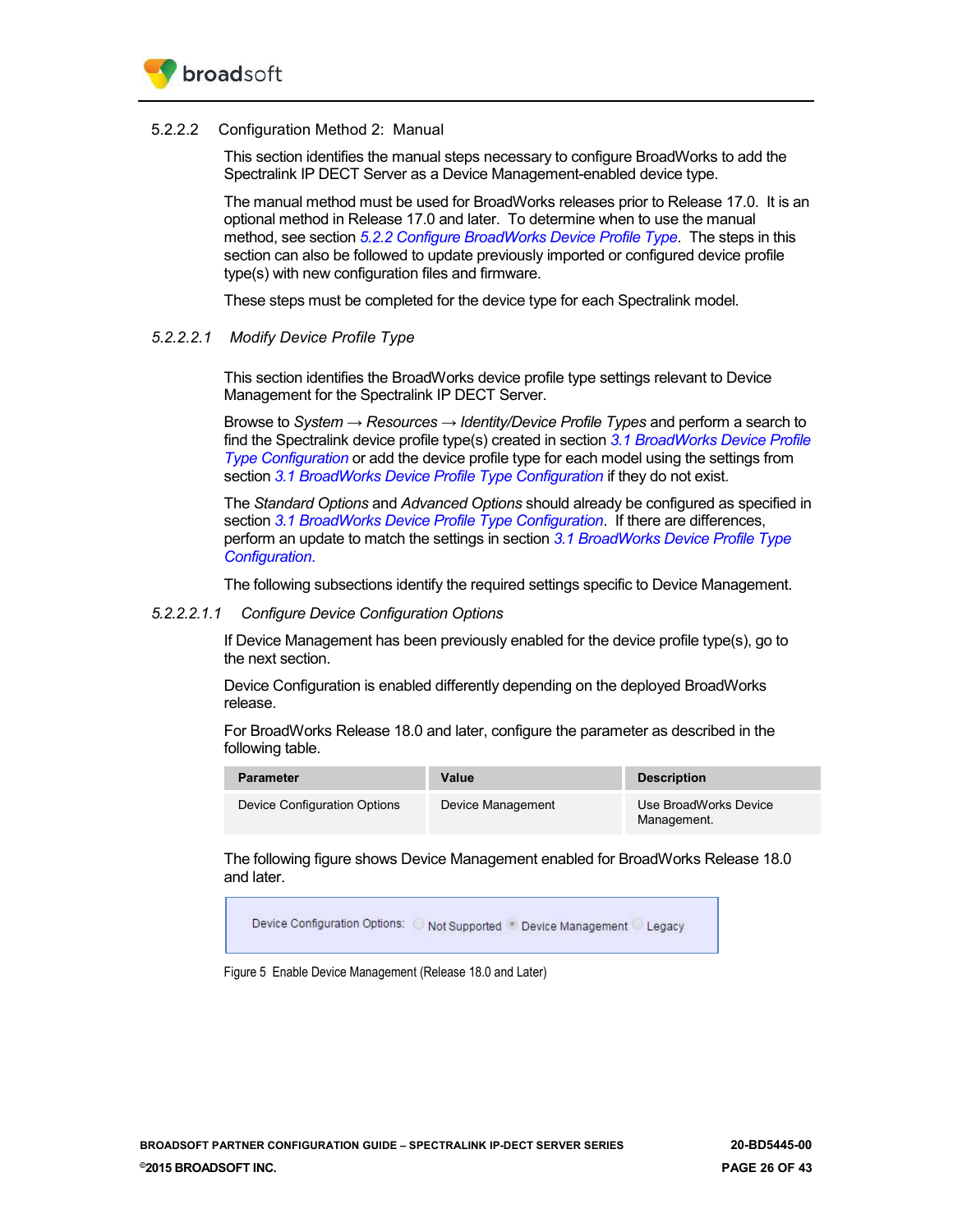

For BroadWorks releases prior to Release 18.0, configure as shown in the following table.

**NOTE**: These settings serve only to enable Device Management and are otherwise not meaningful in this context.

| <b>Parameter</b>            | Value         | <b>Description</b>                                          |
|-----------------------------|---------------|-------------------------------------------------------------|
| Auto Configuration Type     | 2 Config File | Not meaningful other than it<br>must be selected.           |
| <b>CPE System File Name</b> | not used      | This parameter must not be.<br>blank. Set it to "not used". |
| Device File Format          | not used      | This parameter must not be<br>blank. Set it to "not used".  |

The following screen capture shows Device Management enabled for BroadWorks prior to Release 18.0.

| Auto Configuration Options             |                                                                                                |
|----------------------------------------|------------------------------------------------------------------------------------------------|
| Web Based Configuration URL Extension: |                                                                                                |
|                                        | Auto Configuration Type: 2 Config File 3 Config File Not Supported<br><b>Enable Monitoring</b> |
| CPE System File Name: not used         |                                                                                                |
| Device File Format: not used           |                                                                                                |

Figure 6 Enable Device Management (pre-Release 18.0)

#### <span id="page-26-0"></span>*5.2.2.2.1.2 Configure Device Management Options*

Modify the device profile type *Device Management Options* as shown in the following table. These common settings apply to all devices enabled for Device Management.

If Device Management has been enabled previously for the device profile type(s), make sure the existing settings match the settings described in this section.

Parameters not identified in the following table can usually be left at the default values.

| <b>Parameter</b>                                                     | Value                                                                                                                                      | <b>Description</b> |
|----------------------------------------------------------------------|--------------------------------------------------------------------------------------------------------------------------------------------|--------------------|
| Device Configuration<br>Tags                                         | Use Default System Tag Set and<br>Tag Set.<br>Select the device tag set created in<br>section 5.2.1.2 Create Device Type-<br>specific Tags |                    |
| Allow Identity/Device<br>Profiles to Configure<br><b>Custom Tags</b> | Checked                                                                                                                                    | Optional           |
| Allow Groups to<br><b>Configure Custom</b><br>Tags                   | Checked                                                                                                                                    | Optional           |
| Device Access<br>Protocol                                            | http                                                                                                                                       |                    |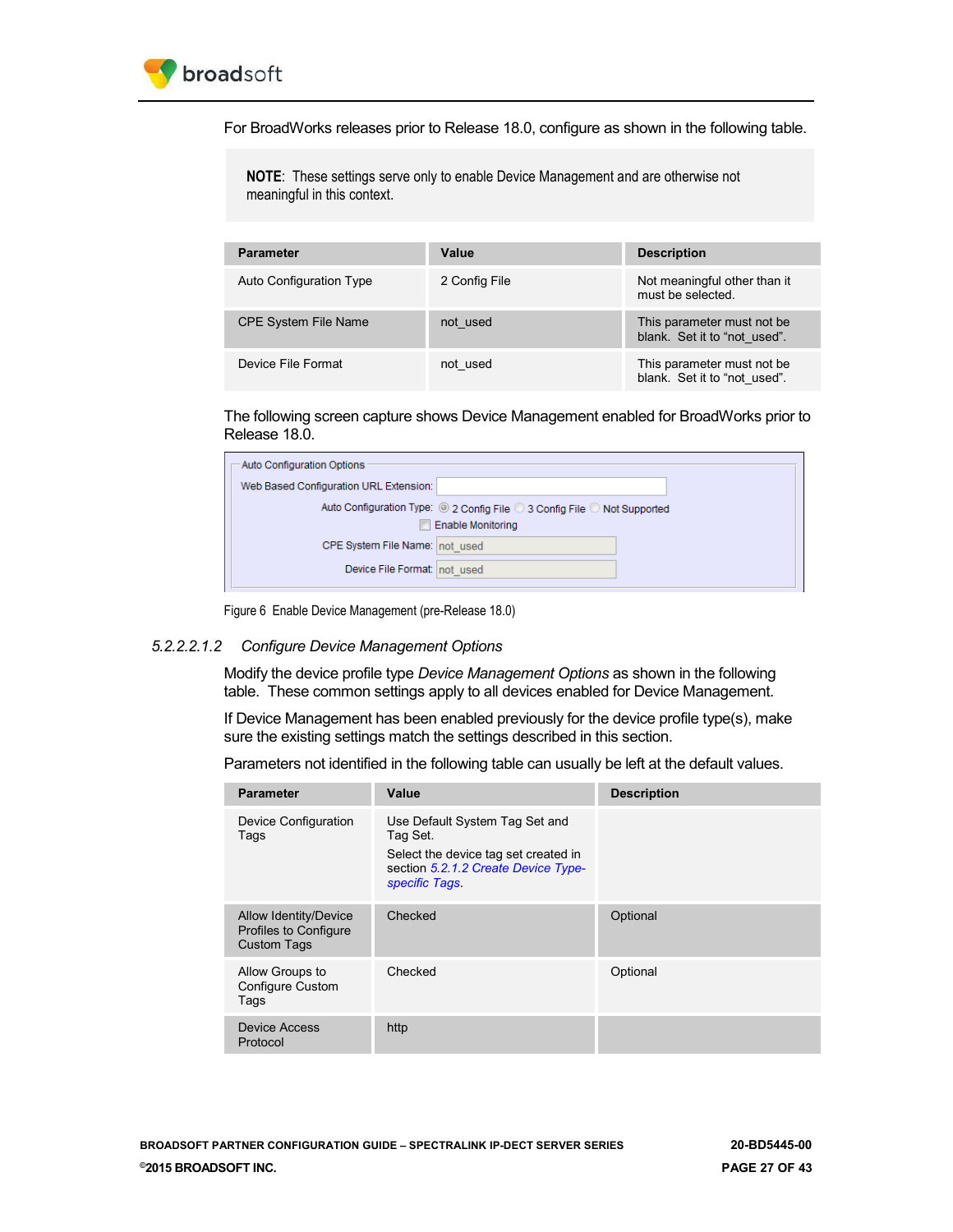

| <b>Parameter</b>                     | Value                                                                                                     | <b>Description</b>                                                                                                                                                                            |
|--------------------------------------|-----------------------------------------------------------------------------------------------------------|-----------------------------------------------------------------------------------------------------------------------------------------------------------------------------------------------|
| Device Access FODN                   | <broadworks-xsp-cluster-<br>Address&gt;<br/>Example: xsp.iop1.broadworks.net</broadworks-xsp-cluster-<br> | Set to the Xtended Services<br>Platform cluster FQDN if using an<br>Xtended Services Platform farm<br>Otherwise, set it to the individual<br>Xtended Services Platform FODN or<br>IP address. |
| <b>Device Access Port</b>            | <broadworks-xsp-port><br/>Example: 80</broadworks-xsp-port>                                               | This should be set to "80".                                                                                                                                                                   |
| Device Access<br><b>Context Name</b> | dms                                                                                                       | This does not need to be defined.<br>BroadWorks defaults to the system-<br>defined value.                                                                                                     |
| Device Access URI                    | <model name=""><br/>Example: Spectralink-IP-Dect-400</model>                                              | This defines the directory the<br>Xtended Services Platform uses to<br>access the configuration files.                                                                                        |

#### **Example Device Management Options Settings**



<span id="page-27-0"></span>Figure 7 Device Management Options Settings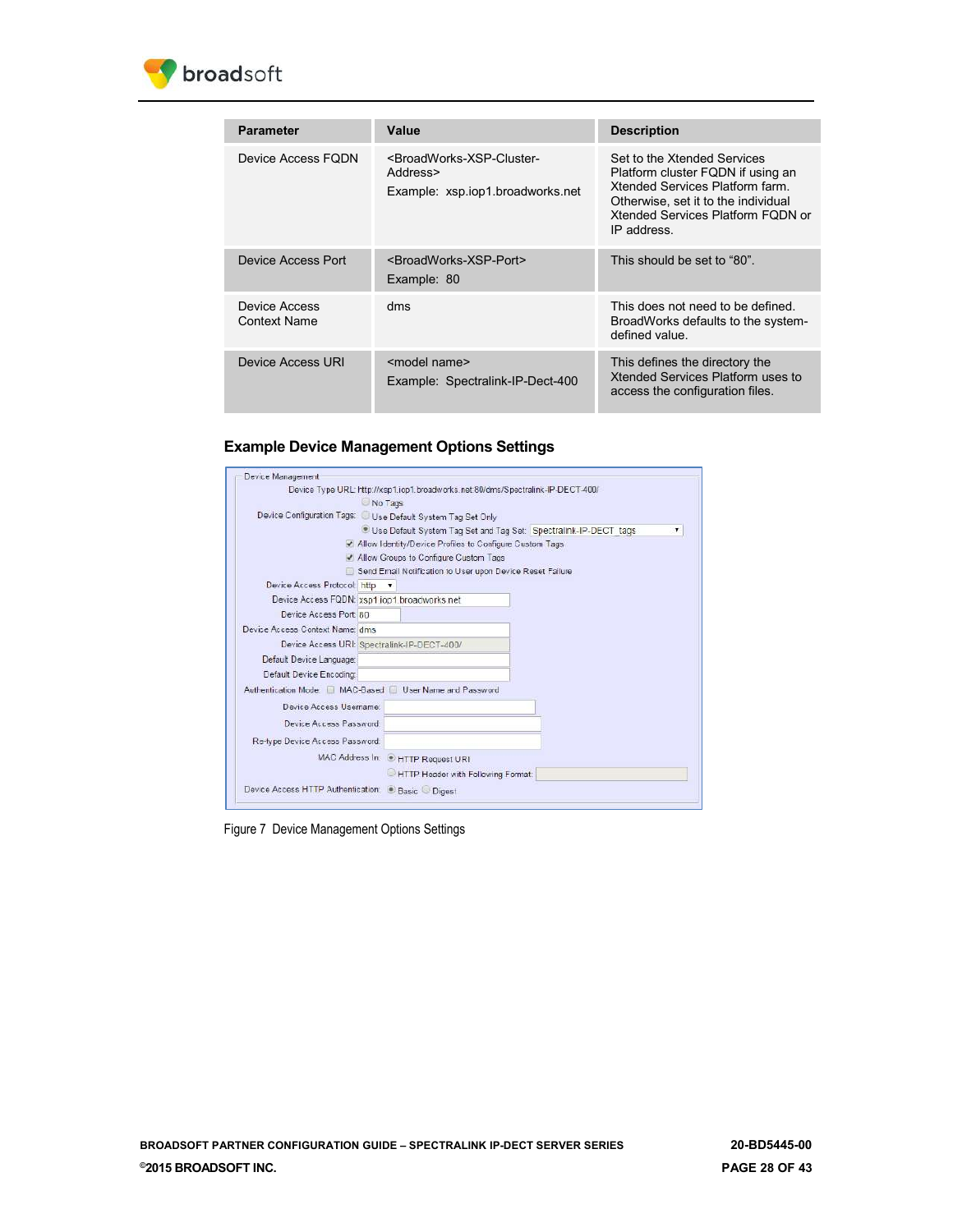## *5.2.2.2.2 Define Device Profile Type Files*

This section describes the BroadWorks Device Management configuration necessary to identify the configuration files and other files that the Spectralink IP DECT Server downloads.

Configuration templates, firmware, and other files the IP DECT Server uses must be uploaded to BroadWorks. Download the Spectralink IP DECT Server CPE kit from BroadSoft Xchange at [xchange.broadsoft.com.](http://xchange.broadsoft.com/php/xchange/) Extract the configuration files from the *Configuration Files* folder of CPE kit. Obtain the firmware files directly from Spectralink.

The following table identifies the Spectralink configuration files distributed with the CPE kit.

| <b>File Name</b>                   | <b>CPE Kit Template File Name</b>                                                  | <b>File Type</b> | <b>Description</b>                                                                                                                                                         |  |
|------------------------------------|------------------------------------------------------------------------------------|------------------|----------------------------------------------------------------------------------------------------------------------------------------------------------------------------|--|
| <b>Examples</b>                    |                                                                                    |                  |                                                                                                                                                                            |  |
| <b>BWMACADDRESS</b><br>-config.xml | BWMACADDRESS-<br>config.xml.template                                               | Device-specific  | This file contains all IP DECT system<br>configurations.                                                                                                                   |  |
| <b>BWMACADDRESS</b><br>-users.xml  | BWMACADDRESS-users-<br>30.xml.template<br>BWMACADDRESS-users-<br>1024.xml.template | Device-specific  | This file contains all IP DECT user<br>configurations. There are two<br>template files included for different<br>system capacity.<br>IP DECT 400: 30<br>IP DECT 6500: 1024 |  |

The following table identifies other files that the Spectralink IP DECT Server downloads from the server or uploads to the server. These files are not provided in the CPE kit and must be obtained from Spectralink.

| File Name                                                | <b>File Type</b> | <b>Description</b>                            |
|----------------------------------------------------------|------------------|-----------------------------------------------|
| 14218500-hermod-firmware-%IP-<br>DECT-FWVERSION%.bin     | <b>Static</b>    | Firmware file for the IP DECT Server.         |
| 14218500-hermod-firmware-%IP-<br>DECT-FWVERSION%.bin.ver | <b>Static</b>    | Firmware version file for the IP DECT Server. |

Browse to *System → Resources → Identity/Device Profile Types → Files and Authentication* to add the files as described in the following subsections.

### *5.2.2.2.2.1 Device-specific Files*

This section identifies the device-specific files used by Spectralink and provides instructions for defining and uploading the files for Device Management.

Each IP DECT Server downloads two device-specific file based on the MAC address using the following file name format:

<MAC Address>-config.xml

<MAC Address>-users.xml

Add a BroadWorks device profile type file to the Spectralink IP DECT Server device profile for the device-specific file using the settings described in the following table.

Parameters not identified in the following table can usually be left at the default values.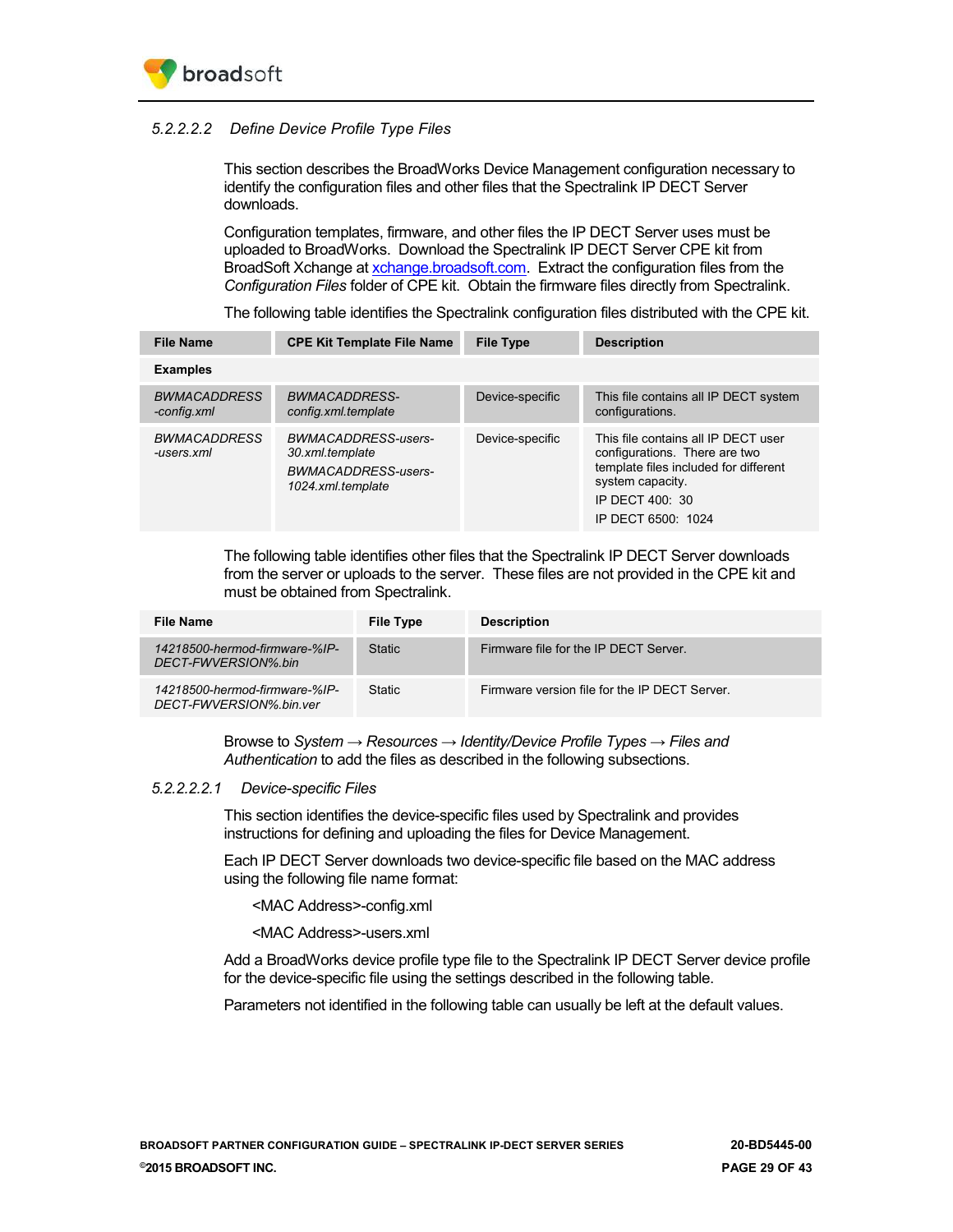

| <b>Parameter</b>                     | Value                                                                                                                               | <b>Description</b>                                                               |
|--------------------------------------|-------------------------------------------------------------------------------------------------------------------------------------|----------------------------------------------------------------------------------|
| Device Access File<br>Format         | <device-specific-file-format><br/>Example:<br/>%BWMACADDRESS%-config.xml<br/>%BWMACADDRESS%-users.xml</device-specific-file-format> | This is the file name format the<br>device uses to request the file.             |
| <b>Repository File Format</b>        | %BWFQDEVICEID%-config.xml<br>%BWFQDEVICEID%-users.xml                                                                               | This is the file name format<br>stored on the Device<br>Management repository.   |
| File Category                        | Dynamic Per-Device                                                                                                                  | This file is unique per device.                                                  |
| File Customization                   | Administrator and User                                                                                                              | This identifies who can customize<br>this file template.                         |
| Enable Caching                       | Not set                                                                                                                             | Caching should not be enabled<br>for device-specific files.                      |
| Assign File                          | Custom                                                                                                                              |                                                                                  |
| Authentication Mode                  | User Name and Password                                                                                                              | The device-specific file is<br>authenticated with the user name<br>and password. |
| Device Access HTTP<br>Authentication | <b>Digest</b>                                                                                                                       |                                                                                  |

After defining the device-specific file type, upload the corresponding device-specific file template downloaded from BroadSoft Xchange. Use the **Browse** button on the file definition screen. Be sure to click **Apply** after uploading the file.

**Example Device-specific File Settings**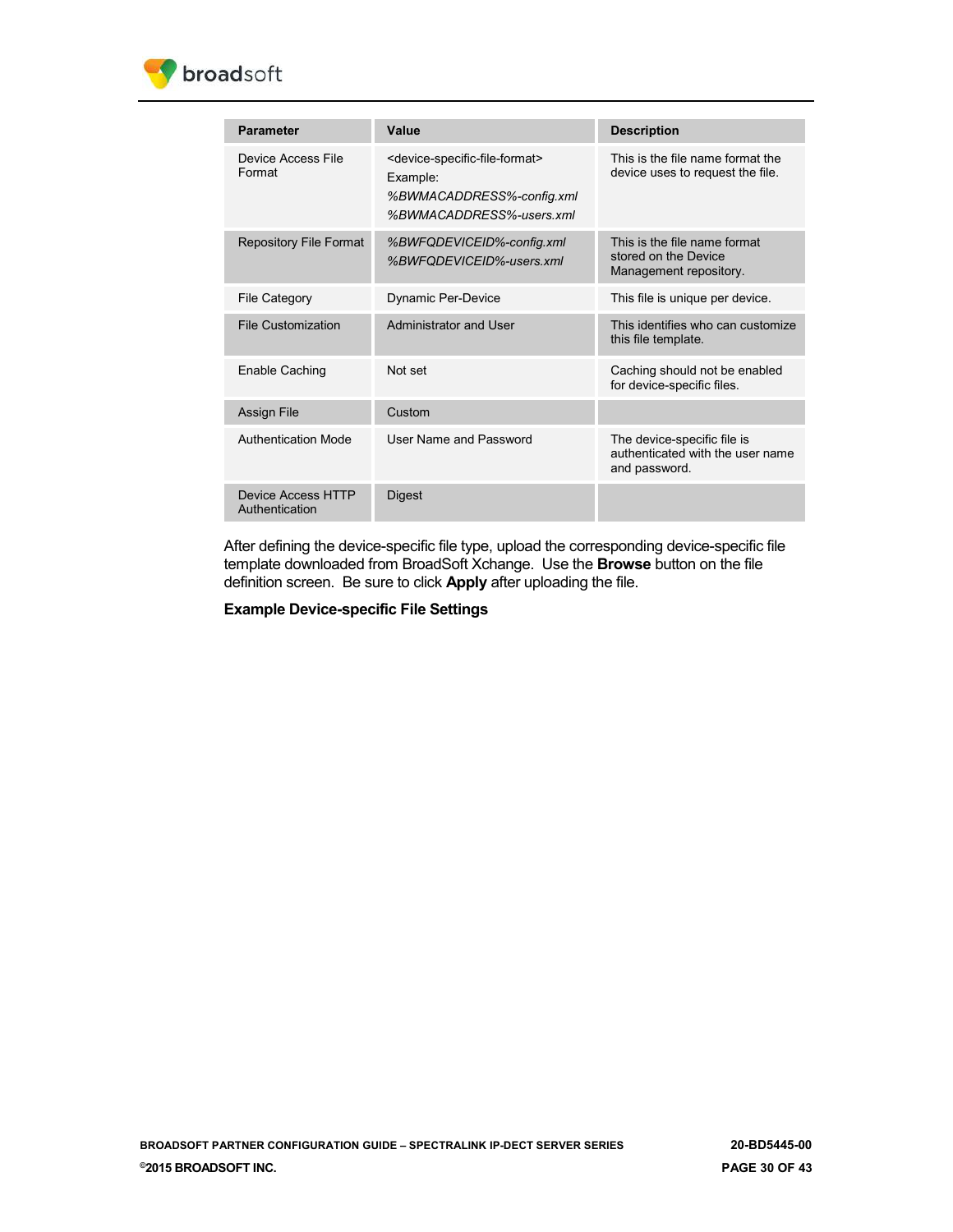

|             | Apply                                                                             | Delete                             | Cancel                                                     |                                                                                                                                                                                                                                 |  |  |  |  |  |
|-------------|-----------------------------------------------------------------------------------|------------------------------------|------------------------------------------------------------|---------------------------------------------------------------------------------------------------------------------------------------------------------------------------------------------------------------------------------|--|--|--|--|--|
|             |                                                                                   |                                    |                                                            |                                                                                                                                                                                                                                 |  |  |  |  |  |
|             | Device Access File %BWMACADDRESS%-config.xml<br>Format: %BWMACADDRESS%-config.xml |                                    |                                                            |                                                                                                                                                                                                                                 |  |  |  |  |  |
|             | Repository File %BWFQDEVICEID%-config.xml<br>Format:                              |                                    |                                                            |                                                                                                                                                                                                                                 |  |  |  |  |  |
|             |                                                                                   |                                    |                                                            | Access File: http://xsp1.jop1.broadworks.net80/dms/Spectralink-IP-DECT-400/(%25BWMACADDRESS%25)-config.xml<br>Note this URL has undefined content Validale it manually by replacing any content between () with valid value(s). |  |  |  |  |  |
|             | Repository File:                                                                  |                                    |                                                            |                                                                                                                                                                                                                                 |  |  |  |  |  |
|             | Template File: Download                                                           |                                    |                                                            |                                                                                                                                                                                                                                 |  |  |  |  |  |
|             |                                                                                   |                                    | File Category: Static Dynamic Per-Type "Dynamic Per-Device |                                                                                                                                                                                                                                 |  |  |  |  |  |
|             | File<br>Customization:                                                            | Administrator and User             |                                                            |                                                                                                                                                                                                                                 |  |  |  |  |  |
|             |                                                                                   | Allow Upload from Device           |                                                            |                                                                                                                                                                                                                                 |  |  |  |  |  |
|             |                                                                                   | Extended File Capture              |                                                            |                                                                                                                                                                                                                                 |  |  |  |  |  |
|             |                                                                                   |                                    | Default Extended File Capture Mode                         |                                                                                                                                                                                                                                 |  |  |  |  |  |
|             |                                                                                   |                                    | Enable for All File Instances                              | Disable for All File Instances                                                                                                                                                                                                  |  |  |  |  |  |
|             |                                                                                   |                                    |                                                            |                                                                                                                                                                                                                                 |  |  |  |  |  |
| Assign File |                                                                                   |                                    |                                                            |                                                                                                                                                                                                                                 |  |  |  |  |  |
|             | Manual                                                                            |                                    |                                                            |                                                                                                                                                                                                                                 |  |  |  |  |  |
|             | <sup>®</sup> Custom                                                               |                                    |                                                            |                                                                                                                                                                                                                                 |  |  |  |  |  |
|             |                                                                                   |                                    | Upload File: Choose File   No file chosen                  |                                                                                                                                                                                                                                 |  |  |  |  |  |
|             |                                                                                   |                                    |                                                            |                                                                                                                                                                                                                                 |  |  |  |  |  |
|             |                                                                                   |                                    |                                                            | Currently using configuration file: /var/broadworks/lpDeviceConfig/type/Spectralink-IP-DECT-400/%BWMACADDRESS%-config.xml.template                                                                                              |  |  |  |  |  |
|             |                                                                                   |                                    | xml version="1.0" encoding="UTF-8" standalone="yes"?       | BroadWorks Device Management configuration for Spectralink IP-</td><td></td><td></td></tr><tr><td></td><td>DECT Server                                                                                                          |  |  |  |  |  |
|             |                                                                                   |                                    |                                                            | Device ID: "%BWFQDEVICEID%" Generated: "%BWTIMESTAMP%"                                                                                                                                                                          |  |  |  |  |  |
|             | <config><br/><application></application></config>                                 |                                    |                                                            |                                                                                                                                                                                                                                 |  |  |  |  |  |
|             | <enable msf="">false</enable>                                                     |                                    |                                                            |                                                                                                                                                                                                                                 |  |  |  |  |  |
|             | <br><dect></dect>                                                                 |                                    |                                                            |                                                                                                                                                                                                                                 |  |  |  |  |  |
|             |                                                                                   |                                    |                                                            |                                                                                                                                                                                                                                 |  |  |  |  |  |
|             |                                                                                   |                                    |                                                            |                                                                                                                                                                                                                                 |  |  |  |  |  |
|             | File Authentication                                                               |                                    |                                                            |                                                                                                                                                                                                                                 |  |  |  |  |  |
|             |                                                                                   |                                    | Authentication Mode: MAC-Based v User Name and Password    |                                                                                                                                                                                                                                 |  |  |  |  |  |
|             |                                                                                   | MAC Address In: @ HTTP Request URI |                                                            |                                                                                                                                                                                                                                 |  |  |  |  |  |
|             |                                                                                   |                                    |                                                            |                                                                                                                                                                                                                                 |  |  |  |  |  |
|             |                                                                                   |                                    | HTTP Header with Following Format:                         |                                                                                                                                                                                                                                 |  |  |  |  |  |

Figure 8 %BWMACADDRESS%-config.cfg File

### <span id="page-30-1"></span><span id="page-30-0"></span>*5.2.2.2.2.2 Static Files*

Static files are files, such as firmware and media files, that are not configurable and/or do not make use of the dynamic BroadWorks Device Management tags.

The Spectralink IP DECT Server requires the following static file:

- *14218500-hermod-firmware-<firmware-version>.bin*
- *14218500-hermod-firmware-<firmware-version>.bin.ver*

Add a BroadWorks device profile type file to the Spectralink IP DECT Server device profile for each of the static files using the settings described in the following table.

Parameters not identified in the following table can usually be left at the default values.

| <b>Parameter</b>             | Value                                                                                                                                                                                             | <b>Description</b>                                                      |
|------------------------------|---------------------------------------------------------------------------------------------------------------------------------------------------------------------------------------------------|-------------------------------------------------------------------------|
| Device Access File<br>Format | <file-name><br/>Examples:<br/>14218500-hermod-firmware-<br/><firmware-version>.bin<br/>14218500-hermod-firmware-<br/><firmware-version>.bin.ver</firmware-version></firmware-version></file-name> | This is the file name that the device<br>uses when requesting the file. |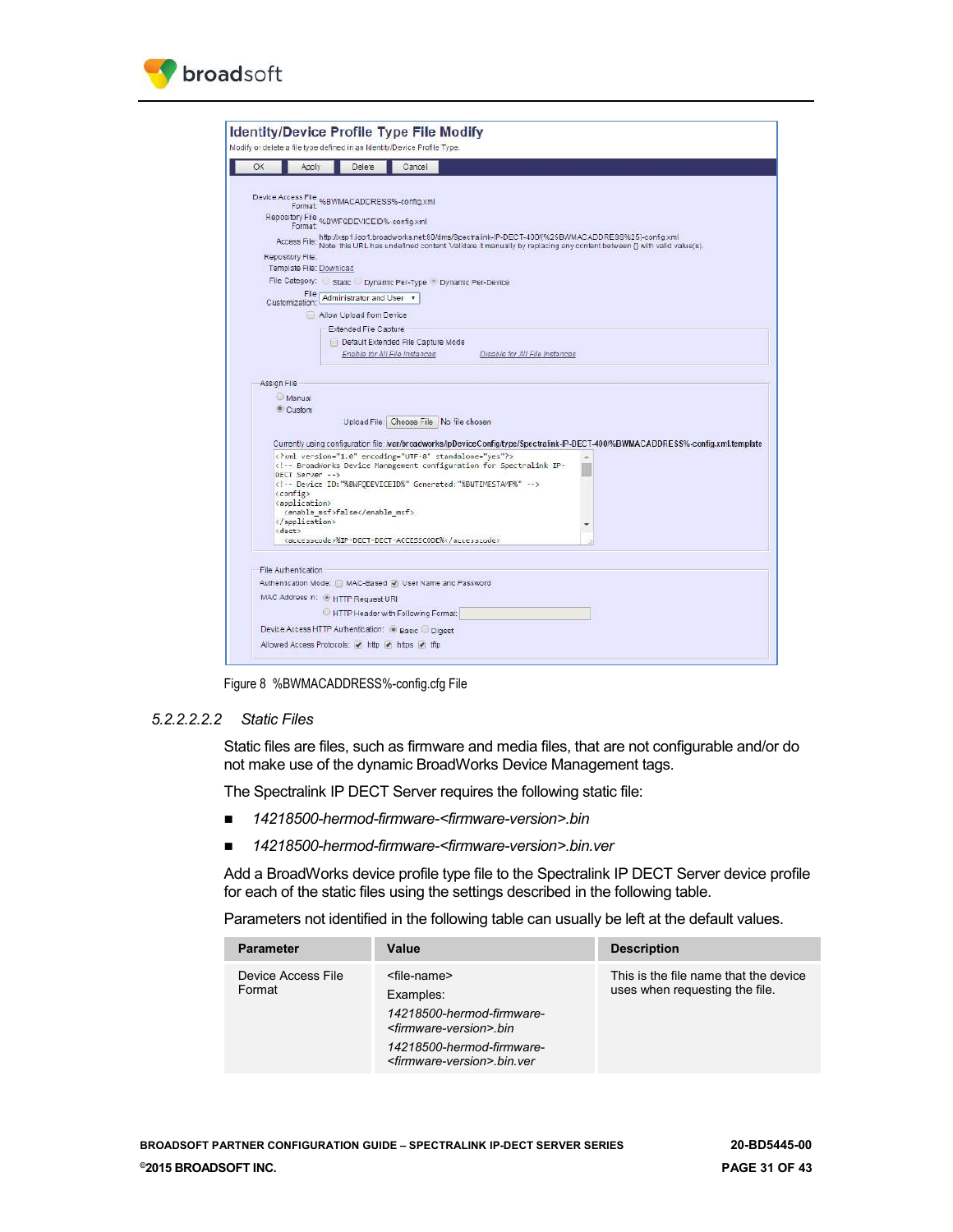

| <b>Parameter</b>              | Value                                                                                                                                                                                             | <b>Description</b>                                                                                                       |
|-------------------------------|---------------------------------------------------------------------------------------------------------------------------------------------------------------------------------------------------|--------------------------------------------------------------------------------------------------------------------------|
| <b>Repository File Format</b> | <file-name><br/>Examples:<br/>14218500-hermod-firmware-<br/><firmware-version>.bin<br/>14218500-hermod-firmware-<br/><firmware-version>.bin.ver</firmware-version></firmware-version></file-name> | This is the file name as stored on<br>the Device Management repository.<br>Use the same name as the actual<br>file name. |
| <b>File Category</b>          | Static                                                                                                                                                                                            | This is a static file. There are no<br>dynamic tags in the file.                                                         |
| <b>File Customization</b>     | <b>Disallow</b>                                                                                                                                                                                   | This file must not be modified.                                                                                          |
| Enable Caching                | Selected                                                                                                                                                                                          | Caching is recommended for static<br>files.                                                                              |
| <b>Assign File</b>            | Custom                                                                                                                                                                                            |                                                                                                                          |
| <b>Authentication Mode</b>    | Not set                                                                                                                                                                                           | The static files are not<br>authenticated. Do not select either<br>of these options.                                     |

After defining the static file types, upload the corresponding static files. Firmware must be obtained from Spectralink. Use the **Browse** button on the file definition screen. Be sure to select **Apply** after uploading the file.

#### **Example Static File Settings**

| Device Access File Format: 14218500-hermod-firmware-PCS14A .bin.ver<br>Repository File Format: 14218500-hermod-firmware-PCS14A .bin.ver<br>Access File: http://xsp1.iop1.broadworks.net.80/dms/Spectralink-IP-DECT-400/14218500-hermod-firmware-PCS14A_bin.yer<br>Repository File: Download<br>Template File: Download<br>File Category. . Static Dynamic Per-Type Dynamic Per-Device<br>File Customization: Disallow<br>۰<br>C Enable caching<br>Assign File<br>Manual<br><sup>®</sup> Custom<br>Upload File: Choose File   No file chosen<br>Currently using configuration file: /var/broadworks/lpDeviceConfig/type/Spectralink-IP-DECT-400/14218500-hermod-firmware-PCS14A_.bin.ver.template<br>TBD<br>File Authentication<br>Authentication Mode: MAC-Based   User Name and Password<br>MAC Address In: @ HTTP Request URI<br>HTTP Header with Following Format: | <b>OK</b> | Apply | Delete | Cancel                                            |  |  |
|-----------------------------------------------------------------------------------------------------------------------------------------------------------------------------------------------------------------------------------------------------------------------------------------------------------------------------------------------------------------------------------------------------------------------------------------------------------------------------------------------------------------------------------------------------------------------------------------------------------------------------------------------------------------------------------------------------------------------------------------------------------------------------------------------------------------------------------------------------------------------|-----------|-------|--------|---------------------------------------------------|--|--|
|                                                                                                                                                                                                                                                                                                                                                                                                                                                                                                                                                                                                                                                                                                                                                                                                                                                                       |           |       |        |                                                   |  |  |
|                                                                                                                                                                                                                                                                                                                                                                                                                                                                                                                                                                                                                                                                                                                                                                                                                                                                       |           |       |        |                                                   |  |  |
|                                                                                                                                                                                                                                                                                                                                                                                                                                                                                                                                                                                                                                                                                                                                                                                                                                                                       |           |       |        |                                                   |  |  |
|                                                                                                                                                                                                                                                                                                                                                                                                                                                                                                                                                                                                                                                                                                                                                                                                                                                                       |           |       |        |                                                   |  |  |
|                                                                                                                                                                                                                                                                                                                                                                                                                                                                                                                                                                                                                                                                                                                                                                                                                                                                       |           |       |        |                                                   |  |  |
|                                                                                                                                                                                                                                                                                                                                                                                                                                                                                                                                                                                                                                                                                                                                                                                                                                                                       |           |       |        |                                                   |  |  |
|                                                                                                                                                                                                                                                                                                                                                                                                                                                                                                                                                                                                                                                                                                                                                                                                                                                                       |           |       |        |                                                   |  |  |
|                                                                                                                                                                                                                                                                                                                                                                                                                                                                                                                                                                                                                                                                                                                                                                                                                                                                       |           |       |        |                                                   |  |  |
|                                                                                                                                                                                                                                                                                                                                                                                                                                                                                                                                                                                                                                                                                                                                                                                                                                                                       |           |       |        | Device Access HTTP Authentication. @ Basic Digest |  |  |

Figure 9 Firmware File

### <span id="page-31-1"></span><span id="page-31-0"></span>**5.2.3 Create Device Profile Instance**

The previous sections defined the device profile type such that the system is ready to mass deploy device profiles. A device profile is an instance of the device profile type and defines the BroadWorks interface to a particular Spectralink device.

**BROADSOFT PARTNER CONFIGURATION GUIDE – SPECTRALINK IP-DECT SERVER SERIES 20-BD5445-00 ©2015 BROADSOFT INC. PAGE 32 OF 43**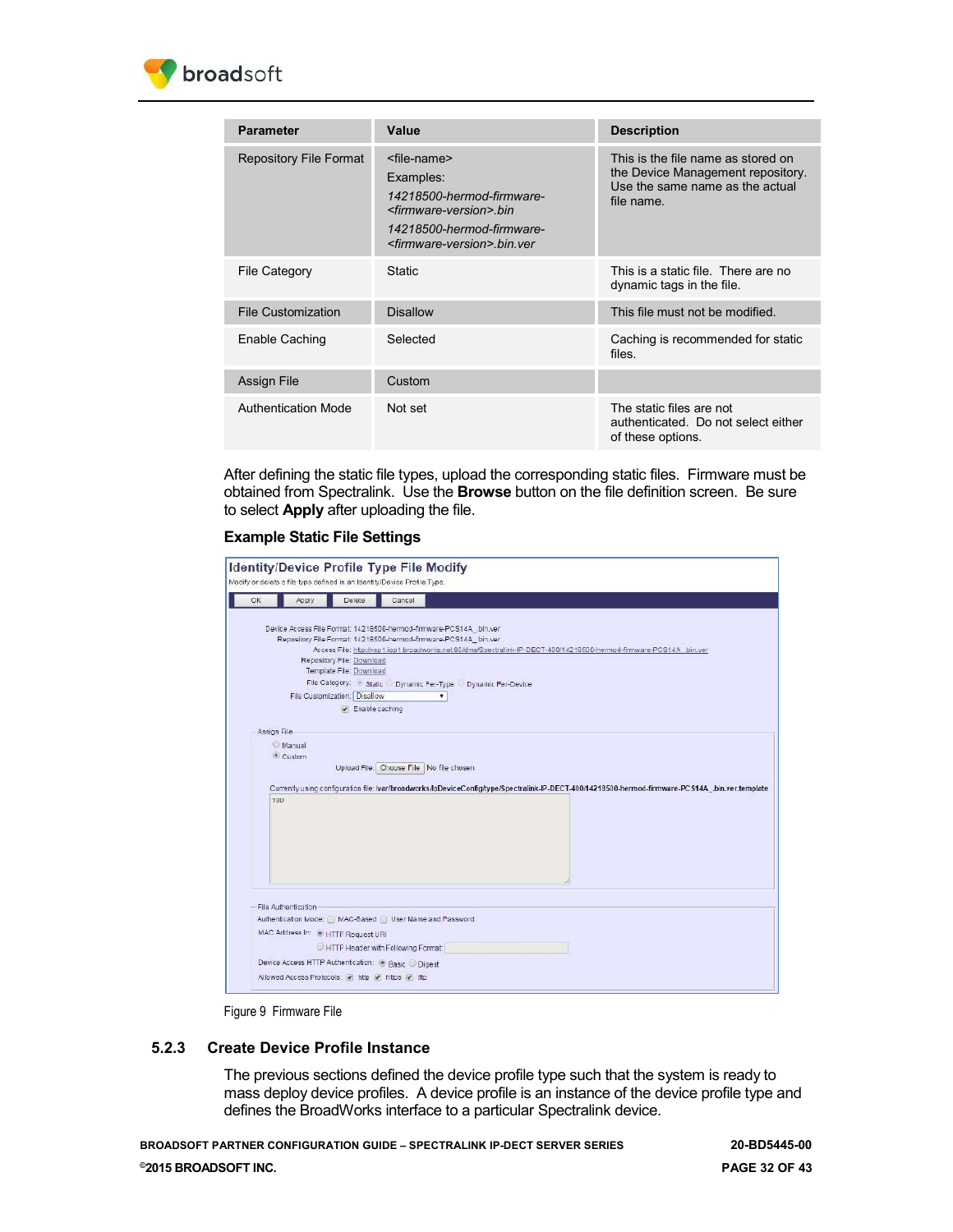

This section describes how to create a BroadWorks device profile instance for an individual Spectralink IP DECT Server device. Device profile instances are usually created at the BroadWorks group level and assigned to users.

When you create the device profile, you must define the authentication data. The authentication data is used by Device Management to challenge a request from a device to download a configuration file. The device must send credentials that match the credentials stored in the device profile.

Browse to the BroadWorks *<group> → Resources → Identity/Device Profiles* page and then select **Add** to add a new Spectralink IP DECT Server device profile. Define the device profile instance using the settings described in the following table.

| <b>Parameter</b>                       | Value                                                                            | <b>Description</b>                                                                                                                                    |
|----------------------------------------|----------------------------------------------------------------------------------|-------------------------------------------------------------------------------------------------------------------------------------------------------|
| Identity/Device Profile<br><b>Name</b> | <device-profile-name><br/>Example: SP-DECT400</device-profile-name>              | The device profile name is a unique<br>identifier for the device profile<br>instance.                                                                 |
| Identity/Device Profile<br>Type        | <device-profile-type><br/>Example: Spectralink-IP-DECT-400</device-profile-type> | From the drop-down list, select the<br>Spectralink IP DECT device profile<br>type created in the previous section.                                    |
| Authentication                         | Use Custom Credentials                                                           | Use the unique login name and<br>password for each device.                                                                                            |
| Device Access User<br>Name             | <device-login-name><br/>Example: DM-SP-DECT400</device-login-name>               | This is the user name used to log in<br>from the device.<br>The device login user naming<br>convention must be determined by<br>the service provider. |
| Device Access<br>Password              | <device-login-password><br/>Example: 654321</device-login-password>              | This is the password used to log in<br>from the device                                                                                                |

Parameters not identified in the following table can usually be left at the default values.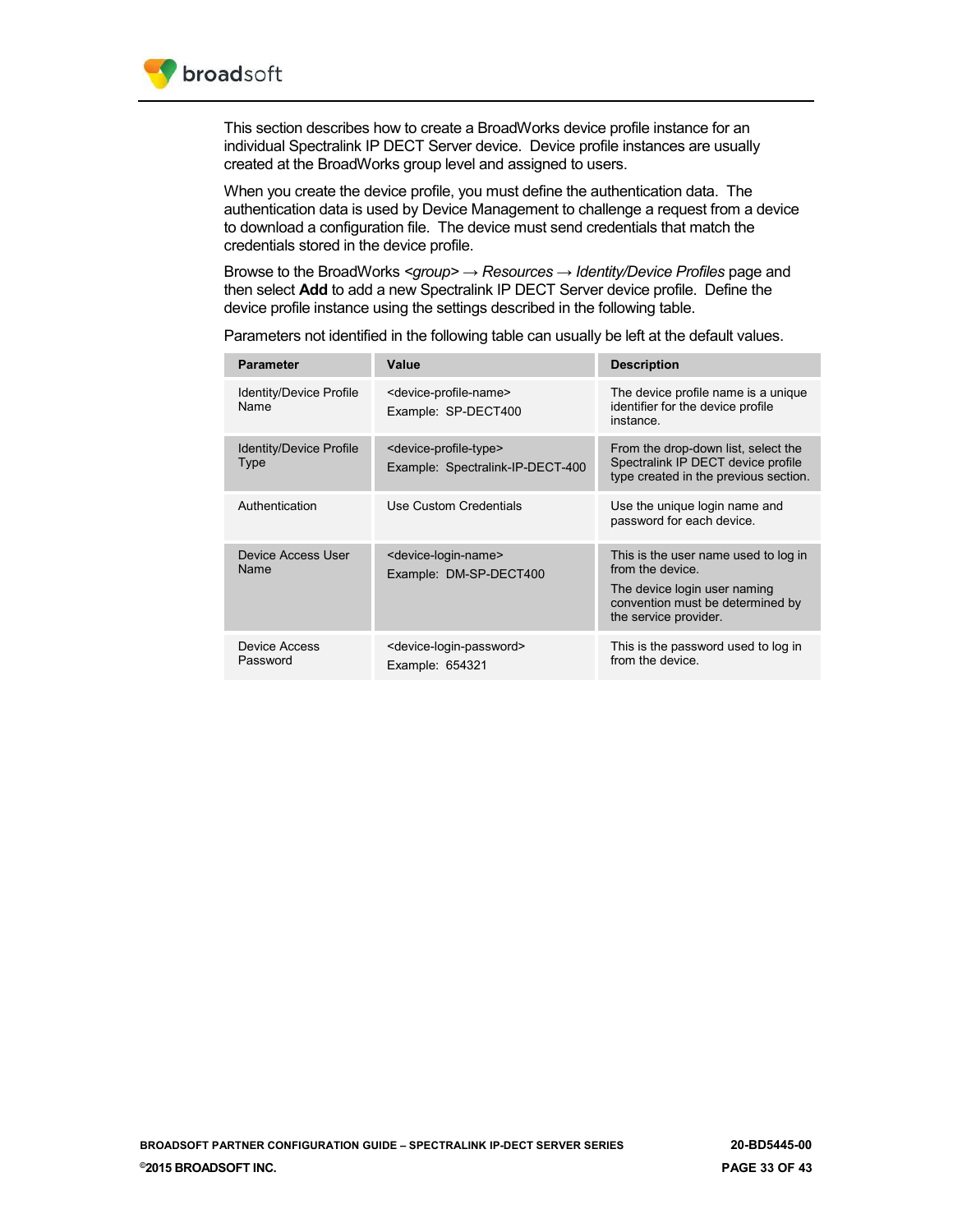

## **Example Identity/Device Profile Settings**

| OK             | Apply                                        | Detete                     | Cancel                                                |                                                                                  |  |
|----------------|----------------------------------------------|----------------------------|-------------------------------------------------------|----------------------------------------------------------------------------------|--|
| <b>Profile</b> | <b>Users</b>                                 |                            | <b>H</b> les                                          | <b>Custom Tags</b>                                                               |  |
|                | Identity/Device Profile Name: SP-DECT400     |                            | Identity/Device Profile Type: Spectralink-IP-DECT-400 | Device Type URL: http://xsp1.iop1.broadworks.net:80/dms/Spectralink-IP-DECT-400/ |  |
|                | Host Name/IP Address:                        | Protocol SIP 2.0 $\bullet$ |                                                       | Port                                                                             |  |
|                |                                              | Transport: Unspecified     |                                                       |                                                                                  |  |
|                | <b>MAC Address:</b>                          |                            |                                                       |                                                                                  |  |
|                | Serial Number:                               |                            |                                                       |                                                                                  |  |
|                | Description:                                 |                            |                                                       |                                                                                  |  |
|                | Outbound Proxy Server:                       |                            |                                                       |                                                                                  |  |
|                | STUN Server:                                 |                            |                                                       |                                                                                  |  |
|                | Physical Location:                           |                            |                                                       |                                                                                  |  |
|                |                                              | Lines/Ports: 30            |                                                       |                                                                                  |  |
|                | Assigned Lines/Ports: 1                      |                            |                                                       |                                                                                  |  |
|                | Unassigned Lines/Ports: 29                   | Version:                   |                                                       |                                                                                  |  |
|                | Authentication                               |                            |                                                       |                                                                                  |  |
|                | Use Identity/Device Profile Type Credentials |                            |                                                       |                                                                                  |  |
|                | · Use Custom Credentials                     |                            |                                                       |                                                                                  |  |
|                |                                              |                            | * Device Access User Name: DM-SP-DECT400              |                                                                                  |  |
|                |                                              | * Device Access Password:  |                                                       |                                                                                  |  |

<span id="page-33-0"></span>Figure 10 Device Profile Instance

In addition, the IP DECT Server requires these following parameters to be customized for each device profile:

| %IP-DECT-PROVISIONING-<br>SERVER-USER%     | Device Access User<br>Name | Device Access User Name     |
|--------------------------------------------|----------------------------|-----------------------------|
| %IP-DECT-PROVISIONING-<br>SERVER-PASSWORD% | Device Access<br>Password  | Device Access User Password |

Provide the device profile specific values to these tags.

## **Example Custom Tags**

| OK         | Cancel<br>Add<br>Apply                                              |                          |
|------------|---------------------------------------------------------------------|--------------------------|
| Profile    | <b>Files</b><br><b>Custom Tags</b><br><b>Users</b>                  |                          |
|            |                                                                     |                          |
| Delete     | Identity/Device Profile Type: Spectralink-IP-DECT-400<br>Tag Name A | <b>Tag Value</b><br>Edit |
| <b>Ist</b> | %IP-DECT-PROVISIONING-SERVER-PASSWORD%                              | 123456<br>Edit           |
| 回          | %IP-DECT-PROVISIONING-SERVER-PROTOCOL%                              | Edit<br>http             |
| Ġ          | %IP-DECT-PROVISIONING-SERVER-USER%.                                 | Edit<br>DM-SP-DECT400    |
|            |                                                                     |                          |
| Tag Name   | [Page 1 of 1]<br>Starts With v<br>$\overline{\mathbf{v}}$           | Find<br>Find All         |

<span id="page-33-1"></span>Figure 11 Custom Tags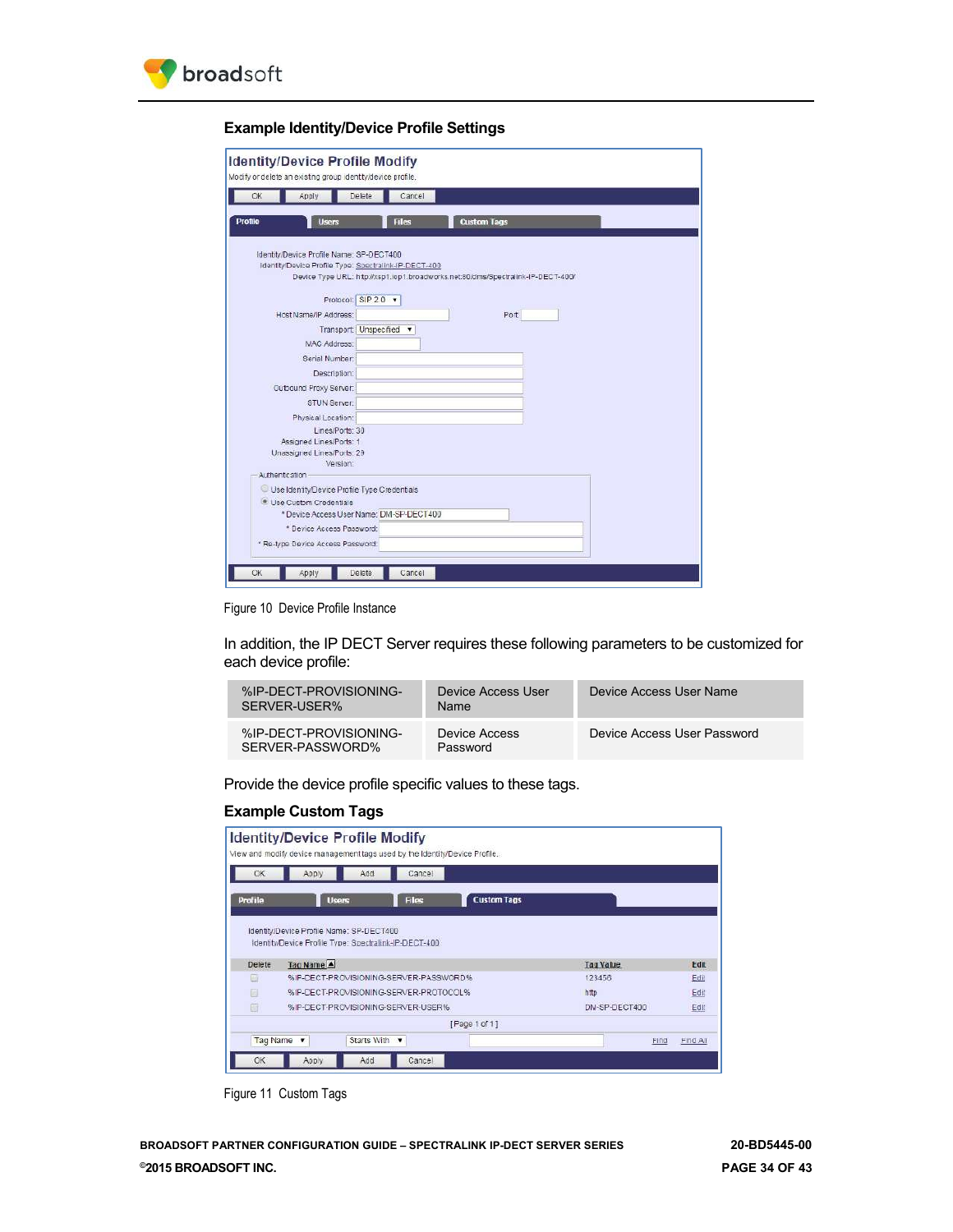

### <span id="page-34-0"></span>**5.2.4 Configure BroadWorks User**

Configure the user with the desired BroadWorks configuration and services. Any services that require a specific configuration on the device are managed via Device Management and are defined in the device configuration files, if the template files are created with the correct Device Management tags.

The device profile created in the previous section must be assigned to the BroadWorks user. Assigning the device profile to the user automatically causes the Device Management feature to generate the device configuration files for this user's device.

To assign the device profile to the user, browse to the BroadWorks *<user> → Addresses*  page and set the parameters as described in the following table.

It is expected that parameters not identified in the following table are already set or are self-explanatory.

| <b>Parameter</b>                | Value                                                                                                | <b>Description</b>                                                                                 |
|---------------------------------|------------------------------------------------------------------------------------------------------|----------------------------------------------------------------------------------------------------|
| Identity/Device Profile<br>Name | <device-profile-name><br/>Example: SP-DECT400</device-profile-name>                                  | From the drop-down list, select the<br>device profile instance created in<br>the previous section. |
| Line/Port                       | <sip address-of-record="" register=""><br/>Example:<br/>8881001023@as.iop1.broadworks.n<br/>et</sip> | Supply the desired SIP register<br>address-of-record.                                              |

#### **Example User Addresses Settings**

| CK   | Apply                  | Cancel                                         |                          |                                      |
|------|------------------------|------------------------------------------------|--------------------------|--------------------------------------|
|      |                        | Phone Number: 8881001023   Activated           |                          |                                      |
|      | Extension: 1023        |                                                |                          |                                      |
|      |                        | O Identity/Device Profile C Trunking C None    |                          |                                      |
|      | Identty/Device Profile |                                                |                          |                                      |
|      |                        | Identity/Device Profile SP-DECT400 (Group)     | ۰                        | Configure Identity/Device<br>Profile |
|      |                        | *Line/Port 8881001023                          | $^{\circ}$               | AdvancedSettings                     |
|      |                        | as.iop1.broadworks.net                         | ▼                        |                                      |
|      | Port Number: 1         | $\pmb{\mathrm{v}}$                             |                          |                                      |
|      |                        |                                                |                          |                                      |
|      |                        |                                                |                          |                                      |
|      |                        | Aliases: sip: jcdmstest@as.iop1.broadworks.net |                          |                                      |
| sip: |                        |                                                | @ as.iop1.broadworks.net | ۰                                    |
|      |                        |                                                | @ as.iop1.broadworks.net | ٠                                    |
| sip. |                        |                                                | @ as.iop1.broadworks.net | $\pmb{\mathrm{v}}$                   |
| sip: |                        |                                                |                          |                                      |

Figure 12 Assign Device Profile to User

#### <span id="page-34-2"></span><span id="page-34-1"></span>**5.2.5 Configure Edge Device**

In many deployments, an edge device is deployed on the enterprise edge. Configure the edge device SIP server setting with the service provider's SBC IP address or FQDN.

To integrate the edge device with Device Management, the SBC address tag (%SBC\_ADDRESS%) defined in section *[5.2.1.1](#page-19-2) [Create System Default Tags](#page-19-2)* must be overridden at the group level with the LAN address of the edge device. At the *Group →*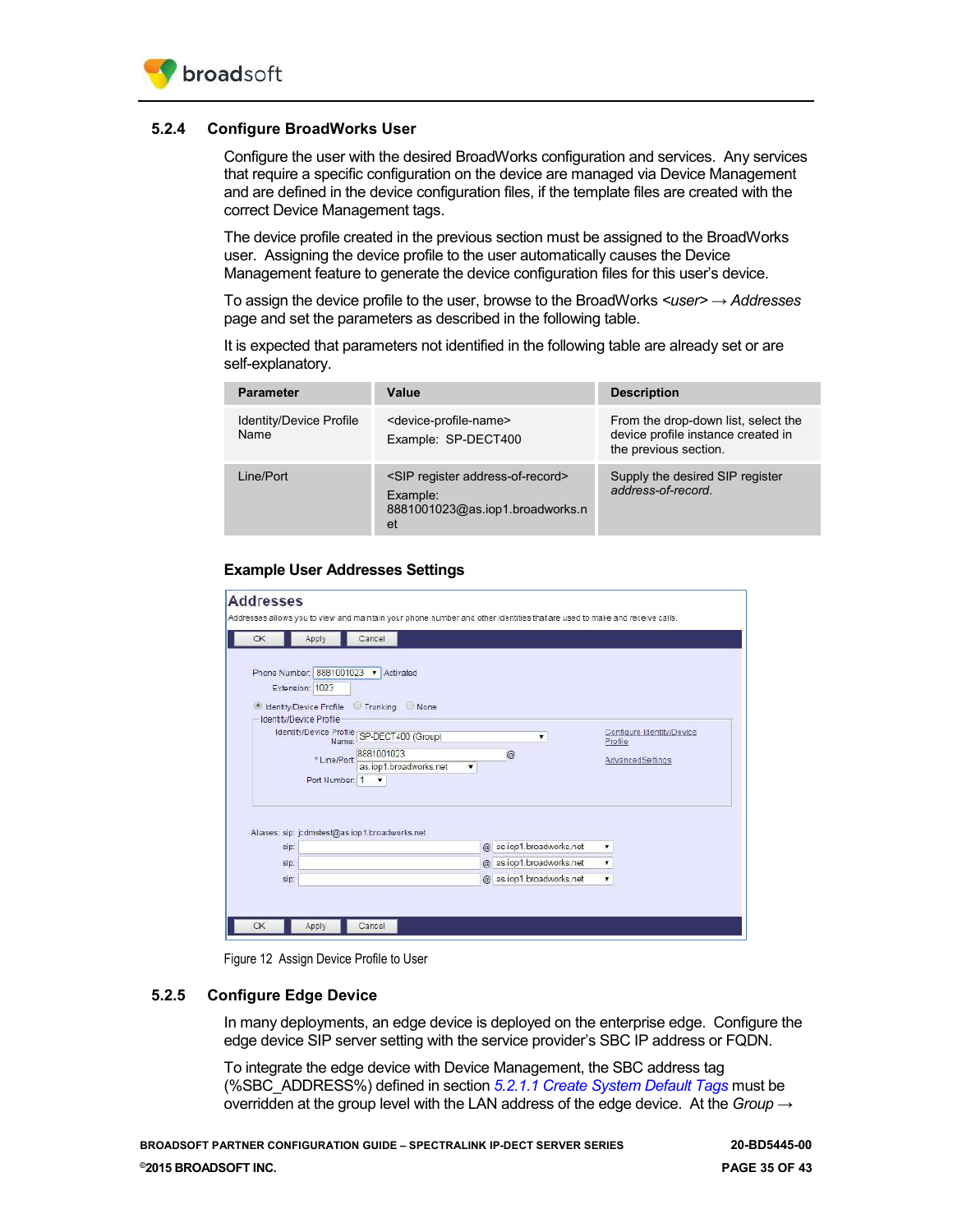

*Utilities → Configure Device* page, select the Spectralink device profile (for example, SP-DECT400). Perform the following steps:

- 1) Click on the *Custom Tags* tab.
- 2) Click **Add**.
- 3) Add the SBC tag.
- 4) For the tag, enter "SBC\_ADDRESS".
- 5) For the value, enter the IP address (that is, the edge device LAN IP address).
- 6) To save the tag data, click **OK**.

This Tag/Value is applied to all Spectralink model devices in the group using the modified *Device Profile Type*.

Repeat these steps for each Spectralink model provisioned in the group.

#### <span id="page-35-0"></span>**5.2.6 Configure Spectralink IP DECT Server**

This section describes the steps necessary to configure the Spectralink IP DECT Server to integrate with BroadWorks Device Management.

Browse to the web interface of the IP-DECT Server, http://<IP-DECT and log in. The default credentials are "admin/admin".

Go to *Configuration → Provisioning* and configure the method and URL. The Method must be "Static" and the URL must contain the protocol, credentials, address and path to the provisioning files.

Format: http|https://<username>:<password>@<host>:<port>/<path>

Example: [http://KWS400-cluj:123456@xsp1.iop1.broadworks.net:80/dms/Spectralink-IP-](http://KWS400-cluj:123456@xsp1.iop1.broadworks.net:80/dms/Spectralink-IP-DECT/)[DECT/](http://KWS400-cluj:123456@xsp1.iop1.broadworks.net:80/dms/Spectralink-IP-DECT/)

Where:

<username> is the Device Access User Name.

<password> is the Device Access Password.

<host>:<port>/<path> is the Device Type URL.

#### **Example Provisioning Configuration Screen**

| spectralink                                    | <b>IP-DECT Server 400</b>                        |                                           |                                                        | Ξ<br>$\sim$<br>Н | <b>D</b>    |
|------------------------------------------------|--------------------------------------------------|-------------------------------------------|--------------------------------------------------------|------------------|-------------|
| Diatus.<br><b>Vygeless Service</b><br>General: | <b>Configuration</b><br>Certificates<br>Бесницу. | Users.<br>Provisioning<br>SP <sub>1</sub> | Acministration<br>Import/Export                        | Firmware         | Statistice: |
|                                                |                                                  |                                           | <b>Provisioning Configuration</b>                      |                  |             |
|                                                |                                                  | Server                                    |                                                        |                  |             |
|                                                |                                                  | Method*                                   | Static                                                 |                  |             |
|                                                |                                                  | URL.                                      | http://KWS400-cluj123456@xsp1.iog                      |                  |             |
|                                                |                                                  | Checking                                  |                                                        |                  |             |
|                                                |                                                  | Interval(minutes)                         | ū                                                      |                  |             |
|                                                |                                                  | Time(hh:mm)                               |                                                        |                  |             |
|                                                |                                                  | NOTIFY check_sync* Update w               |                                                        |                  |             |
|                                                |                                                  | Configuration                             |                                                        |                  |             |
|                                                |                                                  | Import                                    | $\boxed{\omega}$                                       |                  |             |
|                                                |                                                  | Users                                     |                                                        |                  |             |
|                                                |                                                  | Import                                    | O                                                      |                  |             |
|                                                |                                                  | <b>Firmware</b>                           |                                                        |                  |             |
|                                                |                                                  | <b>KWS</b>                                |                                                        |                  |             |
|                                                |                                                  |                                           | Concei<br>Save<br>") Regular field ""; Regular restart |                  |             |

<span id="page-35-1"></span>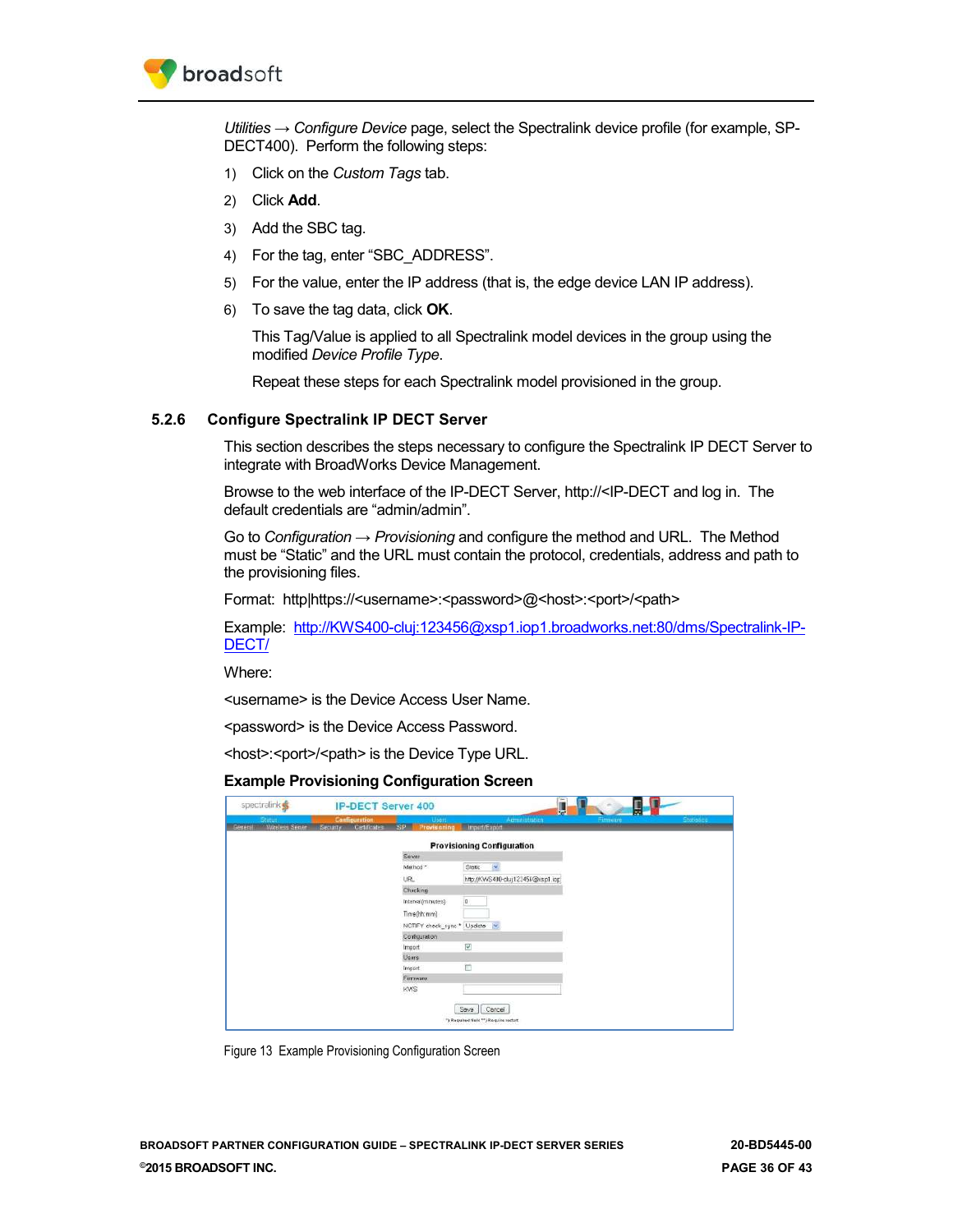

## <span id="page-36-0"></span>**Appendix A: Reference IP-DECT Server Series Configuration Files**

The following is a reference configuration for the IP-DECT Server Series configured for use with BroadWorks.

#### **System Default File: <IP DECT Server MAC address>-config.xml**

**NOTE**: This is an example file and it should be used for reference only.

```
<?xml version="1.0" encoding="UTF-8" standalone="yes"?>
<!-- BroadWorks Device Management configuration for Spectralink IP-DECT 
Server -->
<!-- Device ID:"%BWFQDEVICEID%" Generated:"%BWTIMESTAMP%" -->
<config>
<application>
  <enable_msf>false</enable_msf>
</application>
<dect>
  <accesscode>%IP-DECT-DECT-ACCESSCODE%</accesscode>
  <subscription_allowed>%IP-DECT-DECT-
SUBSCRIPTIONALLOWED%</subscription_allowed>
</dect>
<language>%IP-DECT-LANGUAGE%</language>
<license>%IP-DECT-LICENSE%</license>
<log>
  <syslog>
    <facility>%IP-DECT-LOG-SYSLOG-FACILITY%</facility>
     <host>%IP-DECT-LOG-SYSLOG-HOST%</host>
     <level>%IP-DECT-LOG-SYSLOG-LEVEL%</level>
     <port>%IP-DECT-LOG-SYSLOG-PORT%</port>
  </syslog>
\langlelog>
<network>
  <bootproto>%IP-DECT-NETWORK-BOOTPROTO%</bootproto>
  <ipaddr>%IP-DECT-NETWORK-IPADDR%</ipaddr>
  <dns1>%DNS_SERVER_1%</dns1>
  <dns2>%DNS_SERVER_2%</dns2>
  <gateway>%IP-DECT-NETWORK-GATEWAY%</gateway>
  <ipv6>
    <gateway>%IP-DECT-NETWORK-IPV6-GATEWAY%</gateway>
     <ipaddr>%IP-DECT-NETWORK-IPV6-IPADDR%</ipaddr>
     <method>%IP-DECT-NETWORK-IPV6-METHOD%</method>
  </ipv6>
  <netmask>%IP-DECT-NETWORK-NETMASK%</netmask>
  <ntp>%SNTP_SERVER%</ntp>
  <timezone>%IP-DECT-TIMEZONE%</timezone>
</network>
<phonebook>
  <ldap_attributes>%IP-DECT-PHONEBOOK-LDAP-ATTRIBUTES%</ldap_attributes>
  <ldap_base>%IP-DECT-PHONEBOOK-LDAP-BASE%</ldap_base>
  <ldap_bind_password>%IP-DECT-PHONEBOOK-LDAP-BIND-
PASSWORD%</ldap_bind_password>
  <ldap_bind_user>%IP-DECT-PHONEBOOK-LDAP-BIND-USER%</ldap_bind_user>
  <ldap_filter>%IP-DECT-PHONEBOOK-LDAP-FILTER%</ldap_filter>
 <ldap_names>%IP-DECT-PHONEBOOK-LDAP-NAMES%</ldap_names>
  <ldap_number_attributes>%IP-DECT-PHONEBOOK-LDAP-NUMBER-
ATTRIBUTES%</ldap_number_attributes>
   <ldap_prefixes>%IP-DECT-PHONEBOOK-LDAP-PREFIXES%</ldap_prefixes>
```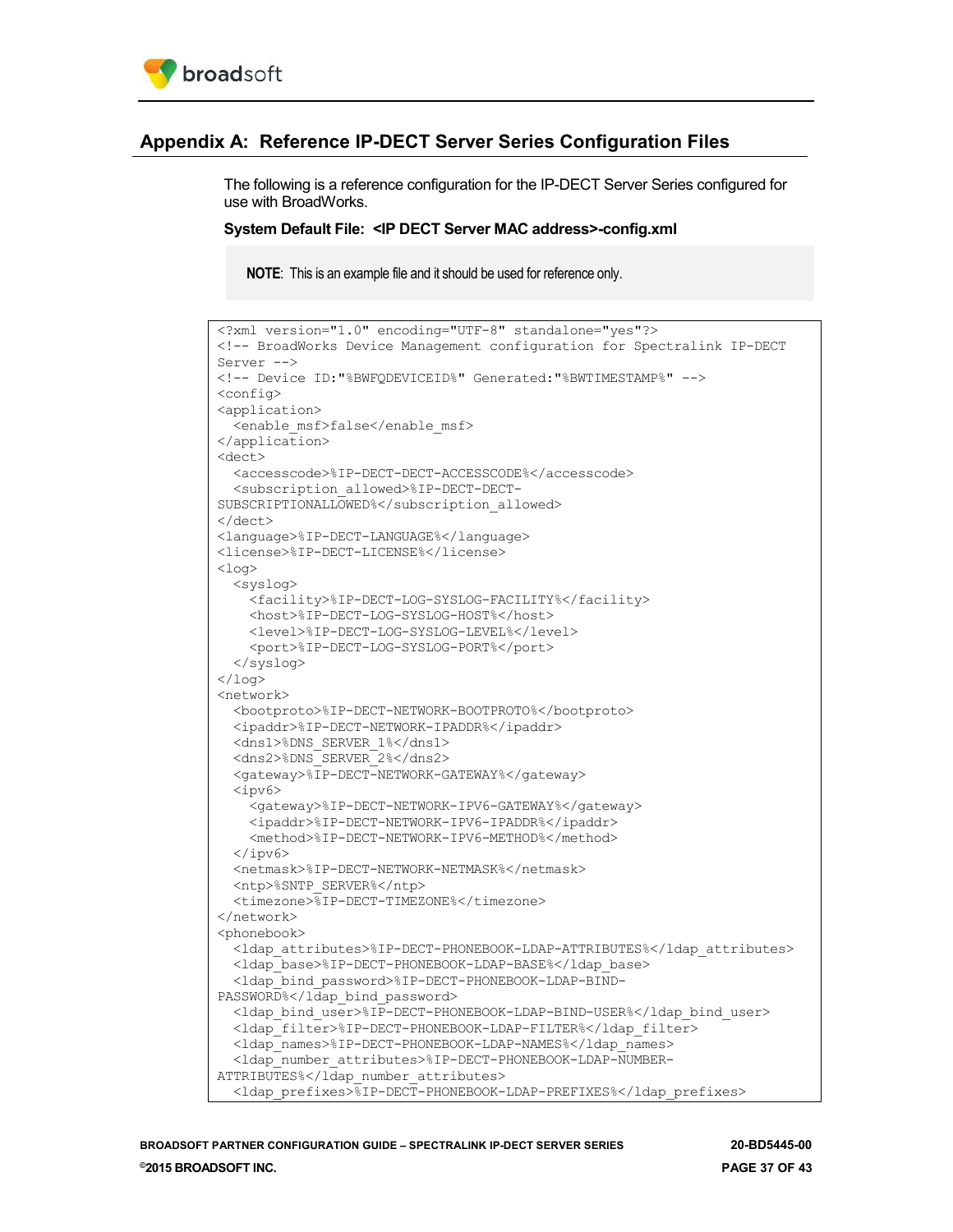```
 <ldap_refresh_interval>%IP-DECT-PHONEBOOK-LDAP-
REFRESHINTERVAL%</ldap_refresh_interval>
  <ldap_uri>%IP-DECT-PHONEBOOK-LDAP-URI%</ldap_uri>
  <source>%IP-DECT-PHONEBOOK-SOURCE%</source>
</phonebook>
<provisioning>
   <check>
     <check_sync>update</check_sync>
     <interval>%IP-DECT-PROVISIONING-CHECK-INTERVAL%</interval>
   </check>
  <firmware>
     <kws>14218500-hermod-firmware-%IP-DECT-FWVERSION%.bin</kws>
   </firmware>
  <server>
     <method>static</method>
     <url>%IP-DECT-PROVISIONING-SERVER-PROTOCOL%://%IP-DECT-PROVISIONING-
SERVER-USER%:%IP-DECT-PROVISIONING-SERVER-
PASSWORD%@%BWDEVICEACCESSFQDN%:%BWDEVICEACCESSPORT%/%BWDMSCONTEXT%/%BWDEVI
CEACCESSURI%</url>
  </server>
  <users>
    <check>true</check>
  </users>
</provisioning>
<security>
  <allow_new_media_resource>%IP-DECT-SECURITY-ALLOW-NEW-
MR%</allow new media resource>
  <allow_new_rfp>%IP-DECT-SECURITY-ALLOW-NEW-RFP%</allow_new_rfp>
  <force_https>%IP-DECT-SECURITY-FORCE-HTTPS%</force_https>
  <password>%IP-DECT-SECURITY-PASSWORD%</password>
</security>
<sip>
  <defaultdomain>%BWSERVERADDRESS%</defaultdomain>
  <dnsmethod>dnssrv</dnsmethod>
   <media>
    <tos>%IP-DECT-SIP-MEDIA-TOS%</tos>
     <vlan_cos>%IP-DECT-SIP-MEDIA-VLANCOS%</vlan_cos>
  </media>
  <proxy>
    <domain>%SBC_ADDRESS%</domain>
  </proxy>
  <tos>%IP-DECT-SIP-TOS%</tos>
 <transport>tcp</transport>
  <vlan_cos>%IP-DECT-SIP-VLANCOS%</vlan_cos>
\langle/sip\rangle<snmp>
  <community>%IP-DECT-SNMP-COMMUNITY%</community>
  <enable>%IP-DECT-SNMP-ENABLE%</enable>
  <syscontact>%IP-DECT-SNMP-SYSCONTACT%</syscontact>
  <syslocation>%IP-DECT-SNMP-SYSLOCATION%</syslocation>
  <trapcommunity>%IP-DECT-SNMP-TRAPCOMMUNITY%</trapcommunity>
  <traphost>%IP-DECT-SNMP-TRAPHOST%</traphost>
</snmp>
</config>
```
#### **Device-Specific File: <IP DECT Server MAC Address>-users.xml**

**NOTE**: This is an example file and it should be used for reference only.

**BROADSOFT PARTNER CONFIGURATION GUIDE – SPECTRALINK IP-DECT SERVER SERIES 20-BD5445-00 ©2015 BROADSOFT INC. PAGE 38 OF 43**

broadsoft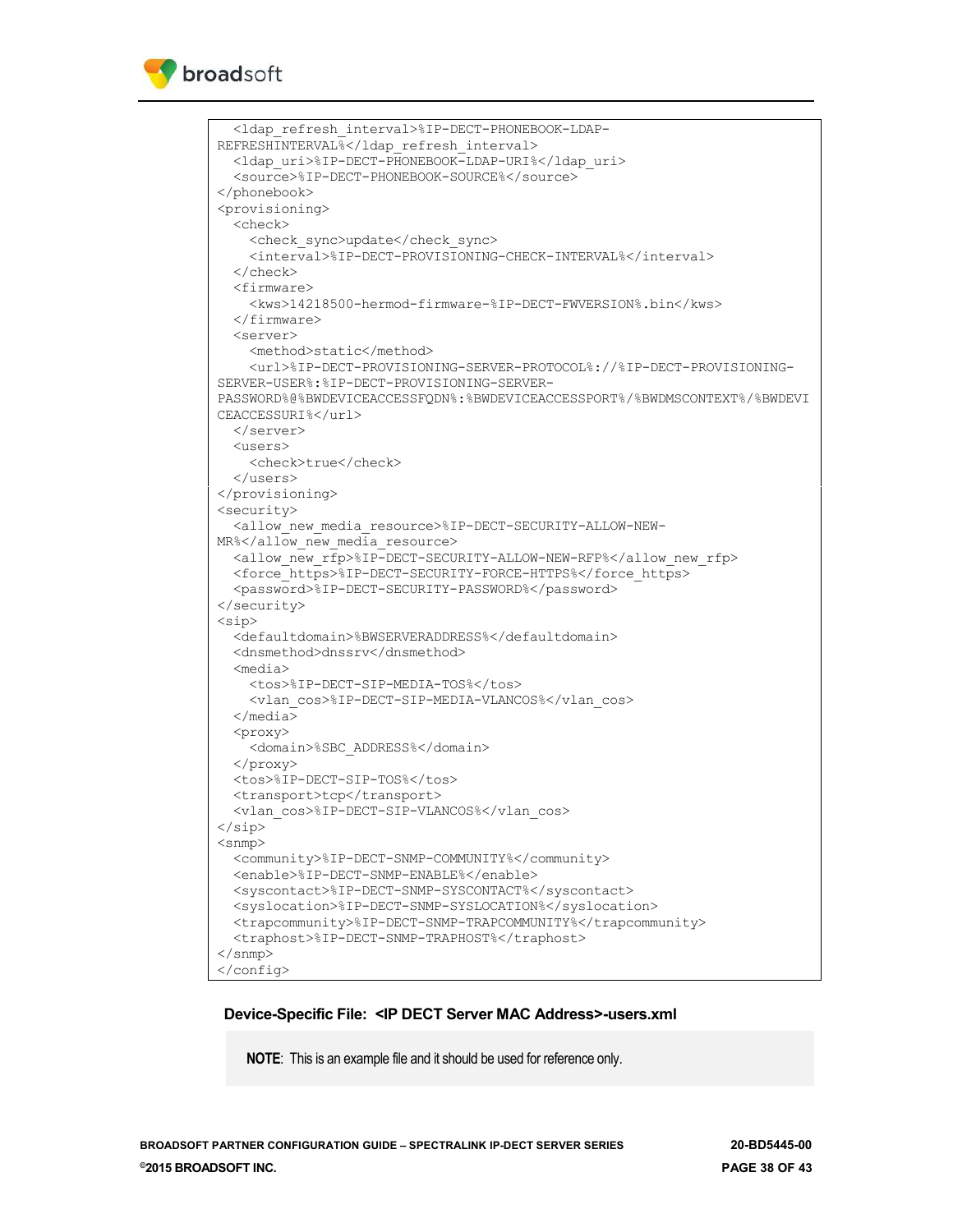```
<?xml version="1.0" encoding="UTF-8" standalone="yes"?>
<!-- BroadWorks Device Management configuration for Spectralink IP-DECT 
Server -->
<!-- Device ID:"%BWFQDEVICEID%" Generated:"%BWTIMESTAMP%" -->
\langleusers\rangle <user>
     <standbytext>%BWFIRSTNAME-1%</standbytext>
     <username>%BWLINEPORT-1%</username>
     <displayname>%BWNAME-1%</displayname>
     <authpassword>%BWAUTHPASSWORD-1%</authpassword>
     <authuser>%BWAUTHUSER-1%</authuser>
   </user>
   <user>
     <standbytext>%BWFIRSTNAME-2%</standbytext>
     <username>%BWLINEPORT-2%</username>
     <displayname>%BWNAME-2%</displayname>
     <authpassword>%BWAUTHPASSWORD-2%</authpassword>
     <authuser>%BWAUTHUSER-2%</authuser>
   </user>
   <user>
     <standbytext>%BWFIRSTNAME-3%</standbytext>
     <username>%BWLINEPORT-3%</username>
     <displayname>%BWNAME-3%</displayname>
     <authpassword>%BWAUTHPASSWORD-3%</authpassword>
     <authuser>%BWAUTHUSER-3%</authuser>
   </user>
   <user>
     <standbytext>%BWFIRSTNAME-4%</standbytext>
     <username>%BWLINEPORT-4%</username>
     <displayname>%BWNAME-4%</displayname>
     <authpassword>%BWAUTHPASSWORD-4%</authpassword>
     <authuser>%BWAUTHUSER-4%</authuser>
   </user>
   <user>
     <standbytext>%BWFIRSTNAME-5%</standbytext>
     <username>%BWLINEPORT-5%</username>
     <displayname>%BWNAME-5%</displayname>
     <authpassword>%BWAUTHPASSWORD-5%</authpassword>
     <authuser>%BWAUTHUSER-5%</authuser>
   </user>
   <user>
     <standbytext>%BWFIRSTNAME-6%</standbytext>
     <username>%BWLINEPORT-6%</username>
     <displayname>%BWNAME-6%</displayname>
     <authpassword>%BWAUTHPASSWORD-6%</authpassword>
     <authuser>%BWAUTHUSER-6%</authuser>
   </user>
  \langleuser>
     <standbytext>%BWFIRSTNAME-7%</standbytext>
     <username>%BWLINEPORT-7%</username>
     <displayname>%BWNAME-7%</displayname>
     <authpassword>%BWAUTHPASSWORD-7%</authpassword>
     <authuser>%BWAUTHUSER-7%</authuser>
   </user>
   <user>
     <standbytext>%BWFIRSTNAME-8%</standbytext>
     <username>%BWLINEPORT-8%</username>
     <displayname>%BWNAME-8%</displayname>
     <authpassword>%BWAUTHPASSWORD-8%</authpassword>
     <authuser>%BWAUTHUSER-8%</authuser>
   </user>
   <user>
```
broadsoft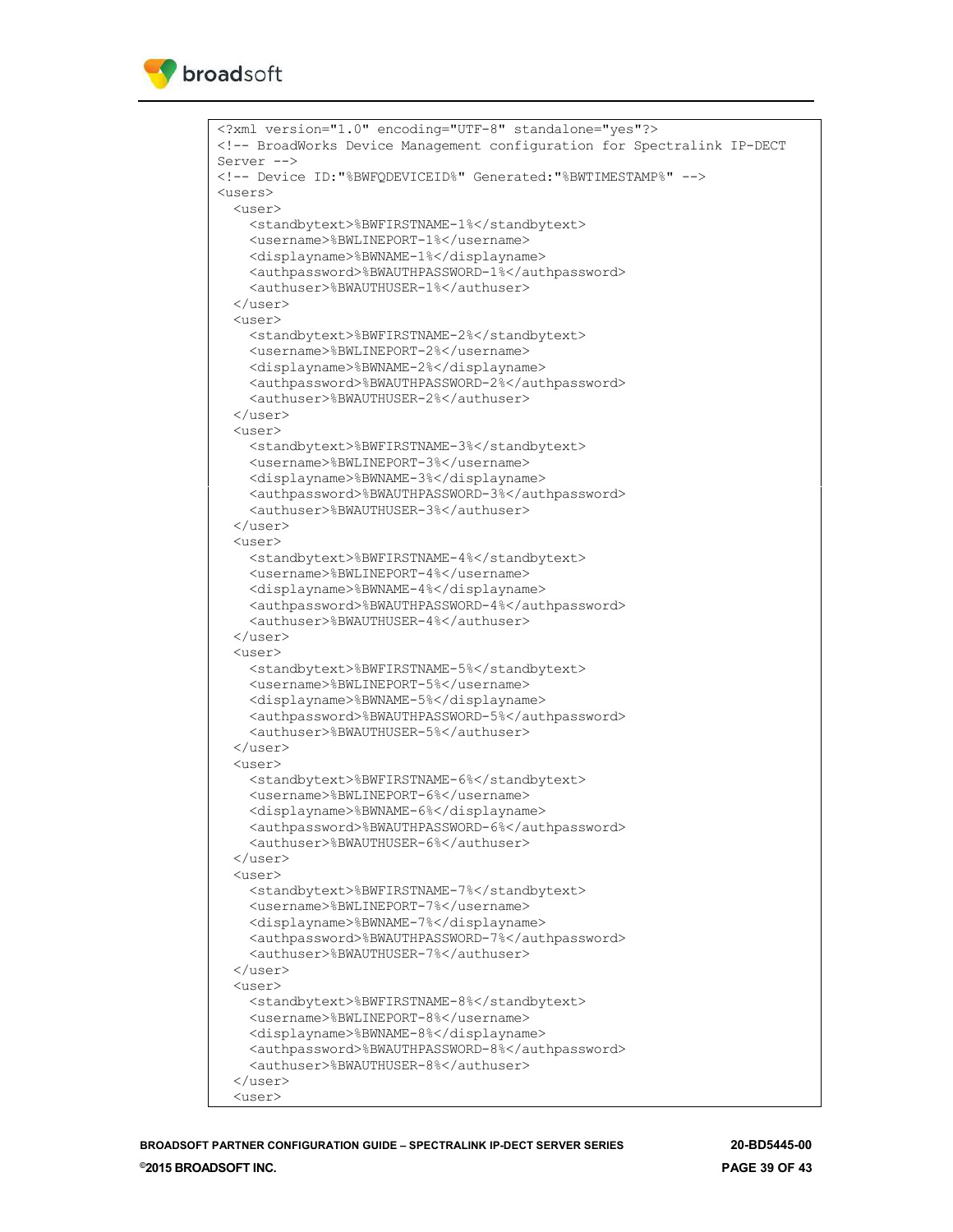

 <standbytext>%BWFIRSTNAME-9%</standbytext> <username>%BWLINEPORT-9%</username> <displayname>%BWNAME-9%</displayname> <authpassword>%BWAUTHPASSWORD-9%</authpassword> <authuser>%BWAUTHUSER-9%</authuser> </user> <user> <standbytext>%BWFIRSTNAME-10%</standbytext> <username>%BWLINEPORT-10%</username> <displayname>%BWNAME-10%</displayname> <authpassword>%BWAUTHPASSWORD-10%</authpassword> <authuser>%BWAUTHUSER-10%</authuser> </user>  $\langle$ user> <standbytext>%BWFIRSTNAME-11%</standbytext> <username>%BWLINEPORT-11%</username> <displayname>%BWNAME-11%</displayname> <authpassword>%BWAUTHPASSWORD-11%</authpassword> <authuser>%BWAUTHUSER-11%</authuser> </user>  $\langle$ user> <standbytext>%BWFIRSTNAME-12%</standbytext> <username>%BWLINEPORT-12%</username> <displayname>%BWNAME-12%</displayname> <authpassword>%BWAUTHPASSWORD-12%</authpassword> <authuser>%BWAUTHUSER-12%</authuser> </user> <user> <standbytext>%BWFIRSTNAME-13%</standbytext> <username>%BWLINEPORT-13%</username> <displayname>%BWNAME-13%</displayname> <authpassword>%BWAUTHPASSWORD-13%</authpassword> <authuser>%BWAUTHUSER-13%</authuser> </user> <user> <standbytext>%BWFIRSTNAME-14%</standbytext> <username>%BWLINEPORT-14%</username> <displayname>%BWNAME-14%</displayname> <authpassword>%BWAUTHPASSWORD-14%</authpassword> <authuser>%BWAUTHUSER-14%</authuser> </user> <user> <standbytext>%BWFIRSTNAME-15%</standbytext> <username>%BWLINEPORT-15%</username> <displayname>%BWNAME-15%</displayname> <authpassword>%BWAUTHPASSWORD-15%</authpassword> <authuser>%BWAUTHUSER-15%</authuser> </user> <user> <standbytext>%BWFIRSTNAME-16%</standbytext> <username>%BWLINEPORT-16%</username> <displayname>%BWNAME-16%</displayname> <authpassword>%BWAUTHPASSWORD-16%</authpassword> <authuser>%BWAUTHUSER-16%</authuser> </user> <user> <standbytext>%BWFIRSTNAME-17%</standbytext> <username>%BWLINEPORT-17%</username> <displayname>%BWNAME-17%</displayname> <authpassword>%BWAUTHPASSWORD-17%</authpassword> <authuser>%BWAUTHUSER-17%</authuser> </user>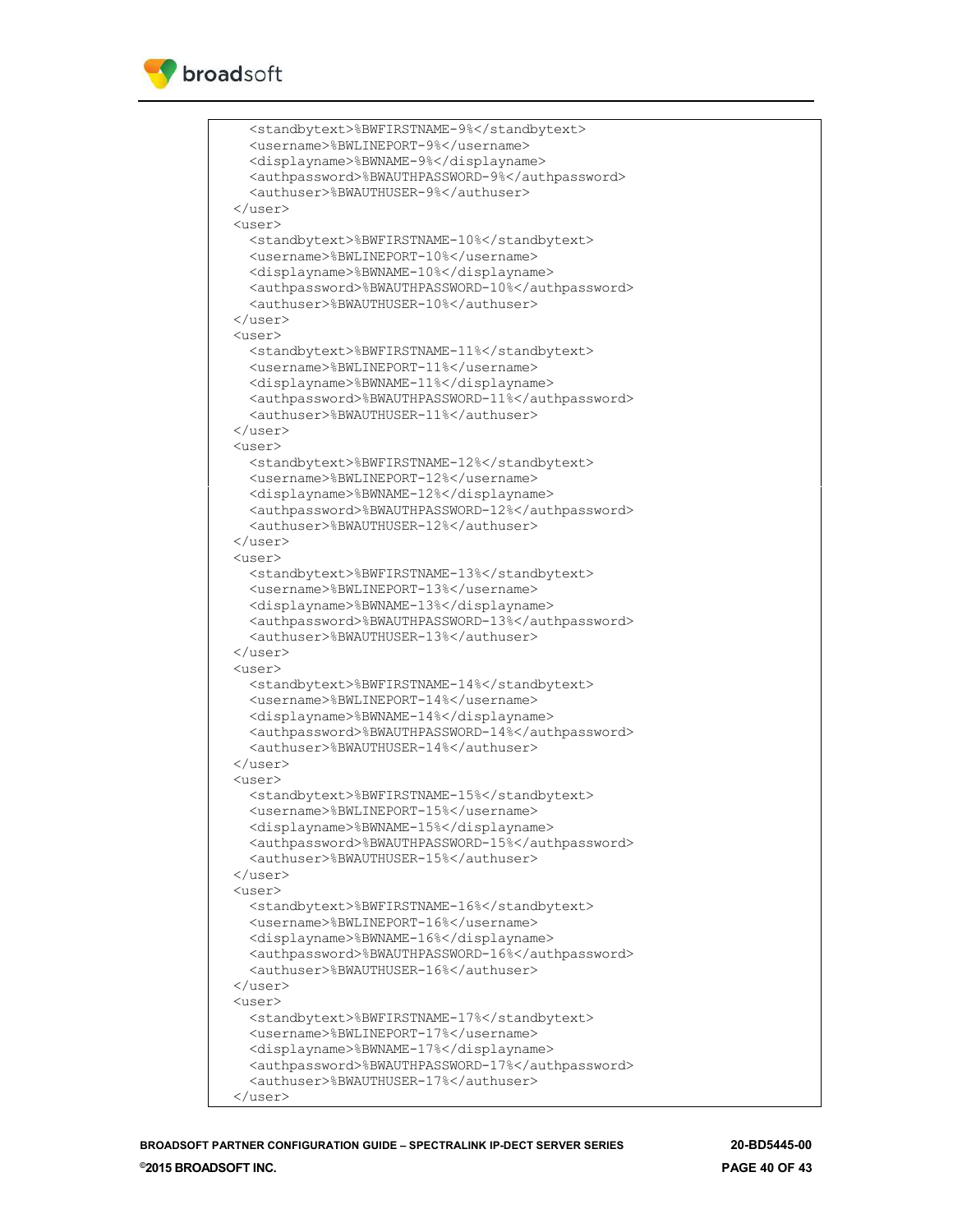

 <user> <standbytext>%BWFIRSTNAME-18%</standbytext> <username>%BWLINEPORT-18%</username> <displayname>%BWNAME-18%</displayname> <authpassword>%BWAUTHPASSWORD-18%</authpassword> <authuser>%BWAUTHUSER-18%</authuser> </user> <user> <standbytext>%BWFIRSTNAME-19%</standbytext> <username>%BWLINEPORT-19%</username> <displayname>%BWNAME-19%</displayname> <authpassword>%BWAUTHPASSWORD-19%</authpassword> <authuser>%BWAUTHUSER-19%</authuser>  $\langle$ /1194 $r$  $\langle$ user> <standbytext>%BWFIRSTNAME-20%</standbytext> <username>%BWLINEPORT-20%</username> <displayname>%BWNAME-20%</displayname> <authpassword>%BWAUTHPASSWORD-20%</authpassword> <authuser>%BWAUTHUSER-20%</authuser> </user>  $\langle$ user> <standbytext>%BWFIRSTNAME-21%</standbytext> <username>%BWLINEPORT-21%</username> <displayname>%BWNAME-21%</displayname> <authpassword>%BWAUTHPASSWORD-21%</authpassword> <authuser>%BWAUTHUSER-21%</authuser> </user>  $\langle$ user> <standbytext>%BWFIRSTNAME-22%</standbytext> <username>%BWLINEPORT-22%</username> <displayname>%BWNAME-22%</displayname> <authpassword>%BWAUTHPASSWORD-22%</authpassword> <authuser>%BWAUTHUSER-22%</authuser> </user>  $\langle$ user> <standbytext>%BWFIRSTNAME-23%</standbytext> <username>%BWLINEPORT-23%</username> <displayname>%BWNAME-23%</displayname> <authpassword>%BWAUTHPASSWORD-23%</authpassword> <authuser>%BWAUTHUSER-23%</authuser> </user>  $\langle$ user> <standbytext>%BWFIRSTNAME-24%</standbytext> <username>%BWLINEPORT-24%</username> <displayname>%BWNAME-24%</displayname> <authpassword>%BWAUTHPASSWORD-24%</authpassword> <authuser>%BWAUTHUSER-24%</authuser> </user> <user> <standbytext>%BWFIRSTNAME-25%</standbytext> <username>%BWLINEPORT-25%</username> <displayname>%BWNAME-25%</displayname> <authpassword>%BWAUTHPASSWORD-25%</authpassword> <authuser>%BWAUTHUSER-25%</authuser> </user> <user> <standbytext>%BWFIRSTNAME-26%</standbytext> <username>%BWLINEPORT-26%</username> <displayname>%BWNAME-26%</displayname> <authpassword>%BWAUTHPASSWORD-26%</authpassword> <authuser>%BWAUTHUSER-26%</authuser>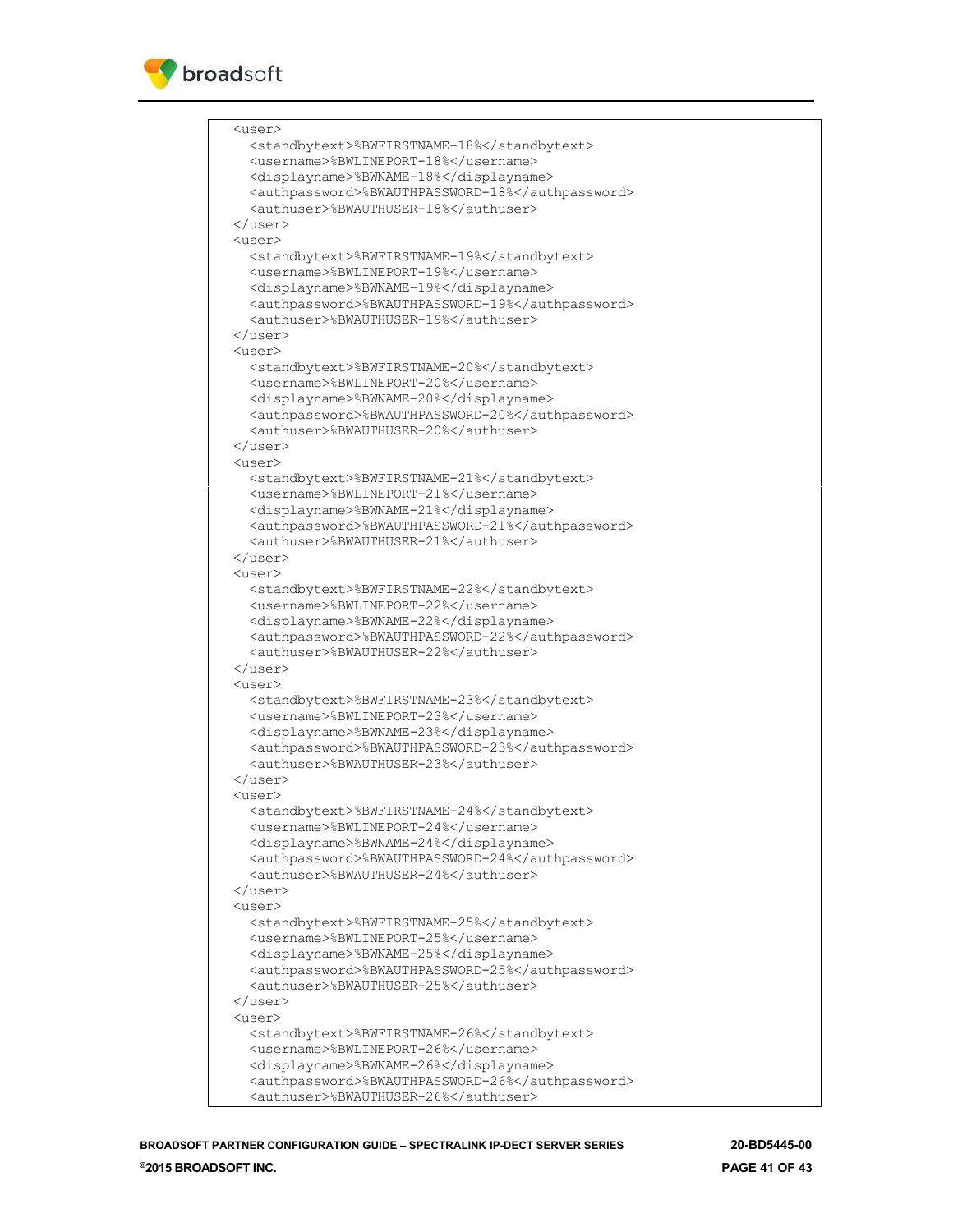